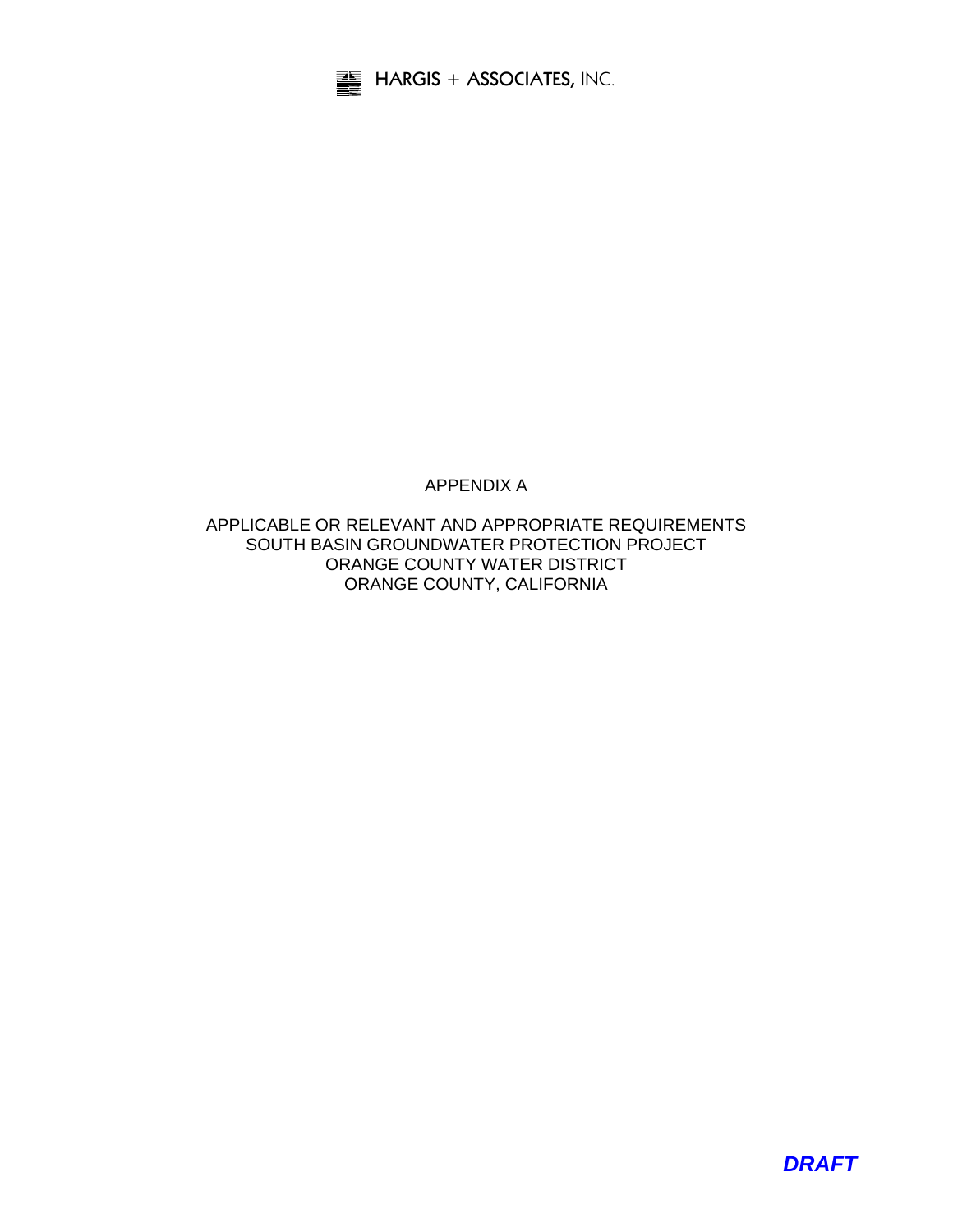

## APPENDIX A

# APPLICABLE OR RELEVANT AND APPROPRIATE REQUIREMENTS SOUTH BASIN GROUNDWATER PROTECTION PROJECT ORANGE COUNTY WATER DISTRICT ORANGE COUNTY, CALIFORNIA

## TABLE OF CONTENTS

#### Section **Page**

| 3.2.1 Hazardous Waste Seismic Consideration (22 CCR §66264.18.a)  A-13           |  |
|----------------------------------------------------------------------------------|--|
|                                                                                  |  |
|                                                                                  |  |
|                                                                                  |  |
|                                                                                  |  |
| 4.1.1 Federal Clean Water Act National Pollutant Discharge Elimination System    |  |
|                                                                                  |  |
|                                                                                  |  |
| 4.1.3 Technology Based Treatment Requirements in Permits (40 CFR §125.3)  A-15   |  |
| 4.1.4 General Pretreatment Regulations for Existing and New Sources of Pollution |  |
|                                                                                  |  |
|                                                                                  |  |
|                                                                                  |  |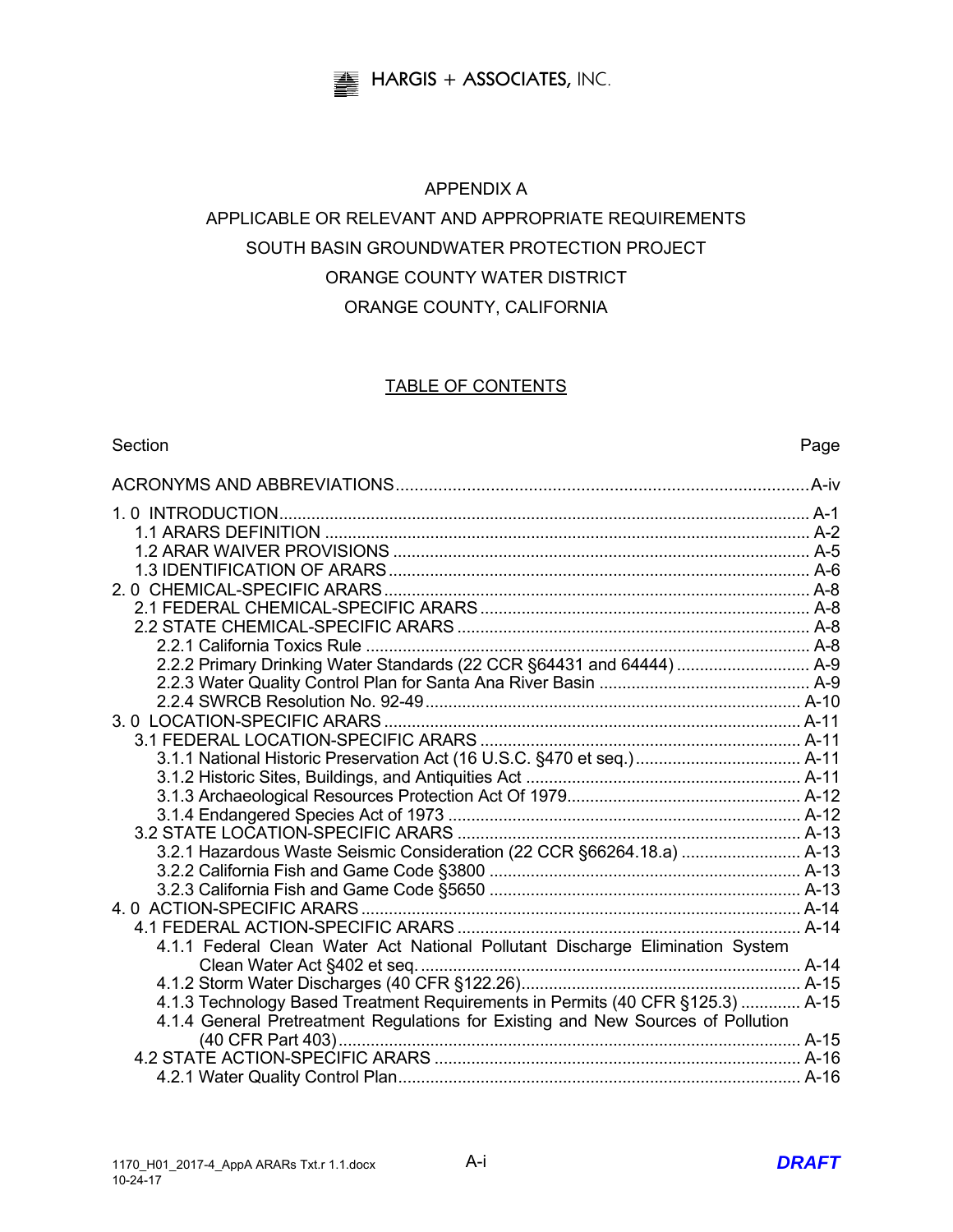## TABLE OF CONTENTS (continued)

Section **Page** 

| 4.2.2 Water Quality Control Plan for Santa Ana River Basin (adopted January 28,           |        |
|-------------------------------------------------------------------------------------------|--------|
| 1995 and subsequent amendments) (California Water Code §13240 et seq.)  A-16              |        |
| 4.2.3 Porter-Cologne Water Quality Control Act (California Water Code)  A-17              |        |
| 4.2.4 Policy for Implementation of Toxics Standards for Inland Surface Waters,            |        |
|                                                                                           |        |
|                                                                                           |        |
|                                                                                           |        |
| 4.2.7 General Water Quality Monitoring and Systems Requirements (27 CCR                   |        |
|                                                                                           |        |
| 4.2.8 Maintaining High Quality Water in California (SWRCB Resolution No. 68-16            |        |
|                                                                                           |        |
|                                                                                           |        |
|                                                                                           |        |
| 4.2.11 Remediation of Pollution: State Board Resolution No. 68-16; State Board            |        |
| Resolution No. 92-49; California Code of Regulations, Title 23, Chapter 15,<br>Article 5. | $A-20$ |
| 4.2.12 Water Quality Monitoring and Response Programs for Solid Waste                     |        |
|                                                                                           |        |
|                                                                                           |        |
| 4.2.14 South Coast Air Quality Management District Rules and Regulations  A-22            |        |
|                                                                                           |        |
|                                                                                           |        |
| 4.5 1,4-DIOXANE                                                                           |        |
|                                                                                           |        |
|                                                                                           |        |
|                                                                                           |        |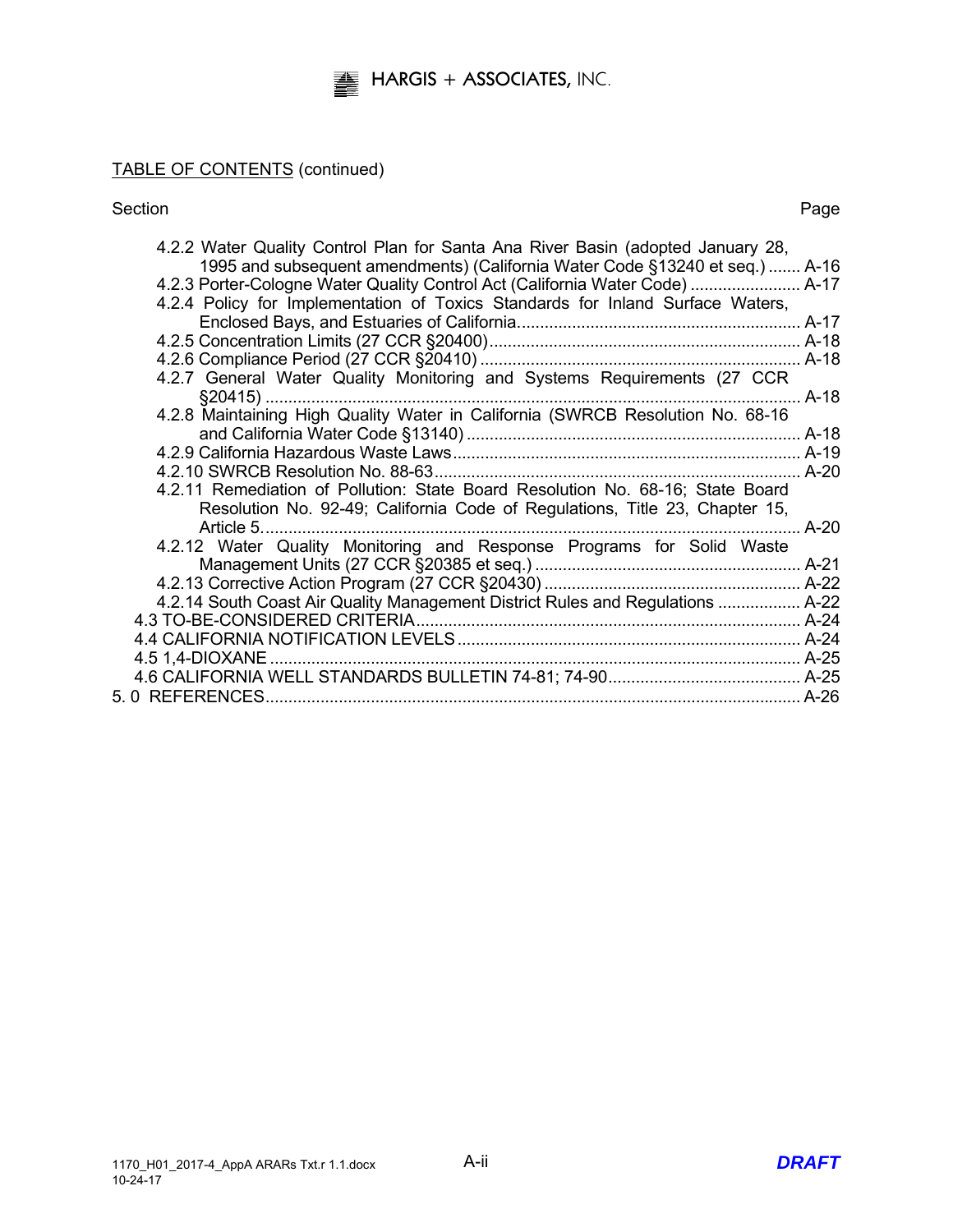

## TABLE OF CONTENTS (continued)

## TABLES

Table

- A-1 POTENTIAL APPLICABLE OR RELEVANT AND APPROPRIATE **REQUIREMENTS**
- A-2 TO-BE-CONSIDERED DOCUMENTS
- A-3 SUMMARY OF PRELIMINARY CONTAMINANTS OF CONCERN
- A-4 ENDANGERED SPECIES

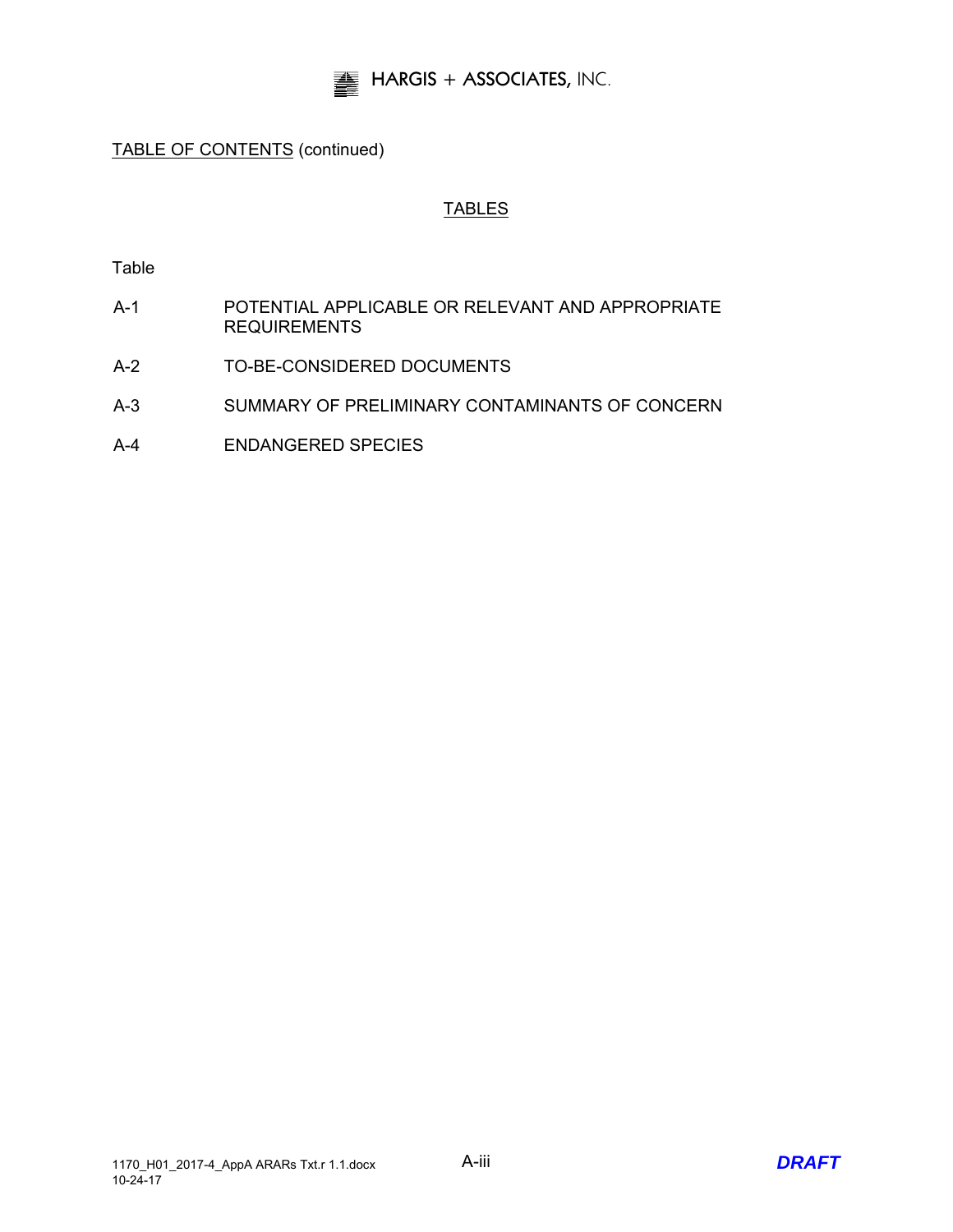

## ACRONYMS AND ABBREVIATIONS

| <b>AAQSs</b>      | Ambient air quality standards                                                   |
|-------------------|---------------------------------------------------------------------------------|
| <b>ARARS</b>      | Applicable or relevant and appropriate requirements                             |
| <b>BACT</b>       | Best available control technology                                               |
| <b>Basin Plan</b> | Water Quality Control Plan for the Santa Ana River Basin                        |
| <b>BMPs</b>       | Best management practices                                                       |
| <b>CCR</b>        | California Code of Regulations                                                  |
| <b>CDPH</b>       | California Department of Public Health                                          |
| <b>CERCLA</b>     | Comprehensive Environmental Response, Compensation, and<br><b>Liability Act</b> |
| <b>CFR</b>        | <b>Code of Federal Regulations</b>                                              |
| COCs              | Contaminants of concern                                                         |
| <b>ESA</b>        | <b>Endangered Species Act</b>                                                   |
| H&SC              | California Health and Safety Code                                               |
| <b>HAZWOPER</b>   | Hazardous Waste Operations and Emergency Response                               |
| <b>MCLs</b>       | <b>Maximum Contaminant Levels</b>                                               |
| <b>NLs</b>        | <b>Notification Levels</b>                                                      |
| <b>NPDES</b>      | National Pollutant Discharge Elimination System                                 |
| <b>POTW</b>       | <b>Publicly Owned Treatment Works</b>                                           |
| <b>RCRA</b>       | <b>Resource Conservation and Recovery Act</b>                                   |
| <b>RWQCB</b>      | <b>Regional Water Quality Control Board</b>                                     |
| <b>SBGPP</b>      | South Basin Groundwater Protection Project                                      |
| <b>SCAQMD</b>     | South Coast Air Quality Management District                                     |
| <b>SIP</b>        | State Implementation Plan                                                       |
| <b>SWRCB</b>      | <b>State Water Resources Control Board</b>                                      |
| <b>T-BACT</b>     | Best Available Control Technology for Toxics                                    |
| <b>TBC</b>        | To-be-considered                                                                |
| <b>U.S.C.</b>     | <b>United States Code</b>                                                       |
| US EPA            | United States Environmental Protection Agency                                   |
| <b>WQOs</b>       | Water quality objectives                                                        |

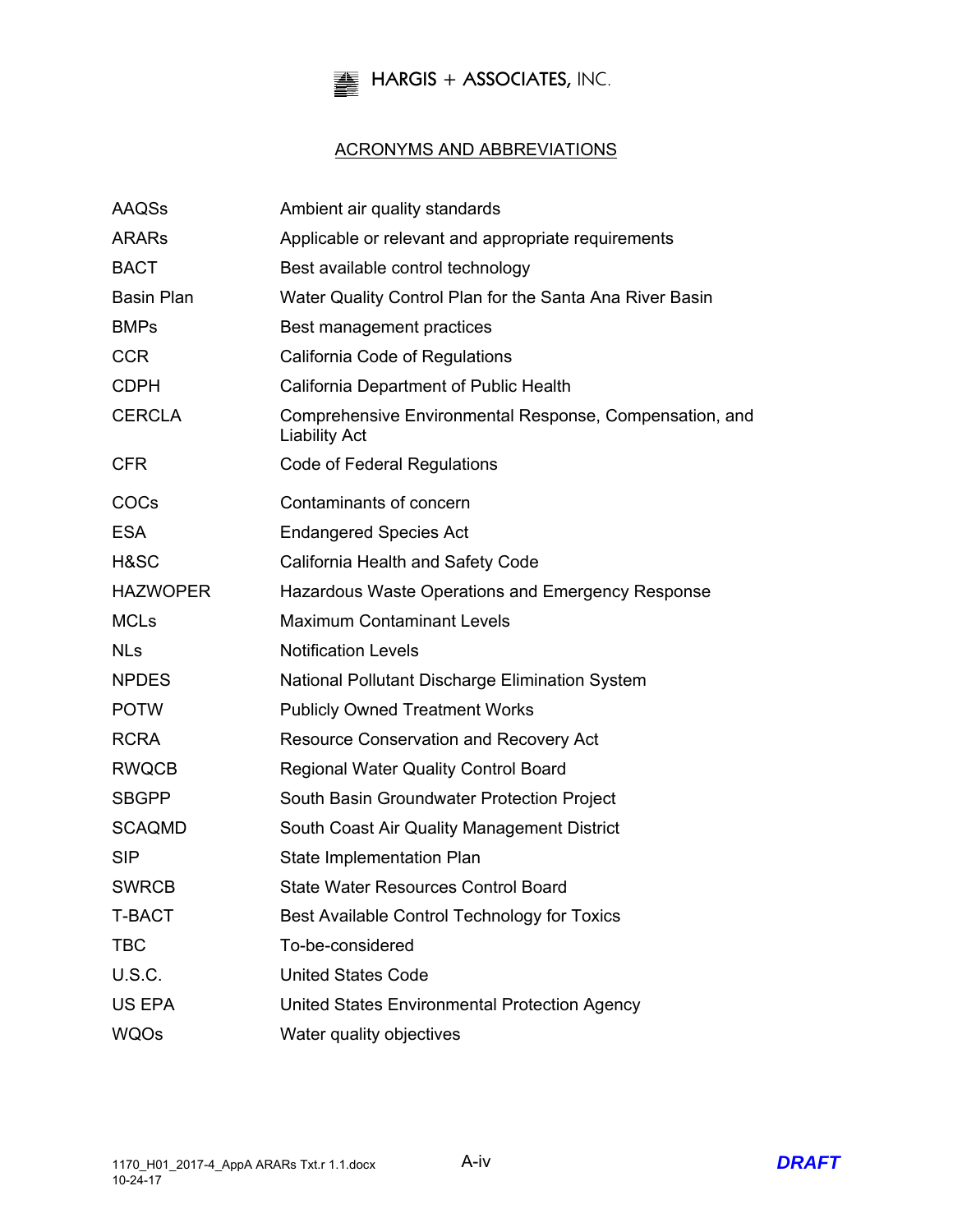

# APPENDIX A APPLICABLE OR RELEVANT AND APPROPRIATE REQUIREMENTS SOUTH BASIN GROUNDWATER PROTECTION PROJECT ORANGE COUNTY WATER DISTRICT ORANGE COUNTY, CALIFORNIA

## 1.0 INTRODUCTION

This appendix identifies and evaluates potential federal and State of California applicable or relevant and appropriate requirements (ARARs) from the universe of regulations, requirements, and guidance for the South Basin Groundwater Protection Project (SBGPP), located in Orange County, California. This appendix uses descriptions of ARARs that have been developed for and approved by the United States Environmental Protection Agency (US EPA) on a Comprehensive Environmental Response, Compensation, and Liability Act (CERCLA) site in Southern California where the groundwater was designated to have existing or potential Municipal Supply uses (CH2M Hill, 2010). Under CERCLA regulations, a remedial action must achieve ARARs, unless a waiver is granted. The ARARs can be defined as standards, requirements, criteria or limitations under federal (or if more stringent, state) environmental laws as they relate to onsite remedial actions. In the context of this appendix, "onsite" includes the areal extent of contamination and all suitable areas near the contamination necessary for implementation of the response action (40 Code of Federal Regulations [CFR] §300.5). For CERCLA sites, onsite actions must comply with the substantive aspects of ARARs. Since the SBGPP is not a CERCLA site, onsite and offsite actions must comply with applicable local, state, and federal requirements.

In some situations, ARARs may not be available or adequately address protection of human health and the environment. Where ARARs do not sufficiently address a situation, to-be-considered (TBC) criteria (e.g., non-promulgated advisories, criteria, guidance, or proposed standards) issued by federal and state agencies can be used to define cleanup and/or performance standards (40 CFR §300.400[g][3]). These TBC criteria are not ARARs; they are

A-1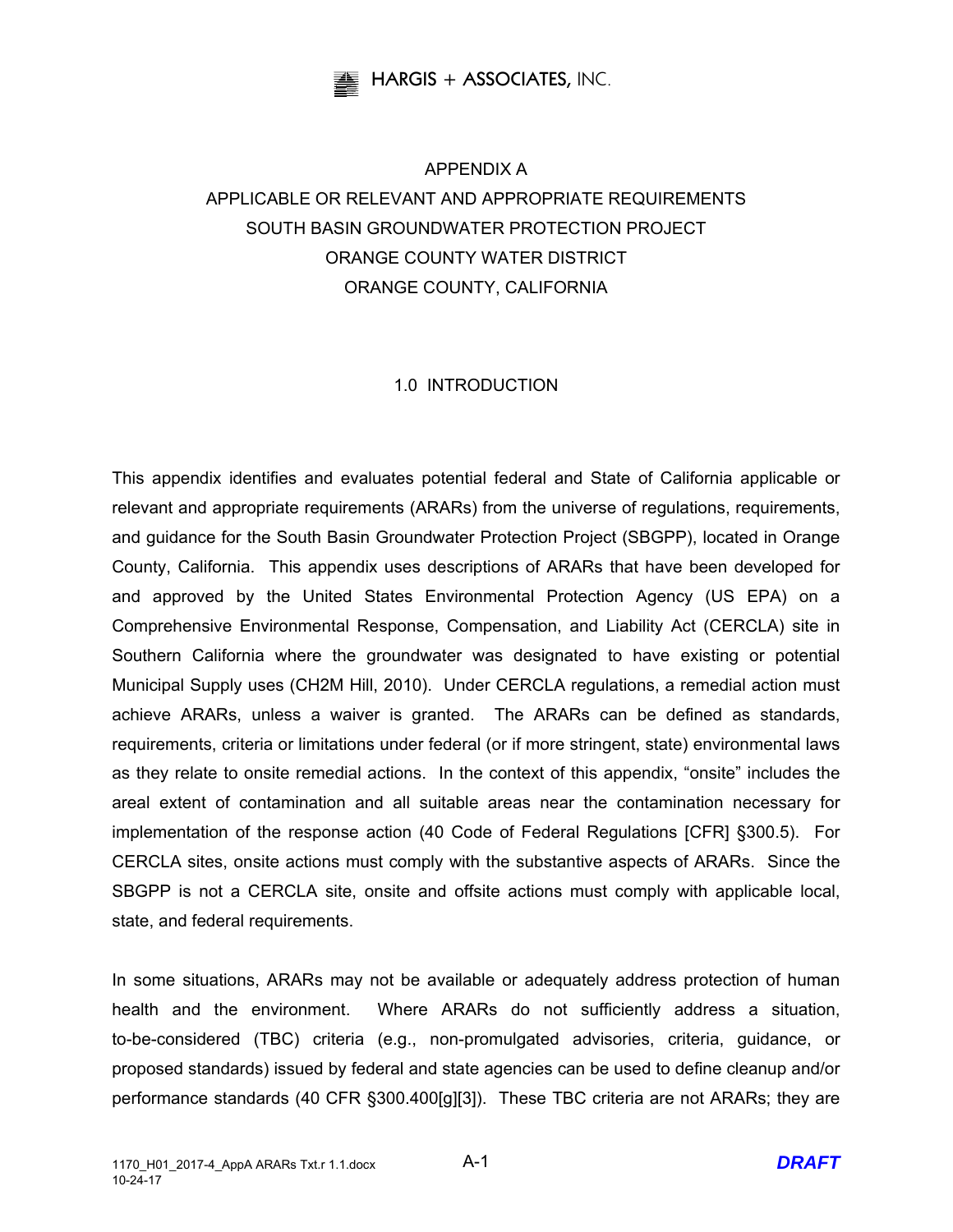

not enforceable, nor are they legally binding, unless that TBC criterion is adopted as a cleanup or performance standard in the Statement of Basis or applicable permit to construct or operate the Interim Remedy.

The ARARs, in conjunction with the overall protection of human health and the environment criterion, form the threshold criteria to evaluate remedial alternatives when selecting a remedial action. This evaluation includes an initial determination of whether the potential ARARs actually qualify as ARARs, and a comparison for stringency between the federal and state regulations to identify the controlling ARARs. The identification of ARARs is an iterative process. The final determination of ARARs will be made in the Statement of Basis, after public review, as part of the remedial action selection process. Therefore, the ARARs and TBCs identified herein are considered preliminary.

## 1.1 ARARS DEFINITION

ARARs are defined in CERCLA to include the following:

- Any standard, requirement, criterion, or limitation under federal environmental law
- Any promulgated standard, requirement, criterion, or limitation under a state environmental or facility-siting law that is more stringent than the associated federal standard, requirement, criterion, or limitation

An ARAR may be either "applicable" or "relevant and appropriate." These terms are defined in the National Oil and Hazardous Substances Pollution Contingency Plan (referred to as the National Contingency Plan) (40 CFR §300.5) as follows:

 Applicable requirements are those cleanup standards, standards of control, and other substantive environmental protection requirements, criteria, or limitations promulgated under federal or state environmental or facility-siting laws that specifically address a hazardous substance, pollutant, contaminant, remedial action, location, or other circumstance found at the CERCLA site.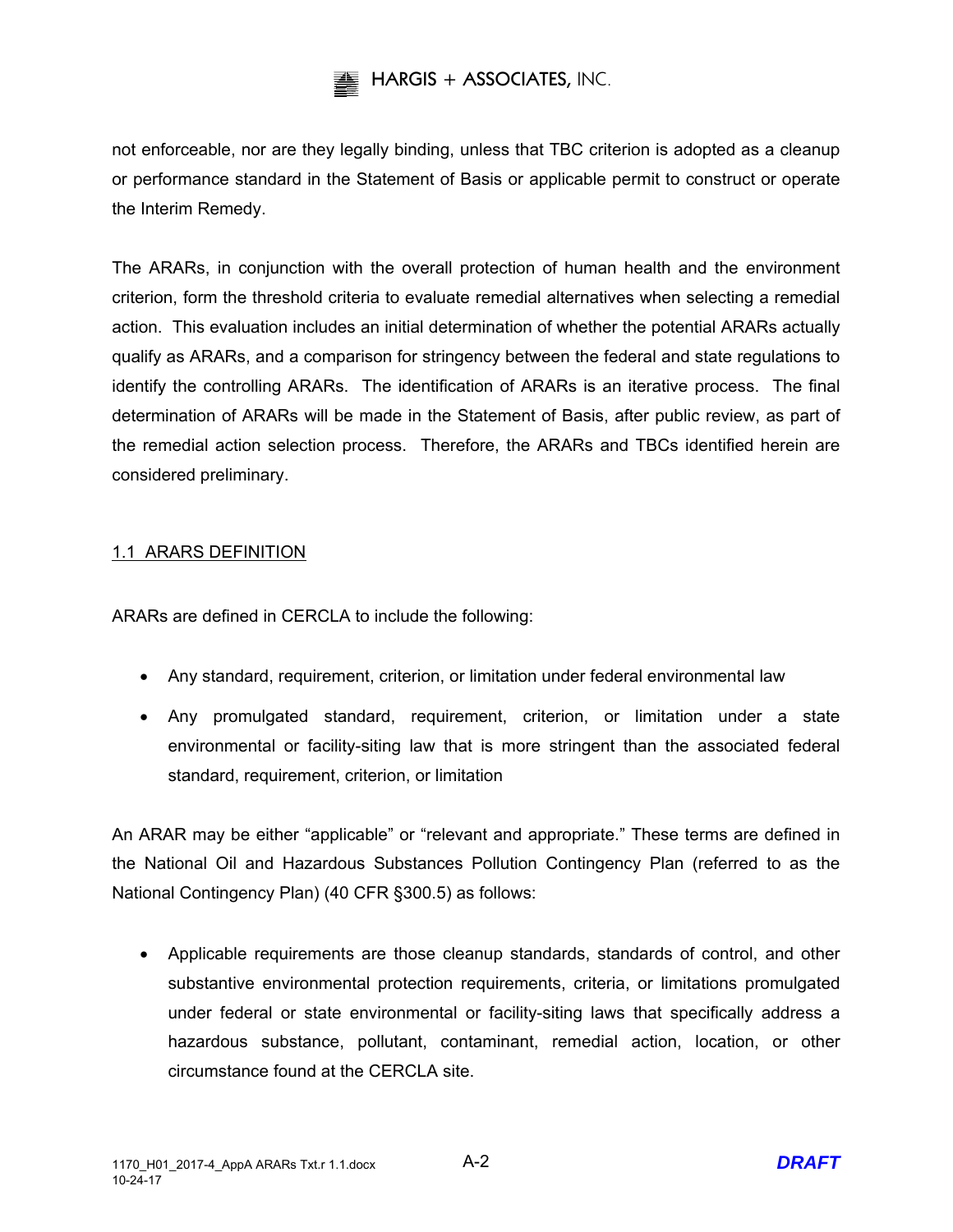# **HARGIS + ASSOCIATES,** INC.

- Relevant and appropriate requirements are those cleanup standards, standards of control, and other substantive requirements, criteria, or limitations promulgated under federal or state environmental or facility-siting laws that, while not "applicable" to a hazardous substance, pollutant, contaminant, remedial action, location, or other circumstance at the site, address problems or situations sufficiently similar to those encountered at the site that their use is well suited to the particular site. If, it is determined that a requirement is not applicable to a specific release, the requirement may still be relevant and appropriate to the circumstances of the release. In evaluating relevance and appropriateness, the factors in the following subullets are examined, where pertinent, to determine whether a requirement addresses problems or situations sufficiently similar to the circumstances of the release or remedial action contemplated, and whether the requirement is well-suited to the site, and therefore is both relevant and appropriate. The pertinence of each of the following factors will depend, in part, on whether a requirement addresses a chemical, location, or action. The following comparisons shall be made, where pertinent, to determine relevance and appropriateness:
	- o The purpose of the requirement and the purpose of the CERCLA action;
	- o The medium regulated or affected by the requirement and the medium contaminated or affected at the CERCLA site;
	- $\circ$  The substances regulated by the requirement and the substances found at the CERCLA site;
	- $\circ$  The actions or activities regulated by the requirement and the remedial action contemplated at the CERCLA site;
	- $\circ$  Any variances, waivers, or exemptions of the requirement and their availability for the circumstances at the CERCLA site;
	- $\circ$  The type of place regulated and the type of place affected by the release or CERCLA action;
	- $\circ$  The type and size of structure or facility regulated and the type and size of structure or facility affected by the release or contemplated by the CERCLA action; and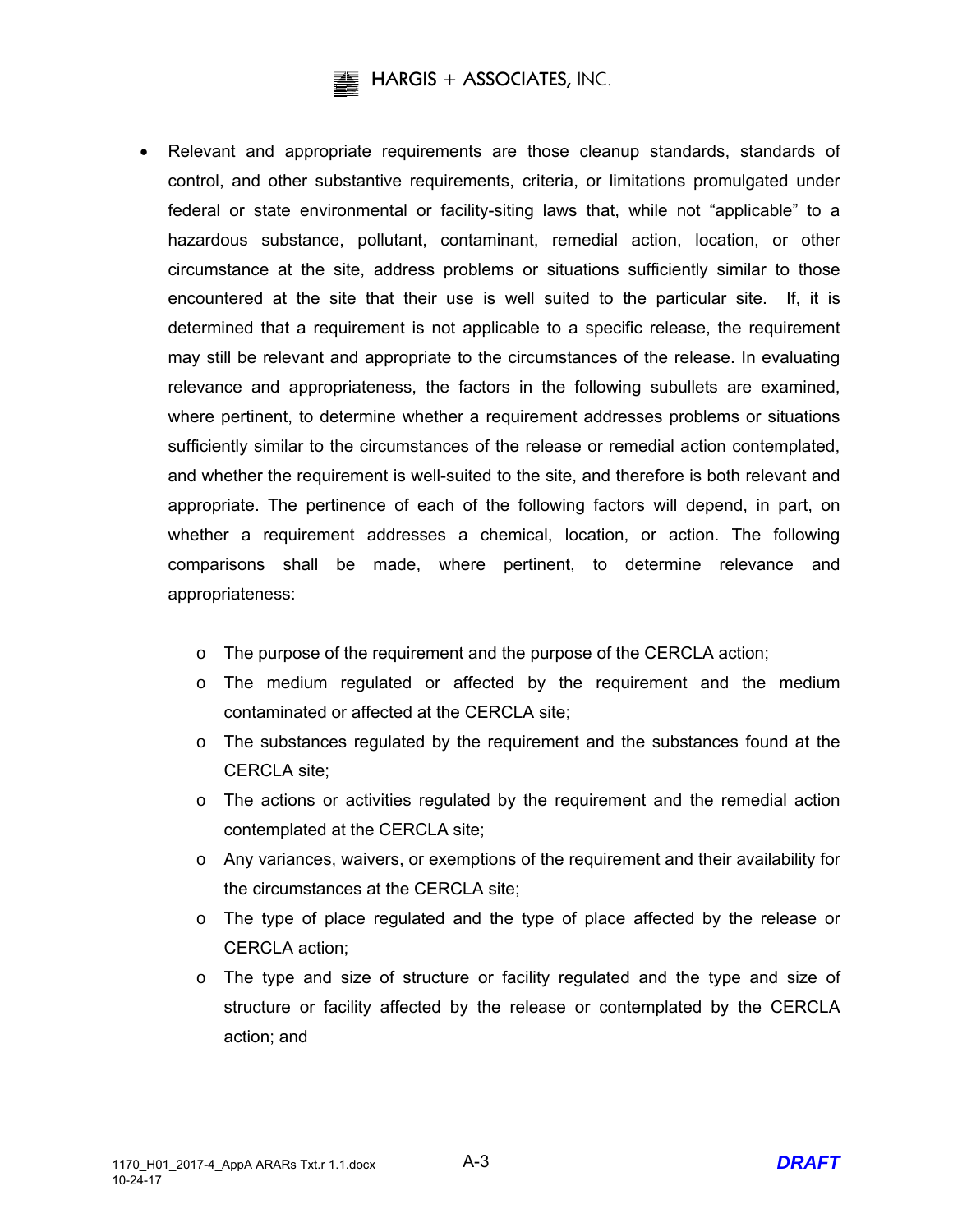o Any consideration of use or potential use of affected resources in the requirement and the use or potential use of the affected resource at the CERCLA site.

The potential ARARs in this document represent the most stringent of the state and federal requirements. When considering state requirements, only those promulgated state requirements that are identified by the state in a timely manner and that are more stringent than federal requirements are considered ARARs (CERCLA §121[d][2][A][ii]). Non-promulgated advisories or guidance issued by federal or state governments are not legally binding and do not have the status of ARARs. Such requirements may, however, be useful, and are TBC. These requirements complement ARARs, but do not override them. They are useful for guiding decisions regarding cleanup levels or methodologies when regulatory standards are not available.

State agencies have published or provided state requirements relevant to their agency jurisdiction. The application of these requirements to the SBGPP is also evaluated. Although non-environmental laws are not discussed as ARARs, including worker safety laws, the hazardous waste worker safety regulations are acknowledged as part of any remediation activity. The remediation activity selected for the site is anticipated to conform to the California worker safety regulations for Hazardous Waste Operations and Emergency Response (HAZWOPER) (Title 8, California Code of Regulations [CCR] §5192 et seq.). Employee safety requirements are provided for cleanup operations or hazardous substance removal work required by a governmental body. The California regulations have incorporated the HAZWOPER requirements (29 CFR §1910.120 et seq.) and are considered more stringent than federal requirements.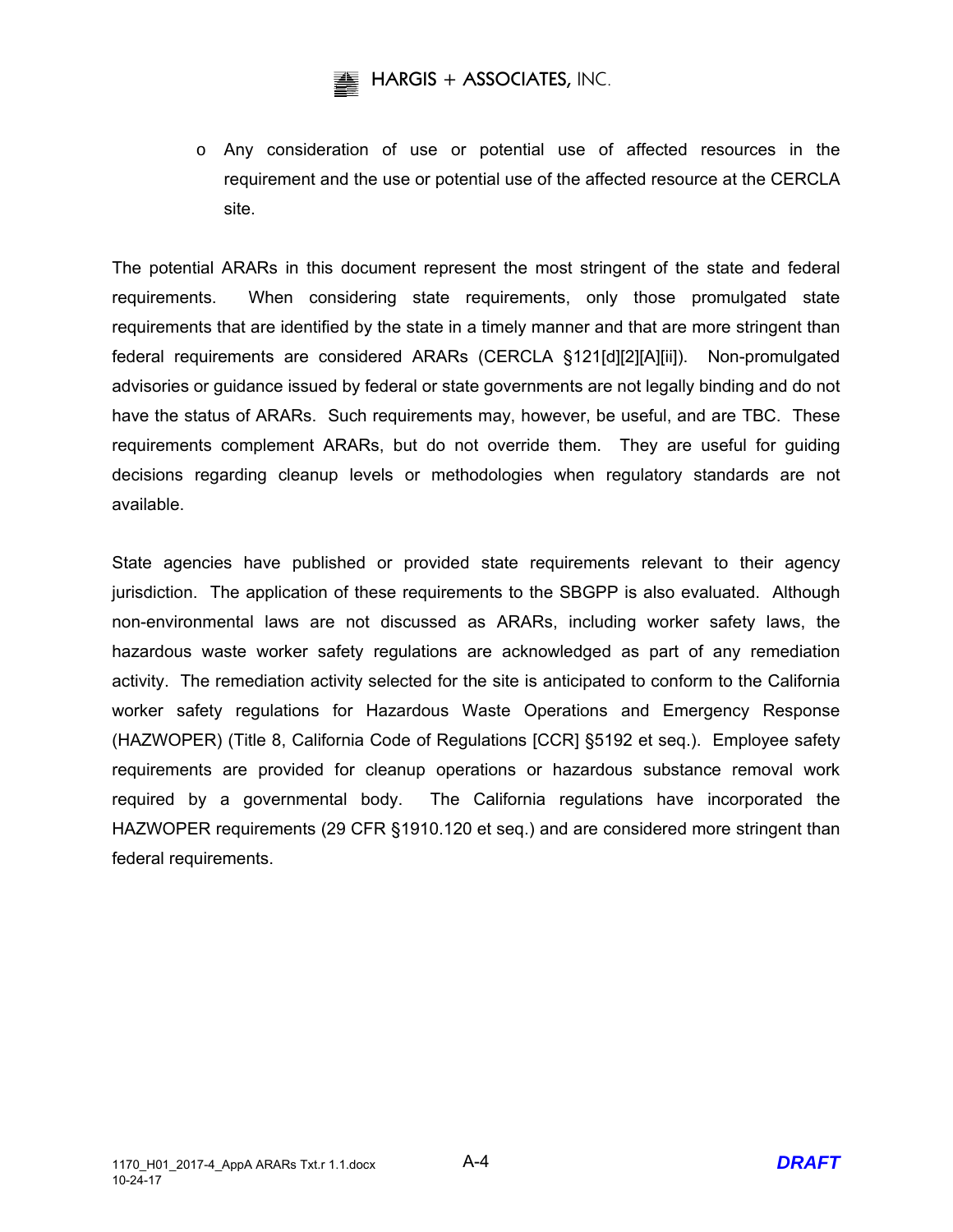

#### 1.2 ARAR WAIVER PROVISIONS

Specific circumstances in which ARARs may be legally waived are established in CERCLA (CERCLA §121[d][4]). Six waiver criteria are available (i.e., interim measures, greater risk to health and the environment, technical impracticability, equivalent standard of performance, inconsistent application of state requirements, and fund balancing). Under any of the following criteria and circumstances, a remedial action may be selected despite not attaining an ARAR:

- **Interim Measure** The remedial action selected is only a part of the total remedial action that will attain such level or standard of control when completed.
- **Greater Risk to Health and the Environment** Compliance with the requirement will result in greater risk to human health and the environment than alternative operations.
- **Technical Impracticability** Compliance with the requirement is technically impracticable from an engineering perspective.
- **Equivalent Standard of Performance** The remedial action selected will attain a standard of performance that is equivalent to that required under the otherwise applicable standard, requirement, criteria, or limitation, through use of another method or approach.
- **Inconsistent Application of State Requirements** With respect to state standards, requirements, criteria, or limitations, the state has not consistently applied (or demonstrated the intention to consistently apply) the standard, requirement, criterion, or limitation in similar circumstances at other remedial actions within the state.
- **Fund Balancing** In case of a remedial action to be undertaken solely under CERCLA §104 using the Hazardous Substance Response Fund, selection of a remedial action that attains such level or standards of control will not provide a balance between the need for protection of public health and welfare and the environment at the facility under consideration, taking into consideration the relative immediacy of such threats.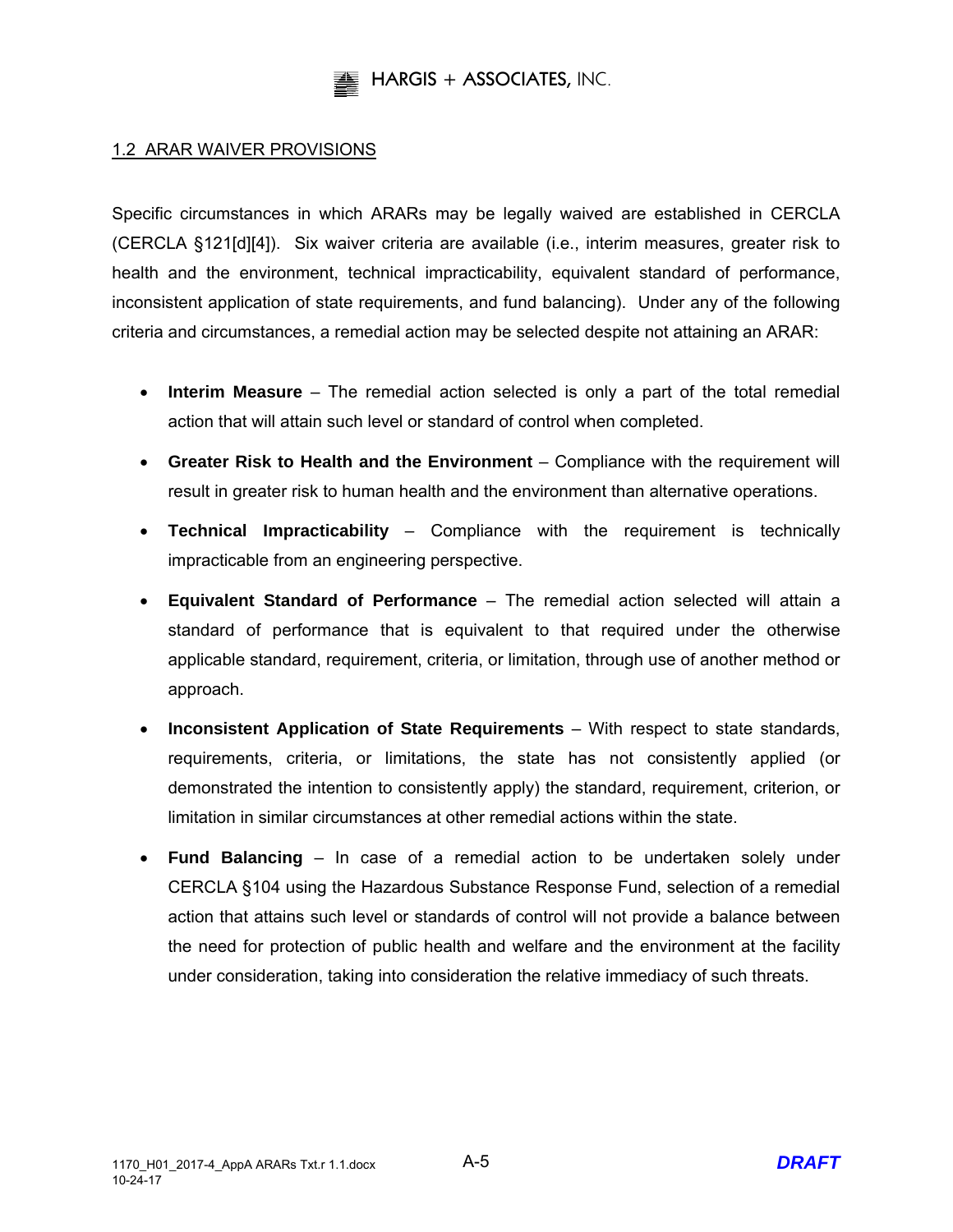

#### 1.3 IDENTIFICATION OF ARARS

The identification and documentation of potential ARARs was accomplished using US EPA guidance in conjunction with a review of federal and state laws, regulations, and policies (US EPA, 1988). There are ARARs established for a majority of the preliminary contaminants of concern (COCs) identified for the SBGPP. These ARARs are based on promulgated Federal and/or State of California Maximum Contaminant Levels (MCLs). US EPA's policy of generally establishing preliminary remediation goals based on ARARs, in the absence of multiple pathways or contaminants, is based on the assumption that individual ARARs will be protective (US EPA, 1997). In cases involving multiple contaminants or pathways where attainment of chemical-specific ARARs will result in cumulative carcinogenic risk in excess of 10<sup>-4</sup>, cleanup levels that are more stringent than ARARs may be considered (US EPA b40 CFR 300.430(E)(2)(I)(D))*.*

The identified potential ARARs for the SBGPP are presented in Table A-1. This table provides rationale for the decision that a specific requirement is applicable or relevant and appropriate for a hazardous substance, pollutant, contaminant, remedial action, location, or other circumstance at the SBGPP.

There are three categories of ARARs:

- Chemical-Specific ARARs: Requirements that set health- or risk-based limits that establish the acceptable amount or concentration of a chemical that may be left in or discharged to the ambient environment.
- Location-Specific ARARs: Restrictions placed upon the conduct of remedial actions because the site is in a special location (e.g., restrictions related to flood plains, historic sites, earthquake zones, and wetlands).
- Action-Specific ARARs: Requirements that govern particular technologies or activities for site remedial actions and are triggered by the remedial action alternatives that are selected to accomplish the cleanup.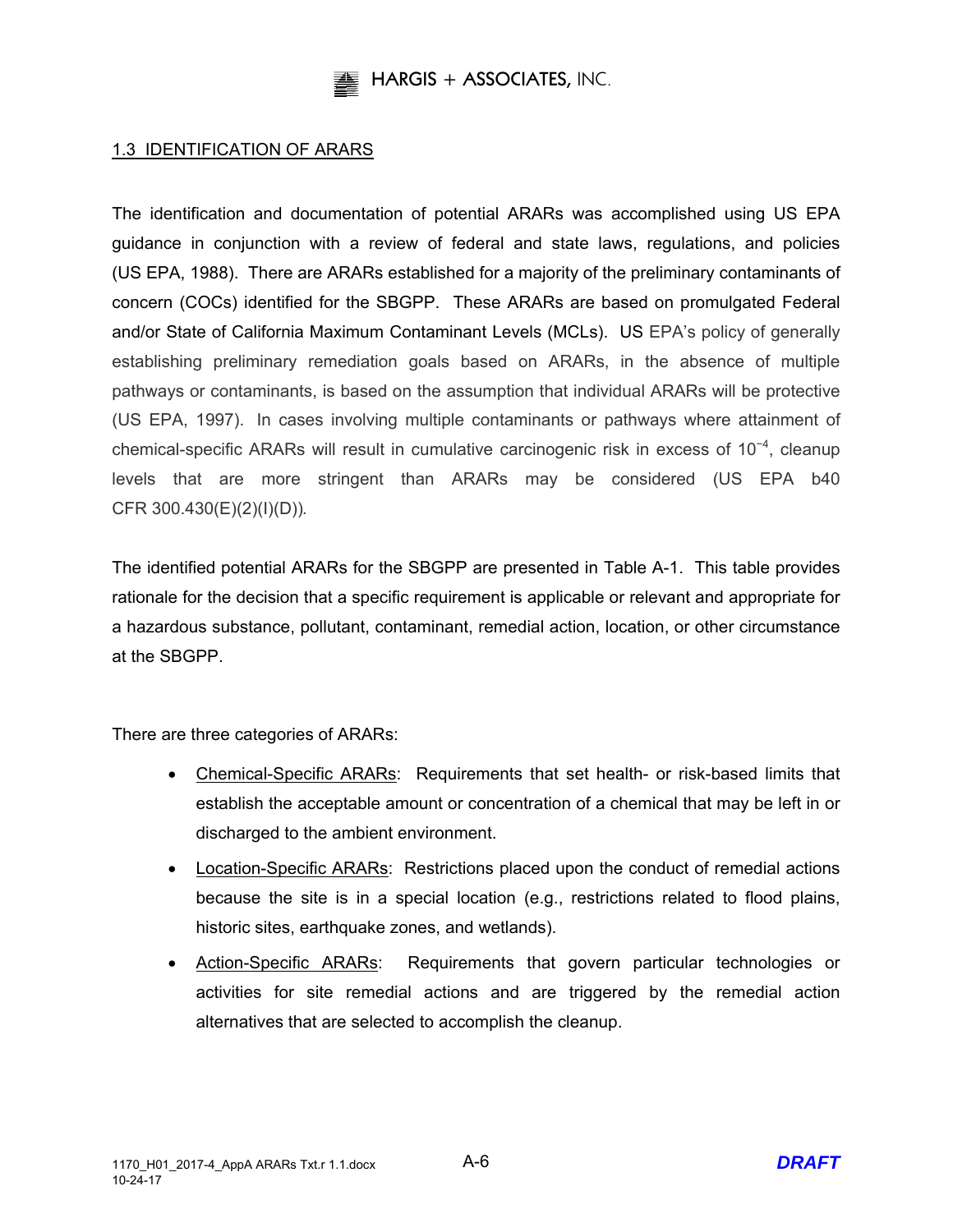

This classification was developed to aid in the identification of ARARs; some ARARs do not fall precisely into one group or another. Within the three categories, the requirements are further organized by federal ARARs, followed by state ARARs. The TBCs are presented in Table A-2. A description of categories, followed by the principal requirements within each category, is provided as follows. Furthermore, only those standards and regulations that are considered ARARs are addressed.

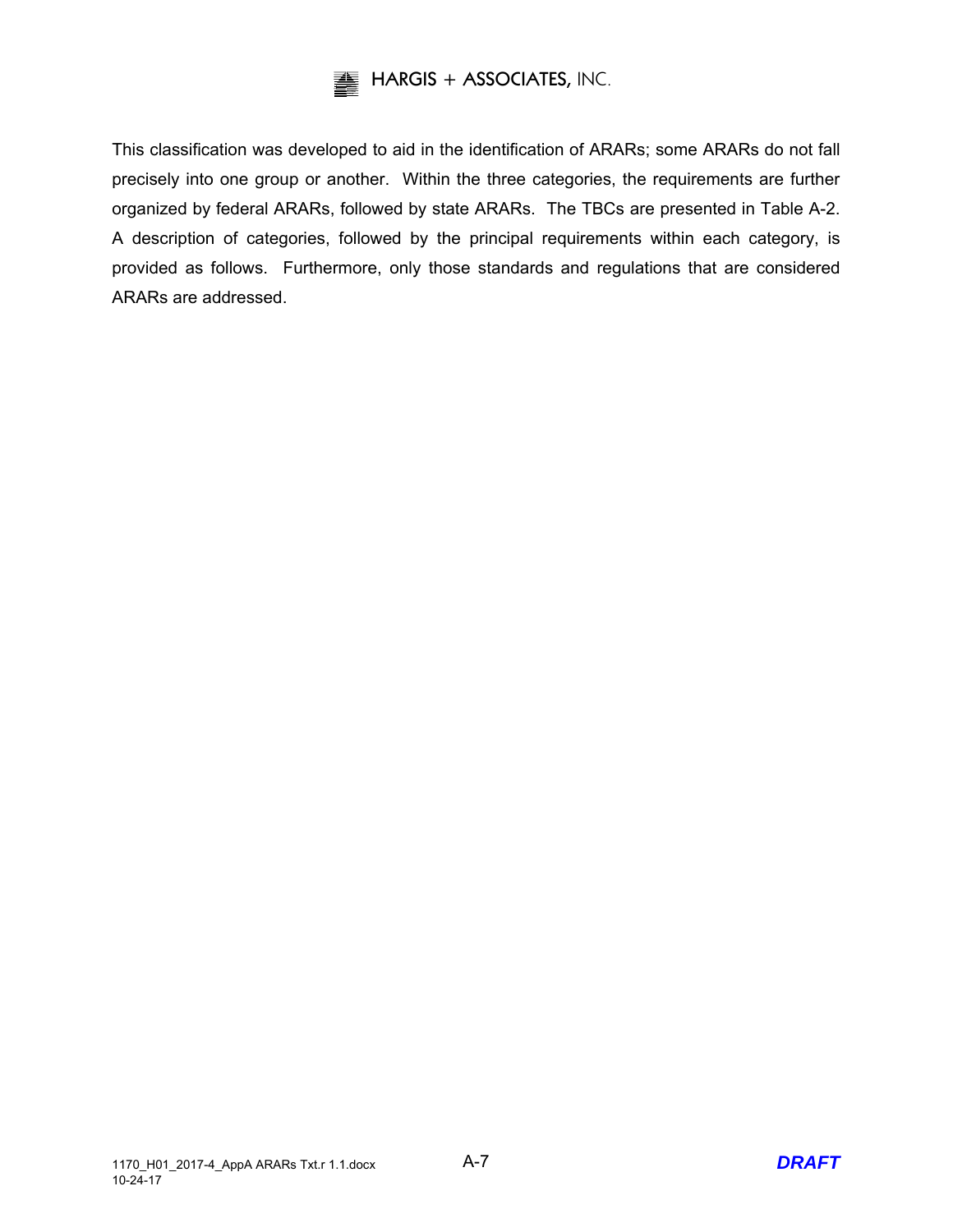

## 2.0 CHEMICAL-SPECIFIC ARARS

Potential chemical-specific ARARs are health- or risk-based concentration limits, numerical values, or methodologies for various environmental media (e.g., groundwater, soil, and soil vapor) and establish the acceptable amount or concentration of a chemical that may be found in or discharged to the environment. Chemical-specific requirements are available and are presented for the contaminated aquifer.

## 2.1 FEDERAL CHEMICAL-SPECIFIC ARARS

Federal primary MCLs under the Safe Drinking Water Act (2 United States Code [U.S.C.] §§ 300, et seq.) protect the public from contaminants that may be found in drinking water. The MCLs are only applicable "at the tap" for drinking water provided to 25 or more people or water systems with 15 or more service connections. Because groundwater underlying the SBGPP is identified by the state as a potential source of drinking water, the requirements are relevant and appropriate to the aquifer underlying the SBGPP. The federal MCLs for the COCs are presented in Table 3.

## 2.2 STATE CHEMICAL-SPECIFIC ARARS

State chemical-specific ARARs are discussed below.

## *2.2.1 California Toxics Rule*

This establishes water quality criteria for surface water, typically implemented through the federal National Pollutant Discharge Elimination System (NPDES) permit program. These standards may be applicable for discharge of treated groundwater to surface water.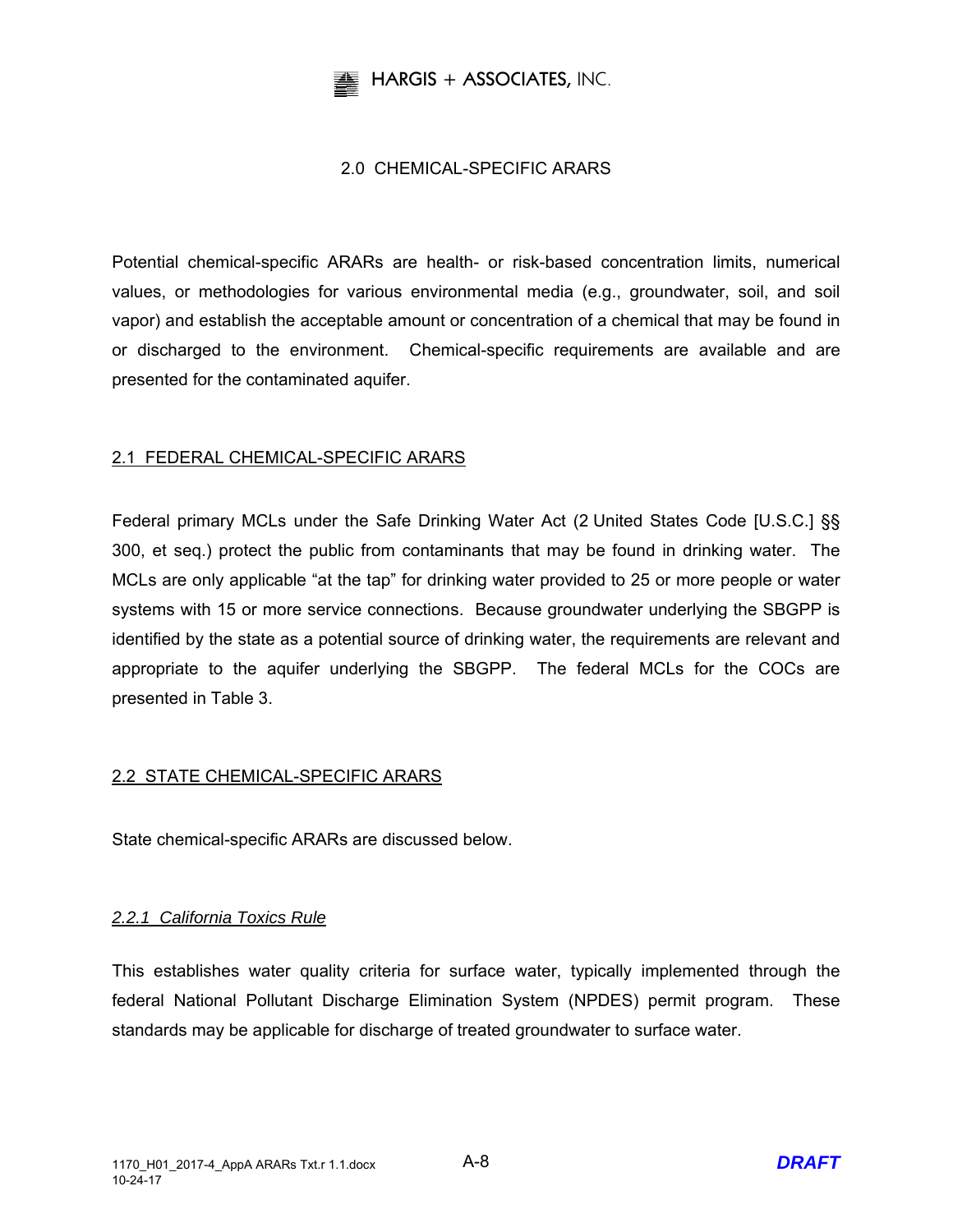

## *2.2.2 Primary Drinking Water Standards (22 CCR §64431 and 64444)*

California has promulgated drinking water standards for public drinking water sources under the California Safe Drinking Water Act (California Health and Safety Code [H&SC] §4010 et seq.). The Act establishes California primary MCLs to protect public health from contaminants that may be found in drinking water sources.

For some of the COCs, the California MCLs are more stringent than the federal requirements. In those cases when California MCLs are more stringent than federal MCLs, then California MCLs supersede the federal MCLs. The California MCLs identified as ARARs for the COCs are presented in Table A-3.

## *2.2.3 Water Quality Control Plan for Santa Ana River Basin*

The Water Quality Control Plan for the Santa Ana River Basin (Basin Plan, adopted January 24, 1995, and associated subsequent updates), adopted pursuant to California Water Code Sections 13240 et seq., contains numerical and narrative water quality objectives for waters of the state that ensure protection of beneficial uses and prevention of nuisances affecting beneficial use. These objectives are not merely restricted to surface water but also apply to groundwater. Promulgated numerical water quality objectives may be chemical-specific ARARs. Non-promulgated mechanisms or theories on how to derive a numerical water quality objective or meet a numerical water quality goal may also be ARARs, if specific regulations are promulgated implementing the goal (55 CFR 8746, March 8, 1990).

The numerical water quality objectives for groundwater supply used as a domestic or municipal supply are based on drinking water standards. Because the primary MCLs have already been identified as potential ARARs for the COCs at the SBGPP, the numerical water quality objectives in the Basin Plan are addressed through the primary MCLs as chemical-specific ARARs.

Similarly, the Regional Water Quality Control Board (RWQCB) narrative water quality objectives for groundwater are addressed through the primary MCLs. The Basin Plan specifies that the Hydrologic Unit in which the SBGPP is within includes the following existing or potential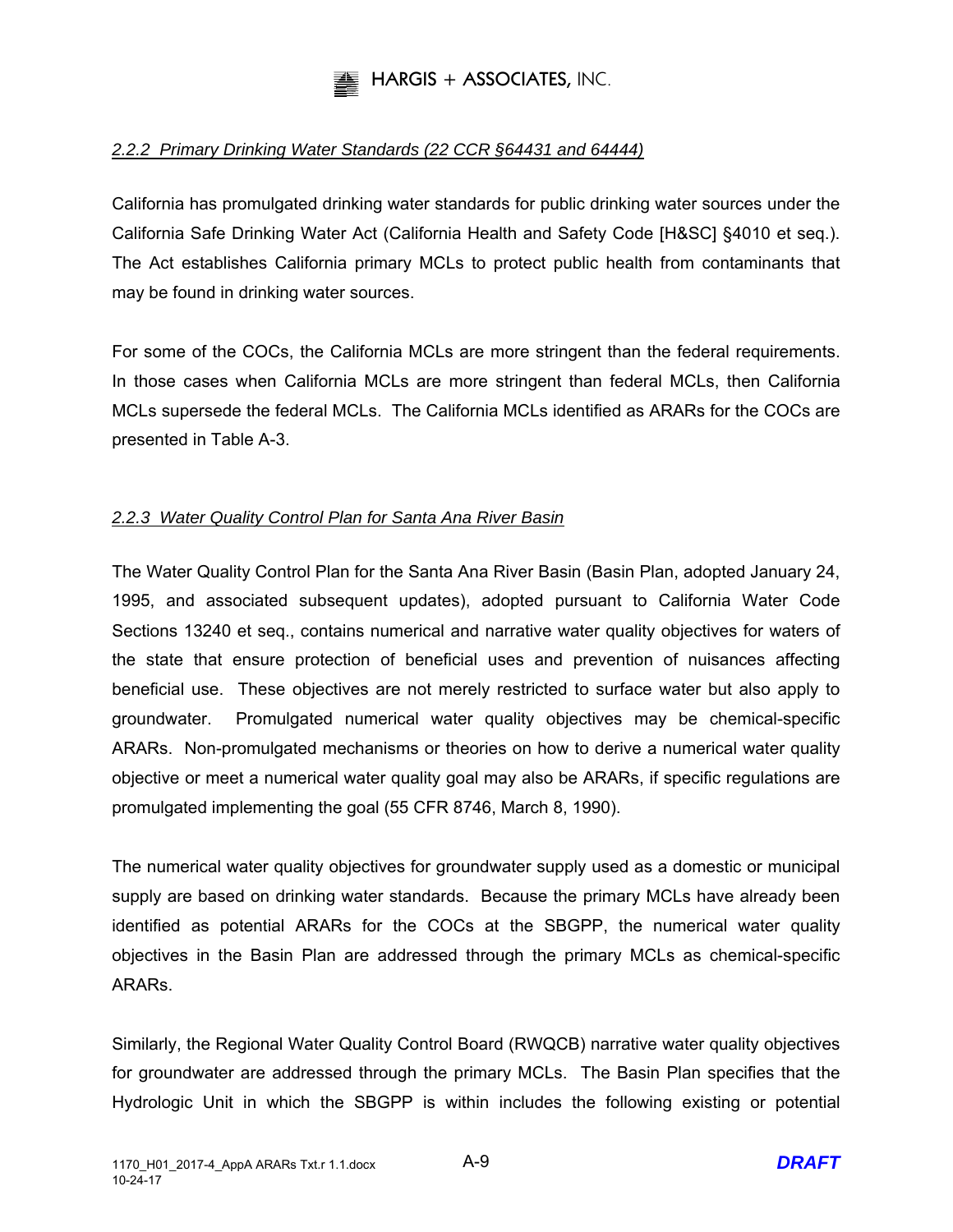

beneficial uses: municipal, agricultural, industrial service supply, and industrial process supply. The narrative water quality objectives establish that "All waters of the region shall be maintained free of substances in concentrations which are toxic, or that produce detrimental physiological responses in human, plant, animal or aquatic life." The groundwater under the SBGPP has been designated as a beneficial use for a drinking water source pursuant to the drinking water policy of the State Water Resources Control Board (SWRCB); the SBGPP has the potential to impact groundwater that is used as a drinking water source.

## *2.2.4 SWRCB Resolution No. 92-49*

The Policy and Procedures for Investigation and Cleanup and Abatement of Discharges under Water Code §13304 derives its authority to maintain the highest quality of water (SWRCB Resolution No. 68-16) through waste discharge requirements as implemented through the federal NPDES or RWQCB waste management and discharge requirements (27 CCR §20200 et seq.).

SWRCB Resolution No. 92-49, Section III.G requires cleanup to either background water quality, or the best water quality that is reasonable if background cannot be restored. A selected alternative cleanup level greater than chemical background concentration for the aquifer would have to be consistent with maximum benefit to the public and to the present and anticipated future beneficial uses, as well as conform to water quality control plans and policies. Additional detail is located in Table A-1.

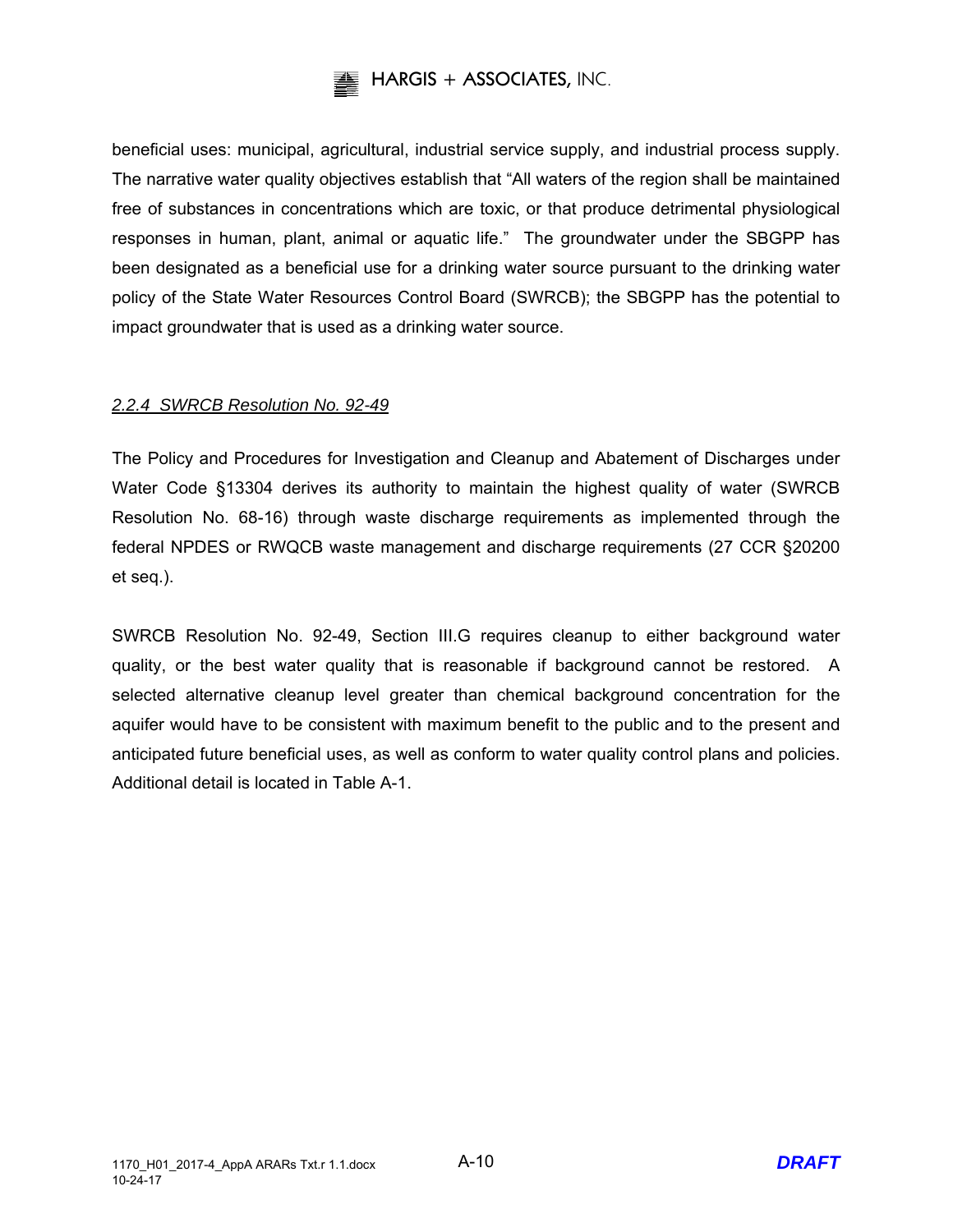

## 3.0 LOCATION-SPECIFIC ARARS

Potential location-specific ARARs are restrictions placed on the chemical contaminant or the remedial activities based on the geographic or ecological features of the SBGPP. Examples of location-specific features include cultural resources, floodplains, seismic faults, wetlands, historic places, and sensitive ecosystems or habitats.

The footprint of the SBGPP does not contain wetlands. No potential federal or state ARARs were identified for wetlands protection and floodplain management.

Any remedial action at the SBGPP would not impact hydrologic resources as defined in the Wild and Scenic Rivers Act or the Rivers and Harbors Act of 1890. Therefore, there are no potential federal or state hydrologic resources ARARs for the SBGPP.

## 3.1 FEDERAL LOCATION-SPECIFIC ARARS

Federal location-specific ARARs are discussed below.

## *3.1.1 National Historic Preservation Act (16 U.S.C. §470 et seq.)*

The requirements of the National Historic Preservation Act are applicable to the SBGPP if the remedy impacts any historic site protected under the act. This requirement may be identified as an ARAR, and further evaluation of this ARAR may be necessary.

## *3.1.2 Historic Sites, Buildings, and Antiquities Act*

The purpose of the Historic Sites, Buildings, and Antiquities Act (16 U.S.C. § 461–467) and the implementing regulations (40 CFR § 6.301[a]) are to encourage the long-term preservation of nationally significant properties that illustrate or commemorate the history and prehistory of the United States, including historic landmarks (36 CFR § 65) and natural landmarks (36 CFR § 62).

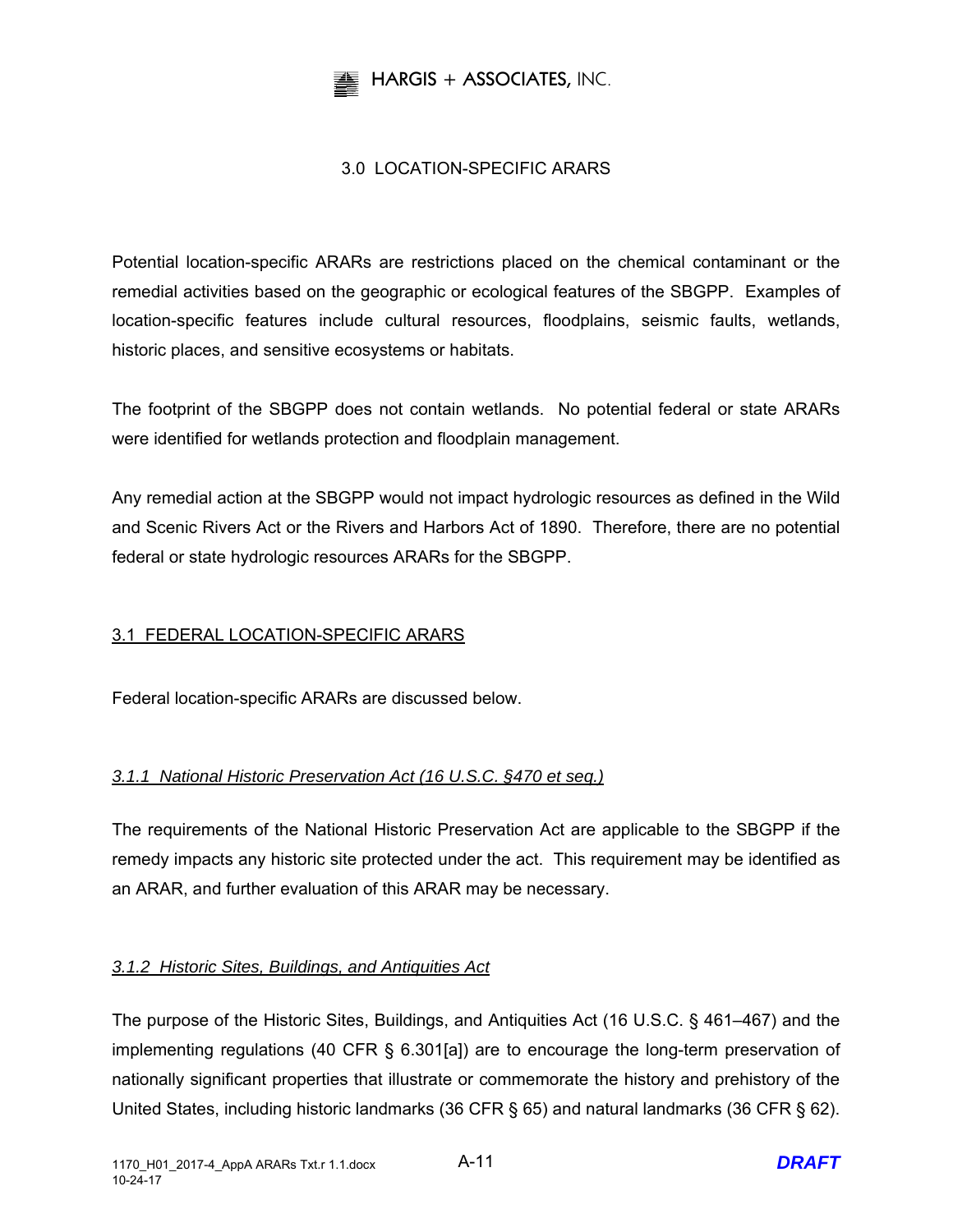

Properties designated as National Historic Landmarks in California are listed in the National Register. Natural landmarks are nationally significant examples of a full range of ecological and geological features that constitute the nation's natural heritage. In conducting an environmental review of a proposed action, the responsible official shall consider the existence and location of natural landmarks using information provided by the National Park Service pursuant to 36 CFR § 62.6(d) to avoid undesirable impacts on such landmarks. These requirements are not substantive and are not potential ARARs. However, if it is determined that areas to be disturbed during the remedial action(s) are potentially eligible for the National Natural Historic Landmark Program, the State Historic Preservation Officer should be contacted. Based on a recent internet search of the National Register, there is no evidence of significant cultural resources.

## *3.1.3 Archaeological Resources Protection Act Of 1979*

Public Law 96-95 (16 U.S.C. § 470aa–470mm) was enacted in 1979 and amended in 1988 and applies to all lands to which the fee title is held by the United States. The purpose of this statute is to provide for the protection of archaeological resources on federal and Indian lands. The act prohibits unauthorized excavation, removal, damage, alteration, or defacement of archaeological resources located on public lands unless such activity is pursuant to a permit issued under Section 470cc.

## *3.1.4 Endangered Species Act of 1973*

The Endangered Species Act (ESA) of 1973 (16 U.S.C. § 1531[a],[h][1][B]) provides a means for conserving various species of fish, wildlife, and plants that are threatened with extinction. The ESA defines an endangered species and provides for the designation of critical habitats. Federal agencies may not jeopardize the continued existence of any listed species or cause the destruction or adverse modification of critical habitat. Federal agencies must carry out conservation programs for listed species. The Endangered Species Committee may grant an exemption for agency action if reasonable mitigation and enhancement measures such as propagation, transplantation, and habitat acquisition and improvement are implemented. Endangered, threatened, or sensitive species may potentially be found within the vicinity of the SBGPP (Table A-4). The ESA is, therefore, a potentially applicable ARAR.

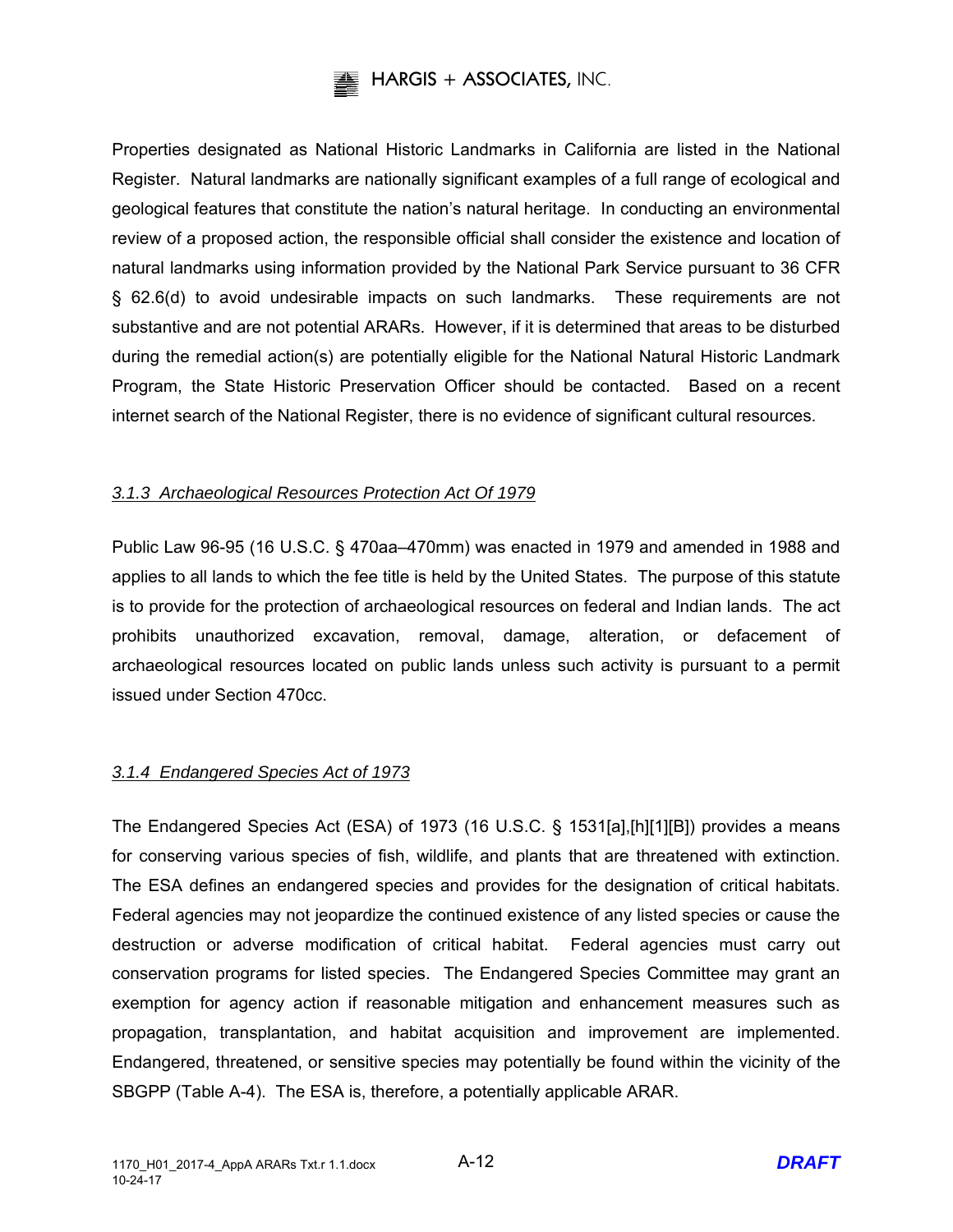

## 3.2 STATE LOCATION-SPECIFIC ARARS

State location-specific ARARs are discussed below.

## *3.2.1 Hazardous Waste Seismic Consideration (22 CCR §66264.18.a)*

This requirement applies to portions of new hazardous waste facilities where treatment, storage, or disposal of hazardous waste will be conducted. The affected areas must not be located within 61 meters (200 feet) of a fault that has had displacement in Holocene time. Active and non-active faults may be identified within 200 feet of remedial facilities for the SBGPP. This requirement may be identified as an ARAR, and further evaluation of this ARAR for seismic considerations may be necessary.

#### *3.2.2 California Fish and Game Code §3800*

This section prohibits the taking of nongame birds, except in accordance with regulations of the commission, or when related to mining operations with a mitigation plan approved by the department. This section further provides requirements concerning mitigation plans related to mining. This section is applicable to the extent that non-game birds or their eggs are located on or near the SBGPP.

#### *3.2.3 California Fish and Game Code §5650*

California Fish & Game Code §5650 prohibits the passage of substances or materials into waters of the state deleterious to fish, plant life, or birds. This requirement does not apply to discharges or releases authorized through waste discharge requirements issued by the RWQCB. This Section is not an ARAR because none of the alternatives evaluate unpermitted surface water releases.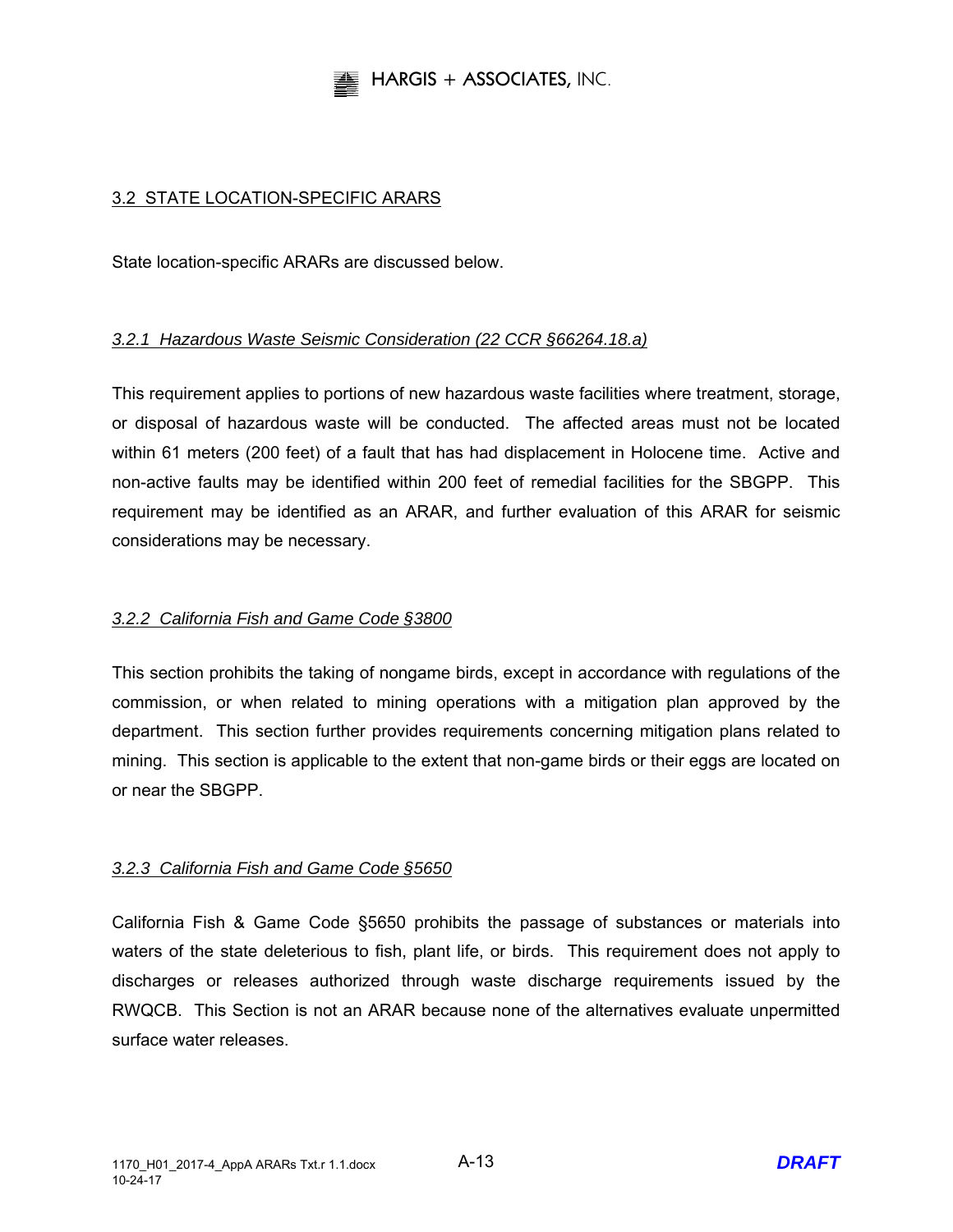

## 4.0 ACTION-SPECIFIC ARARS

Potential action-specific ARARs are usually technology- or activity-based requirements for remedial activities. The action-specific ARARs presented are intended to address the remedial alternatives being evaluated. This ARARs analysis is based on three proposed remedial alternatives.

- 1. Alternative #1 No action
- 2. Alternative #2 Monitored natural attenuation
- 3. Alternative #3 Pump and treat

Detailed descriptions of the remedial alternatives are provided in the Feasibility Study document.

## 4.1 FEDERAL ACTION-SPECIFIC ARARS

Federal action-specific ARARs are discussed below.

## *4.1.1 Federal Clean Water Act National Pollutant Discharge Elimination System Clean Water Act §402 et seq.*

NPDES requirements are applied to point and non-point discharge sources. Requirements include the establishment of discharge limitations, monitoring requirements, and best management practices (BMPs) for surface water discharges. NPDES requirements are applicable to the control of contaminants to storm water runoff from a treatment plant construction site and groundwater treatment systems.

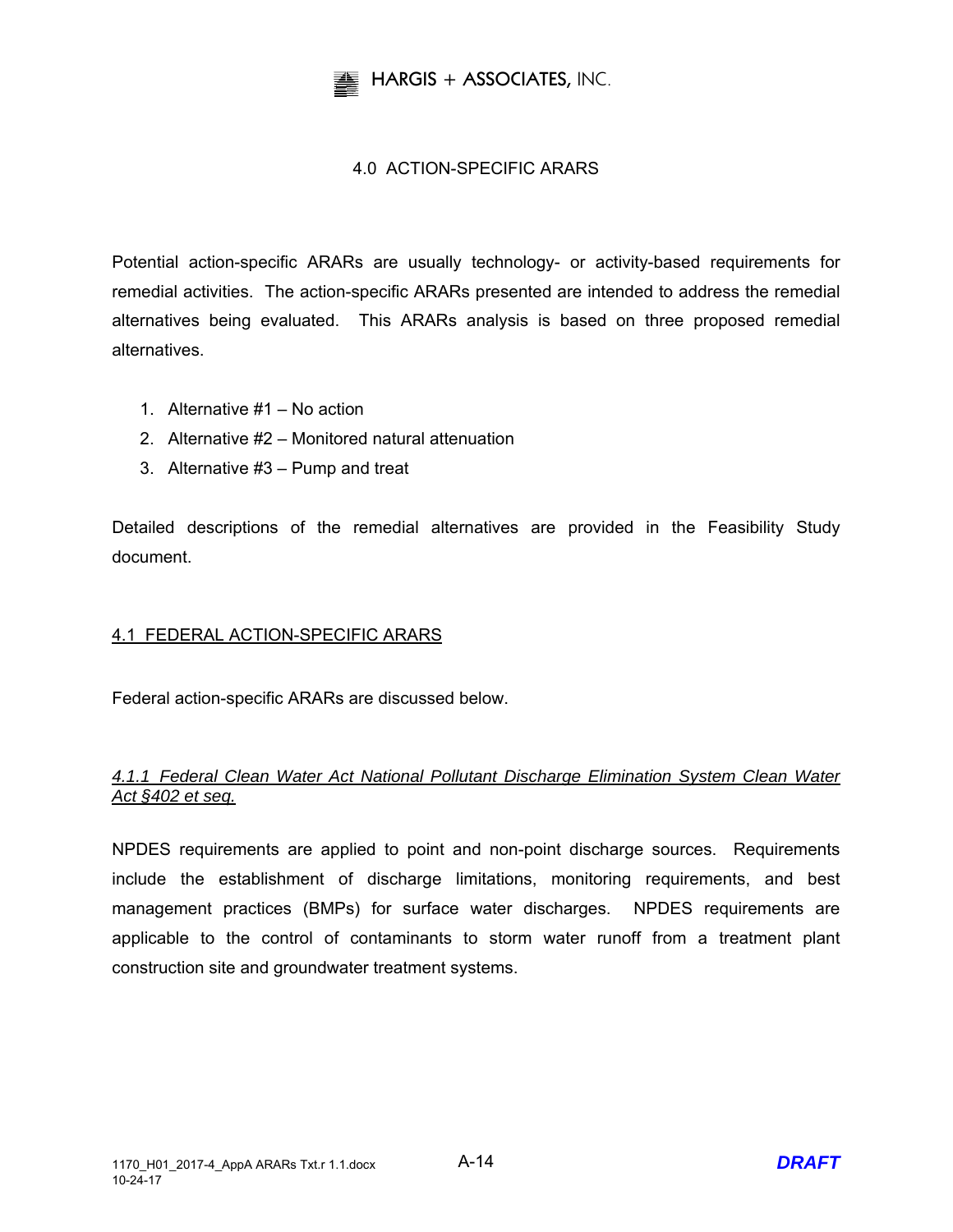

## *4.1.2 Storm Water Discharges (40 CFR §122.26)*

Non-point sources address using BMPs for control of contaminants to storm water runoff from construction activities. The SWRCB has established requirements for general construction activities, including clearing, grading, excavation, reconstruction, and dredge and fill activities. This section regulates pollutants in storm water discharge from hazardous waste treatment plants, landfills, land application sites, and spent dumps. This requirement may be identified as an ARAR, and further evaluation of this ARAR may be necessary.

## *4.1.3 Technology Based Treatment Requirements in Permits (40 CFR §125.3)*

Point sources are primarily end-of-pipe discharge points such as treated effluent from a groundwater treatment plant. Discharges of treated effluent from a groundwater extraction system, monitor well development and sampling, and treatment system maintenance are the primary sources. The RWQCB will designate effluent limitations and monitoring conditions for discharges to surface water including treated water conveyed to storm drains and ditches. Technology-based treatment requirements represent the minimum level of control that must be imposed to meet the effluent limitations using best professional judgment and be economically achievable. For all toxic pollutants, the Best Available Technology is applied to the site. The requirement is applicable to alternatives evaluating surface water discharge.

## *4.1.4 General Pretreatment Regulations for Existing and New Sources of Pollution (40 CFR Part 403)*

Alternatives that include groundwater disposal at a wastewater treatment facility must meet pretreatment requirements. Effluent discharged to sanitary sewers and Publicly Owned Treatment Works (POTWs) is regulated by municipalities through the discharge permits applicable to the respective POTW. This section prevents pass-through, interference, violations of prohibitions, and violation of local limits. This requirement would be applicable to wastewater (e.g., wash water, brines, etc.) discharge from a treatment plant to a POTW.

In addition, groundwater discharge to a sanitary sewer will need to comply with any requirements set forth by the current POTW owner. Discharges to POTWs are also subject to

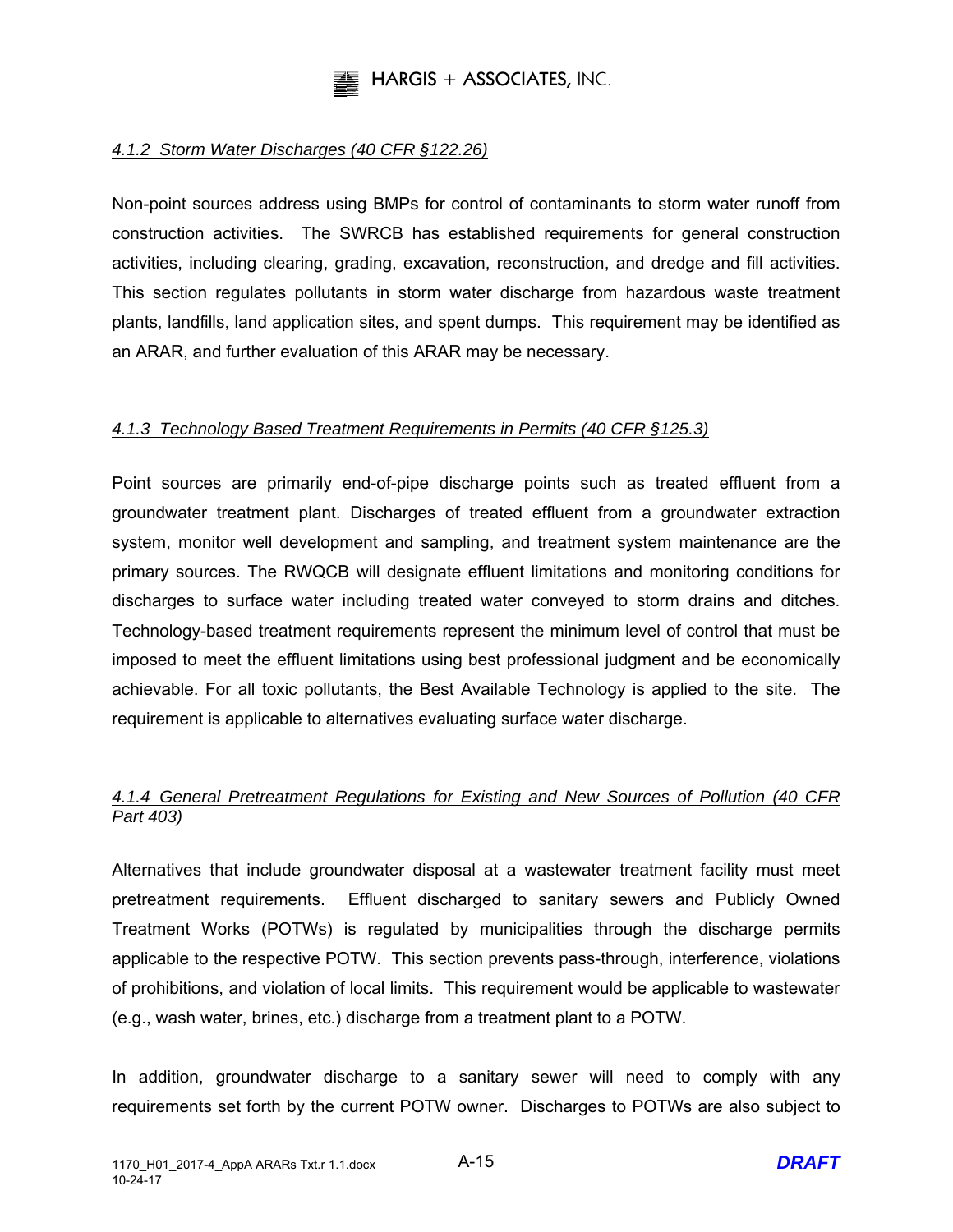pretreatment requirements, which enable the POTWs to comply with their discharge permit limits.

## 4.2 STATE ACTION-SPECIFIC ARARS

State action-specific ARARs are discussed below.

## *4.2.1 Water Quality Control Plan*

The RWQCB has developed and adopted the regional water quality control plan (Basin Plan) to protect waters of beneficial use fulfilling the legal requirements of the California Water Code. While the water quality objectives (WQOs) vary for the water bodies affected, the objectives may be applicable for discharges to surface water or land.

## *4.2.2 Water Quality Control Plan for Santa Ana River Basin (adopted January 28, 1995 and subsequent amendments) (California Water Code §13240 et seq.)*

The Basin Plan presents numerical and narrative WQOs for maintaining a high quality of protection for the inland surface water and groundwater in the region. Groundwater underlying the SBGPP site has been identified by the Basin Plan as a potential drinking water aquifer. Groundwater and surface water WQOs are provided for contaminants including bacteria, chemicals, radioactivity, minerals, nitrogen, taste, and odor. The groundwater WQOs for the COCs at the SBGPP are based on primary MCLs. Additional WQOs are provided for surface water. The requirement is relevant to alternatives evaluating treated groundwater reinjection to the aquifer and applicable to alternatives evaluating discharge of treated groundwater to surface water.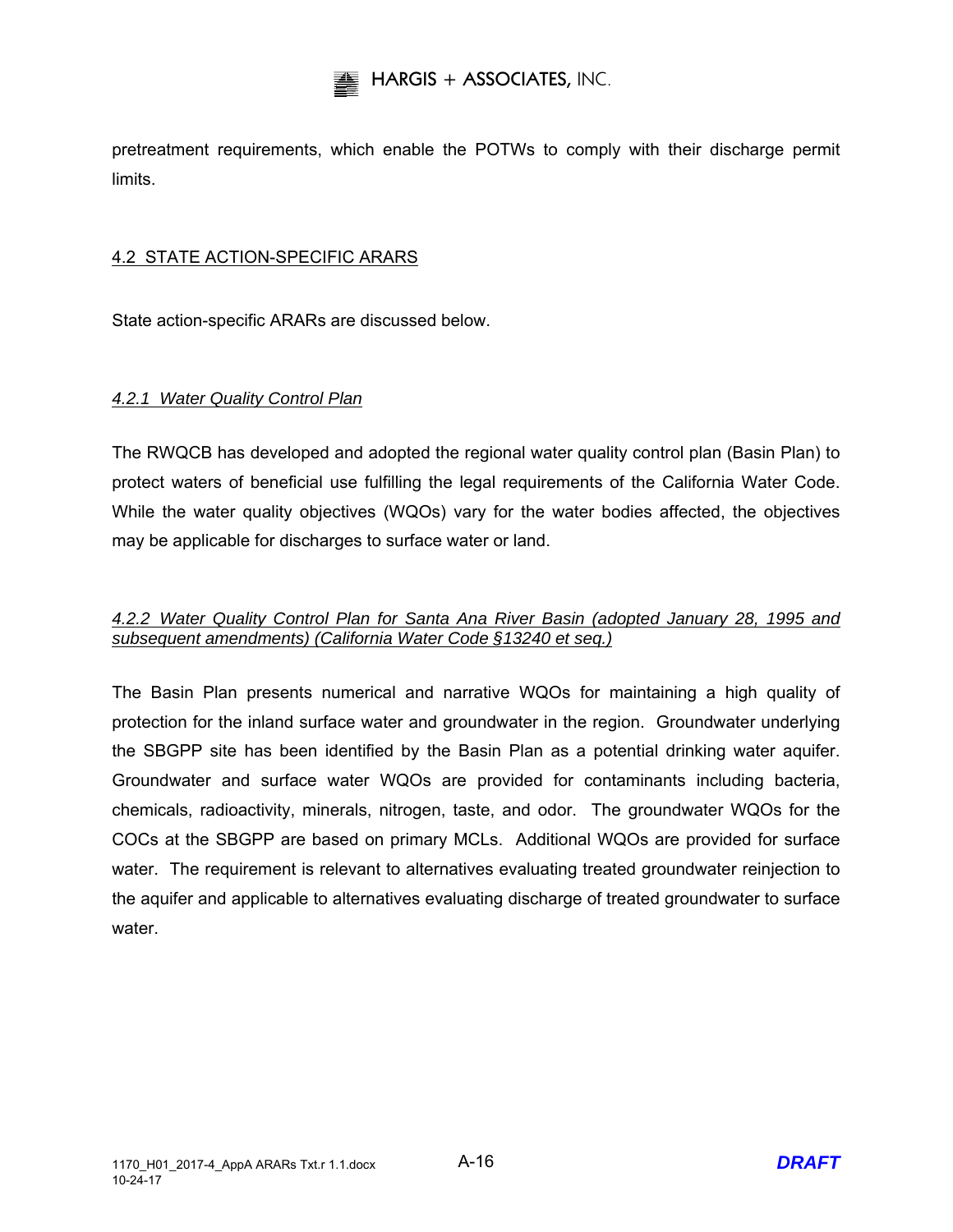

## *4.2.3 Porter-Cologne Water Quality Control Act (California Water Code)*

The following Porter-Cologne Water Quality Control Act and implementing regulations have been reviewed for applicability.

- **California Water Code §13140 13147, 13172, 13260, 13263, 132267, 13304, 27 CCR §20090** – Actions taken by public agencies for cleanup of nonhazardous releases are exempt from 27 CCR Div. 2, Subdiv. 1 provided the contaminated materials removed from the immediate place of release shall be discharged according to 27 CCR Div. 2, Subdiv. 1, Chap. 3, Subchap. 2, Art. 2. Remedial actions intended to contain such wastes at the place of release shall implement applicable SWRCB-promulgated provisions of this division to the extent feasible. These requirements may be applicable to a containment remedy.
- **California Water Code §13140 13147, 13172, 13260, 13263, 132267, 13304, 27 CCR Div. 2, Subdiv. 1, Chap. 3, Subchap. 2, Art. 2** – Wastes classified as a threat to water quality (designated waste) may be discharged to a Class I hazardous waste or Class II designated waste management unit. Nonhazardous solid waste may be discharged to a Class I, II, or III waste management unit. Inert waste is not required to be discharged into a SWRCB-classified waste management unit (27 CCR §20200 et seq.). The requirement is relevant because investigation-derived waste may be generated and would be disposed at an appropriate off-site waste management unit.

## *4.2.4 Policy for Implementation of Toxics Standards for Inland Surface Waters, Enclosed Bays, and Estuaries of California.*

Policy for implementing criteria for priority toxic pollutants contained in the California Toxics Rule promulgated by US EPA, as well as other priority toxic pollutant criteria and objectives. Criteria are implemented through the NPDES permit process. This section is applicable to discharges of treated groundwater to surface water.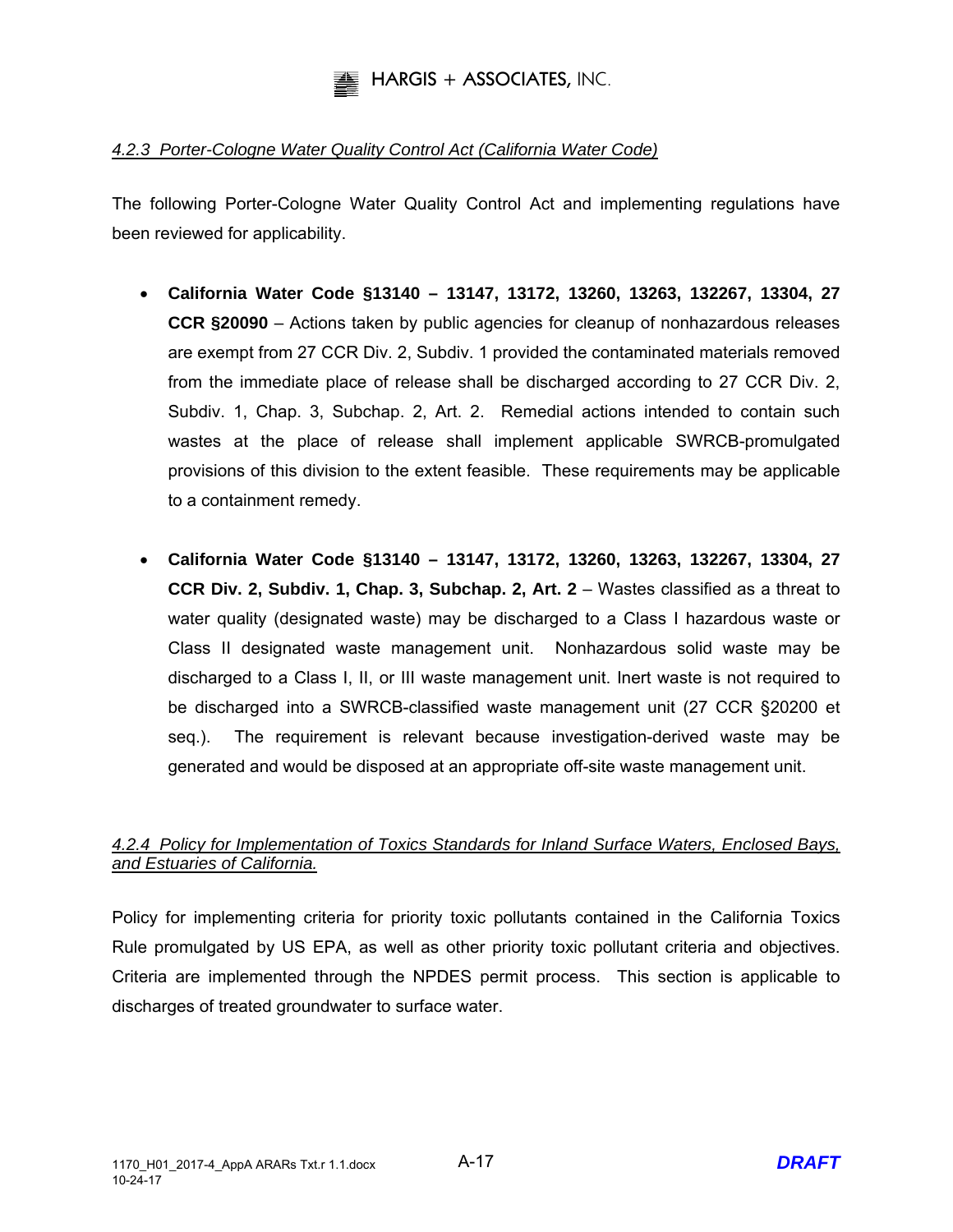

## *4.2.5 Concentration Limits (27 CCR §20400)*

Concentration limits must be established for groundwater, surface water, and the unsaturated zone. The limits must be based on background, equal to background, or for corrective actions, may be greater than background, not to exceed the lower of the applicable water quality objective or the concentration technologically or economically achievable. Specific factors must be considered in setting cleanup standards above background levels. The specific factors have been addressed in SWRCB Resolution No. 92-49. These requirements are relevant and appropriate.

## *4.2.6 Compliance Period (27 CCR §20410)*

Requires monitoring for compliance with remedial action objectives for a specified number of years from the date of achieving cleanup standards. These requirements are relevant and appropriate.

## *4.2.7 General Water Quality Monitoring and Systems Requirements (27 CCR §20415)*

Requires general soil, surface water, and groundwater monitoring. Applies to all areas at which waste is discharged to land. These requirements are applicable.

## *4.2.8 Maintaining High Quality Water in California (SWRCB Resolution No. 68-16 and California Water Code §13140)*

SWRCB Resolution No. 68-16 requires maintenance of existing state water quality using best practicable treatment technology unless a demonstrated change will benefit the people of California, will not unreasonably affect present or potential uses, and will not result in water quality less than that prescribed in other state policies. The policy derives its authority to maintain the highest quality of water through waste discharge regulations to surface water and land implemented through the federal NPDES (anti-degradation polity, 40 CFR §131.12) and California's Discharges of Waste to Land (27 CCR Division 2, Chapter 3), respectively.

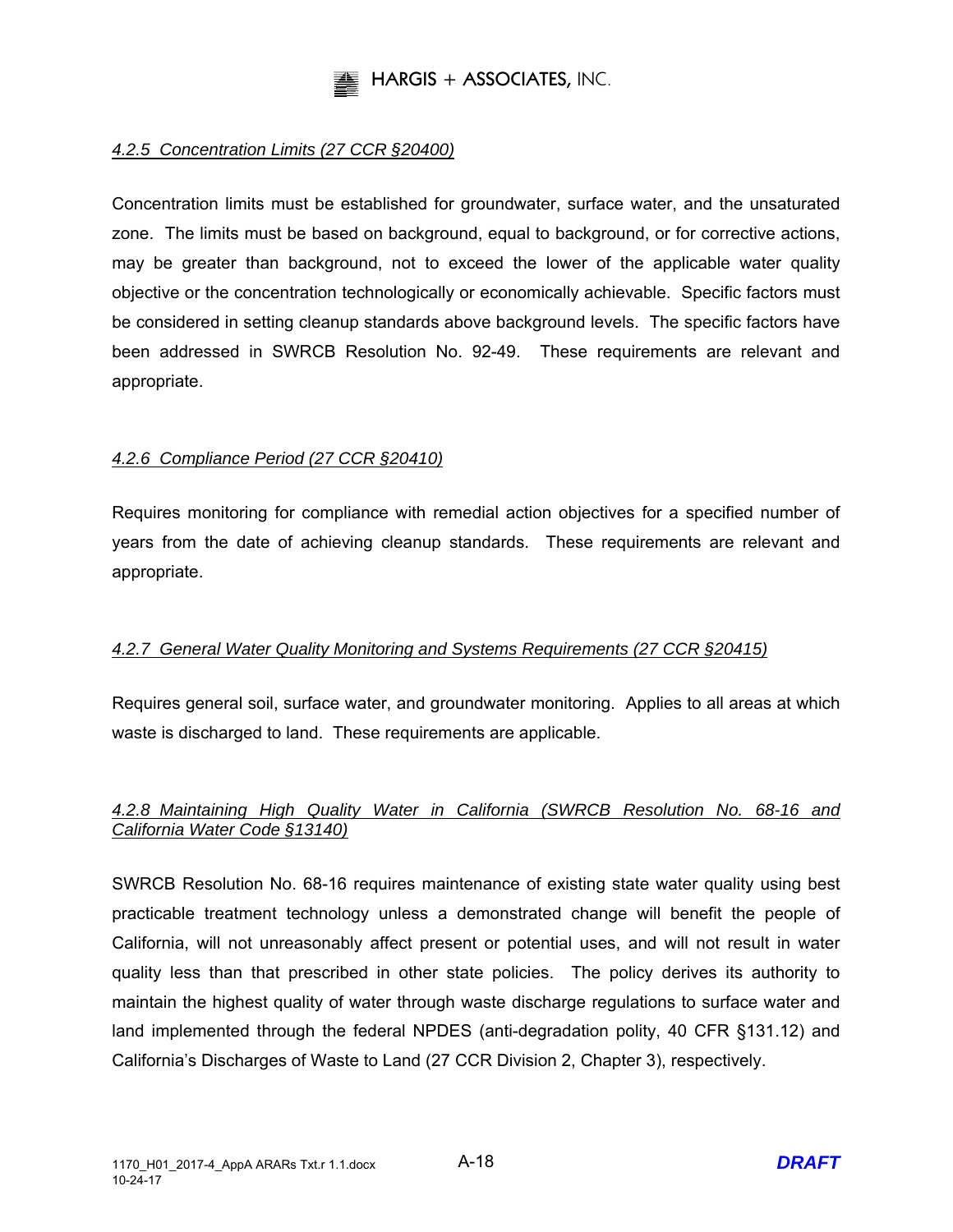

These codes apply to the discharge of waste to waters, including alternatives that include reinjection into the aquifer and discharges that may affect surface water or groundwater. In situ cleanup levels for contaminated groundwater must be set at background level, unless otherwise allowed. If degradation of waters is allowed to remain, the discharge must meet best practical treatment or control standards; and result in the highest water quality possible that is consistent with the maximum benefit to the people of the state. WQOs may not be exceeded in any case. These requirements are applicable.

## *4.2.9 California Hazardous Waste Laws*

On July 26, 1982, the federal Resource Conservation and Recovery Act (RCRA) requirements were promulgated. California received US EPA authorization to administer and implement a state hazardous waste management program that is more stringent than the federal RCRA program. Authorization to enforce the federal requirements is received only after the RCRA requirements are incorporated into California's hazardous waste regulations. Those portions of the RCRA program presented in this report have received authorization by US EPA and have been incorporated into California regulations. The California Hazardous Waste Control Law, Chapter 6.5 of Division 20 of the California H&SCs, and the regulations of Title 22 CCR are therefore referenced in this report in lieu of federal RCRA provisions.

The two methods for characterizing hazardous waste are (1) RCRA-listed (i.e., source and non-source specific) and (2) by characteristics (i.e., ignitability, corrosivity, reactivity, and toxicity). For CERCLA actions that involve treatment, storage, or disposal of hazardous waste after July 26, 1982, the hazardous waste standards are generally applicable. If federal hazardous waste was treated, stored, or disposed at the SBGPP site before the effective date of these standards, the standards would be relevant and appropriate (US EPA, 1988).

Considering the time frame of former SBGPP facility operations, contaminants, and characteristics, there is sufficient information to classify the COCs in the groundwater as characteristic hazardous waste. The specific hazardous waste requirements that may be relevant and appropriate (i.e., an ARAR) to the site are discussed in the comprehensive tabular summary of ARARs (Table A-1).

A-19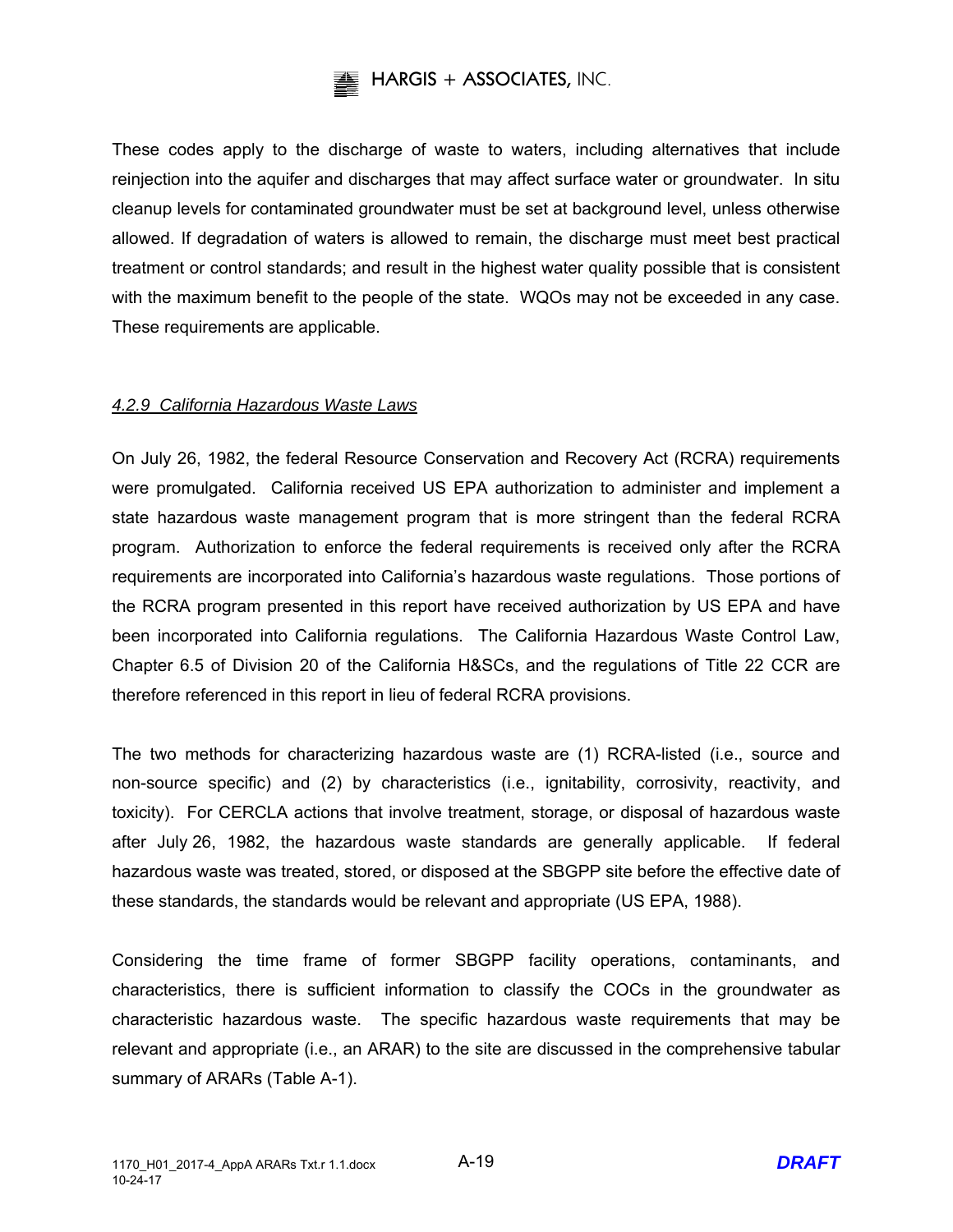

## *4.2.10 SWRCB Resolution No. 88-63*

SWRCB resolution "Sources of Drinking Water" designates, with certain exceptions, all groundwater and surface waters in the state as municipal or domestic water supply sources. This resolution is also incorporated into the Basin Plan. Because SWRCB Resolutions No. 68-16 and 92-49 focus on the protection of groundwater for beneficial uses, the definition of drinking water sources is an important consideration for this site.

For groundwater below the SBGPP site, an aquifer would be considered suitable or potentially suitable as a municipal or domestic water supply with the exception of water sources that exhibit the following characteristics:

- Yield water with the total dissolved solids exceeding 3,000 milligrams per liter;
- Contain natural or anthropogenic contaminated water that cannot be reasonably treated for domestic use using either BMPs or best economically achievable treatment practices; and
- Are not capable of sustaining 200 gallons per day through a single well.

*These exceptions are not satisfied for the groundwater at the SBGPP. The groundwater located beneath the site is not known to discharge to surface water. It is an aquifer with potential for contaminants to migrate to aquifers used for municipal and domestic drinking water supply. Therefore, SWRCB Resolution No. 88-63 is applicable (i.e., an ARAR) to the site; and the aquifer will be treated as a potential source of drinking water for protection under SWRCB Resolutions No. 68-16 and 92-49.* 

## *4.2.11 Remediation of Pollution: State Board Resolution No. 68-16; State Board Resolution No. 92-49; California Code of Regulations, Title 23, Chapter 15, Article 5*

The "Statement of Policy with Respect to Maintaining High Quality of Waters in California" (Resolution 68-16) is the state's anti-degradation policy, which provides a narrative standard requiring that high-quality surface water and groundwater be maintained to the maximum extent possible.

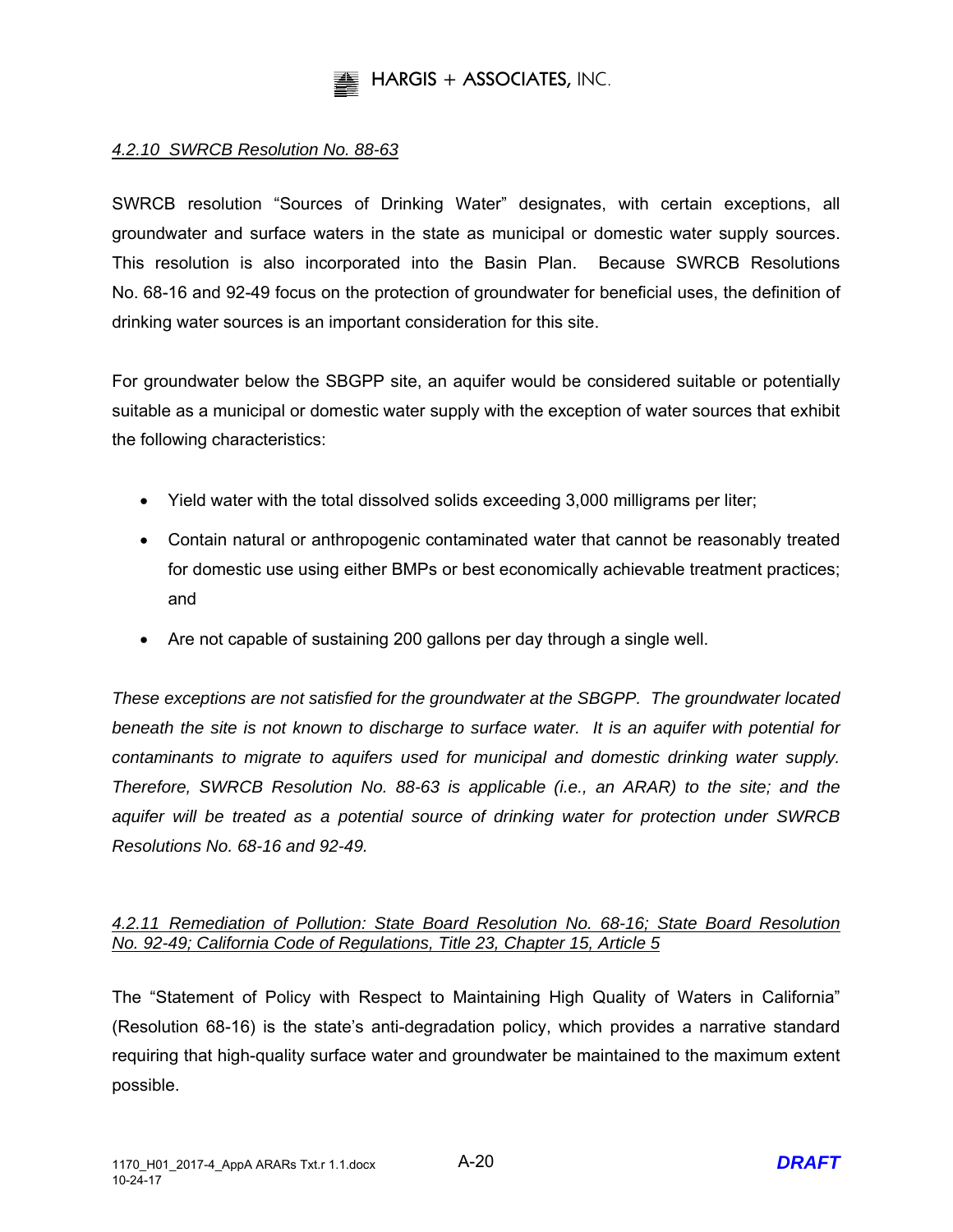

Any waste discharge to existing high-quality waters will be required to meet waste discharge requirements that will result in best practical treatment technology, ensuring that a pollution or nuisance will not occur and that the highest water quality consistent with maximum benefit to the people of the state will be maintained. Determination is made through a two-step process to determine (1) whether further degradation may be allowed and (2) the discharge level that will result in the best practicable treatment or control of the discharge.

Resolution No. 68-16 is an action-specific ARAR applicable to remedial alternatives that include surface water discharges, ponding basins, or groundwater reinjection, and to treatment technologies with active discharges to surface water or groundwater. Anti-degradation requirements apply prospectively to prevent further degradation of the water during and at completion of the cleanup action (US EPA, 1990). Groundwater treatment system effluent will be monitored to ensure that surface and groundwater quality will be maintained to the maximum extent possible.

Groundwater reinjection or surface water discharge are potential options for the disposal of treated groundwater at the SBGPP. Groundwater reinjection and/or surface water discharges would comply with RWQCB Waste Discharge Requirements and/or NPDES permits, respectively.

## *4.2.12 Water Quality Monitoring and Response Programs for Solid Waste Management Units (27 CCR §20385 et seq.)*

The monitoring requirements apply to all determinations of alternative cleanup levels for unpermitted discharges to land of solid waste, pursuant to SWRCB Resolution No. 92-49, Section III. The provisions of the "Detection, Evaluation, and Corrective Action" monitoring requirements were developed for the purposes of detecting, characterizing, and responding to releases to groundwater, surface water, or the unsaturated vadose zone. Because the SBGPP site has not yet completed the Remedial Investigation/Feasibility Study phase, the detection and characterization monitoring requirements are relevant to the SBGPP. However, corrective action monitoring to demonstrate completion of the selected interim remedy for groundwater

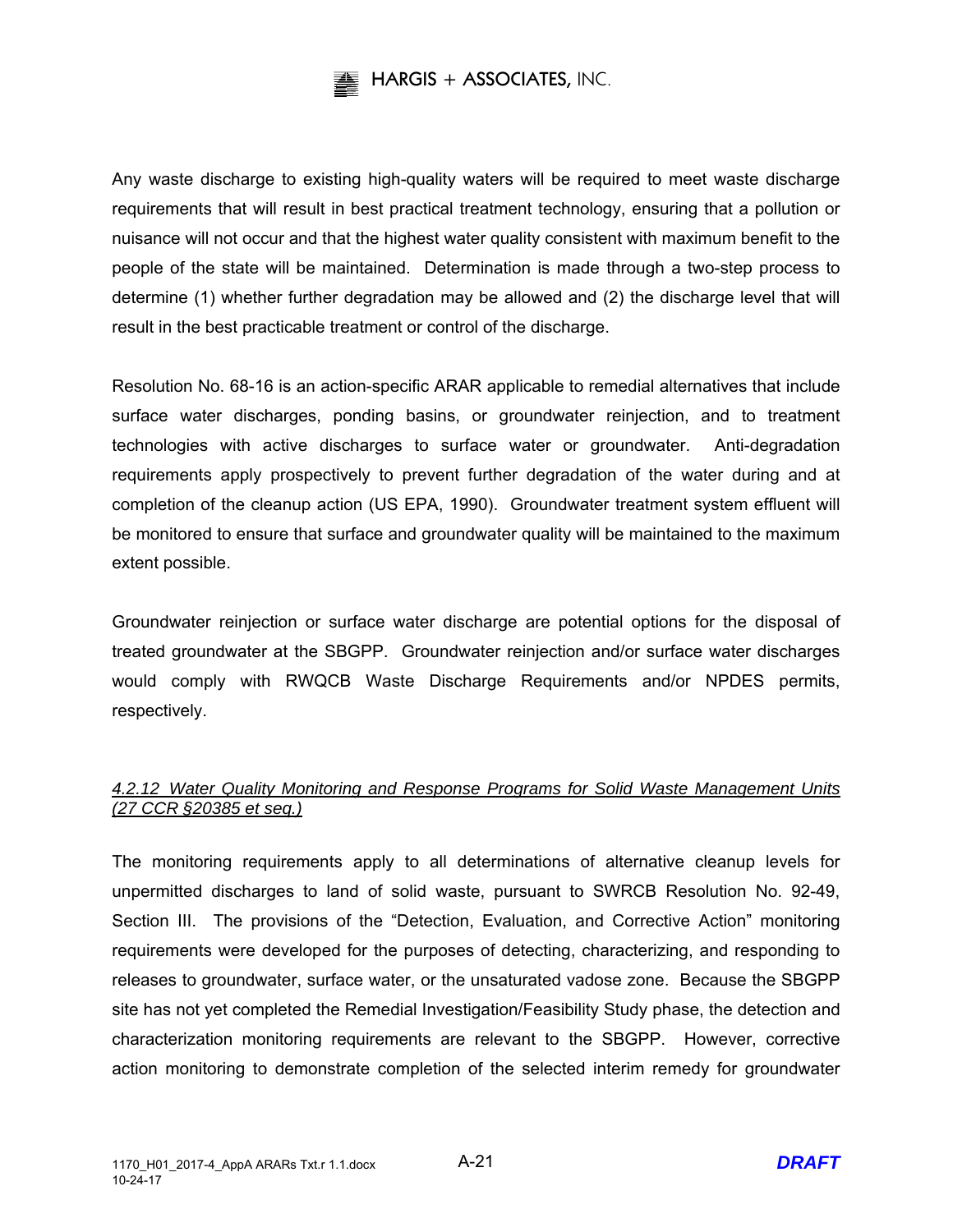

treatment at SBGPP would be relevant and appropriate (i.e., an ARAR) and is further discussed in Corrective Action Program (27 CCR §20430).

## *4.2.13 Corrective Action Program (27 CCR §20430)*

Corrective action measures taken (e.g., groundwater pump-and-treat system) may be terminated when the discharger demonstrates that all the COC concentrations have been reduced to levels below their respective concentration limits throughout the entire zone affected by the release. Completion of the corrective action for the treatment system(s) is demonstrated using the following criteria and requirements:

- The concentration of each COC in each sample from each monitoring point in the Corrective Action Program for the unit must have remained at or below its respective concentration limit during a proof period of at least 1 year, beginning immediately after the suspension of corrective action measures.
- The individual sampling events for each monitoring point must have been evenly distributed throughout the proof period and have consisted of no less than eight sampling events per year per monitoring point.

The schedule to demonstrate compliance for corrective action appears relevant and appropriate (i.e., an ARAR).

## *4.2.14 South Coast Air Quality Management District Rules and Regulations*

In California, the authority for enforcing the standards established under the Clean Air Act has been delegated to the state. To implement the federal Clean Air Act, states are required to submit and adopt a state implementation plan (SIP) for US EPA approval. The SIP addresses implementation, maintenance, and enforcement of the national and California ambient air quality standards (AAQSs). A significant component of the SIP is the inclusion of local air pollution district regulations and rules, which are used to control emissions and attain these AAQSs. Federal approval resulted in the SIP being federally enforceable and considered a potential ARAR for the SBGPP response actions. Accordingly, the South Coast Air Quality Management

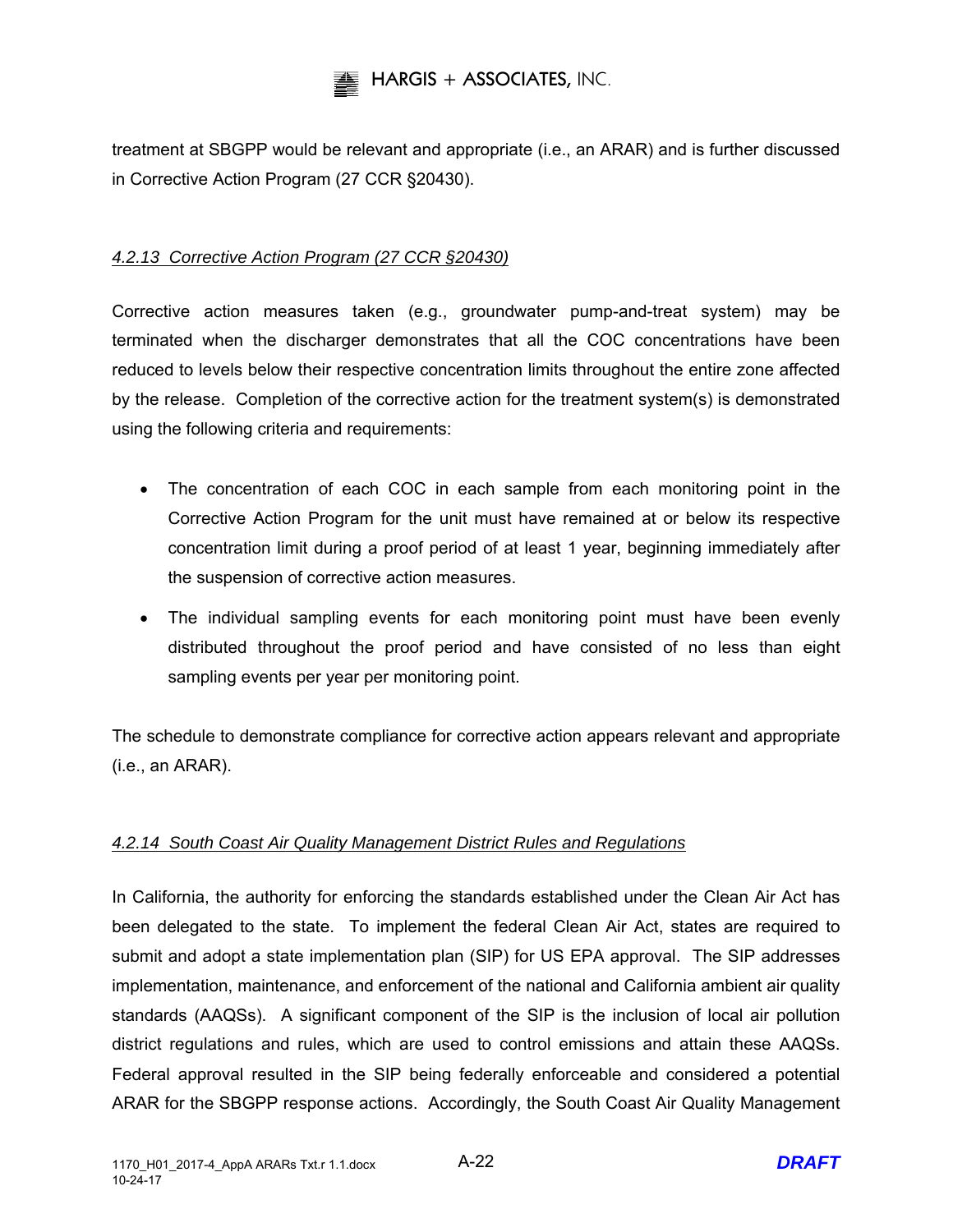District (SCAQMD) rules and regulations addressed in this SIP establish the local air pollution control requirements for Los Angeles, Orange, and portions of Riverside and San Bernardino counties, including the following:

- **Regulation IV, Rule 401, Visible Emissions** Discharge of any contaminant into the atmosphere from any single source of emission shall not be as dark or darker than shade No. 1 on the Ringelmann Chart or of such opacity that may obscure an observer's view to a degree equal to or greater than shade No. 1 on the Ringelmann Chart. This rule is a potential ARAR.
- **Regulation IV, Rule 402, Nuisance** Discharge from any source shall not contain air contaminants or other material, which causes injury, detriment, nuisance, or annoyance to any considerable number of persons, or to the public. Discharge shall also not endanger the comfort, repose, health, or safety of any such persons or the public, or cause injury or damage to business or property. This rule is a potential ARAR.
- **Regulation IV, Rule 403, Fugitive Dust**  The intention of Rule 403 is to reduce, prevent, or mitigate emission of fugitive dusts from any activity or man-made condition capable of generating fugitive dust. Emissions of fugitive dust shall not remain visible in the atmosphere beyond the property line of the emission source. Activities conducted in the South Coast Air Basin shall use best available control measures to minimize fugitive dust emissions and take necessary steps to prevent the track-out of bulk material onto public paved roadways as a result of their operations. This rule is a potential ARAR.
- **Regulation IV, Rule 404, Particulate Matter Concentration** Particulate matter in excess of the concentration standard shall not be discharged from any source. Particulate matter in excess of 450 milligrams per cubic meter (0.196 grain per cubic foot) in discharged gas, calculated as dry gas at standard conditions, shall not be discharged to the atmosphere from any source. Emissions shall be averaged over one complete cycle of operation or 1 hour, whichever is the lesser time. This rule is a potential ARAR.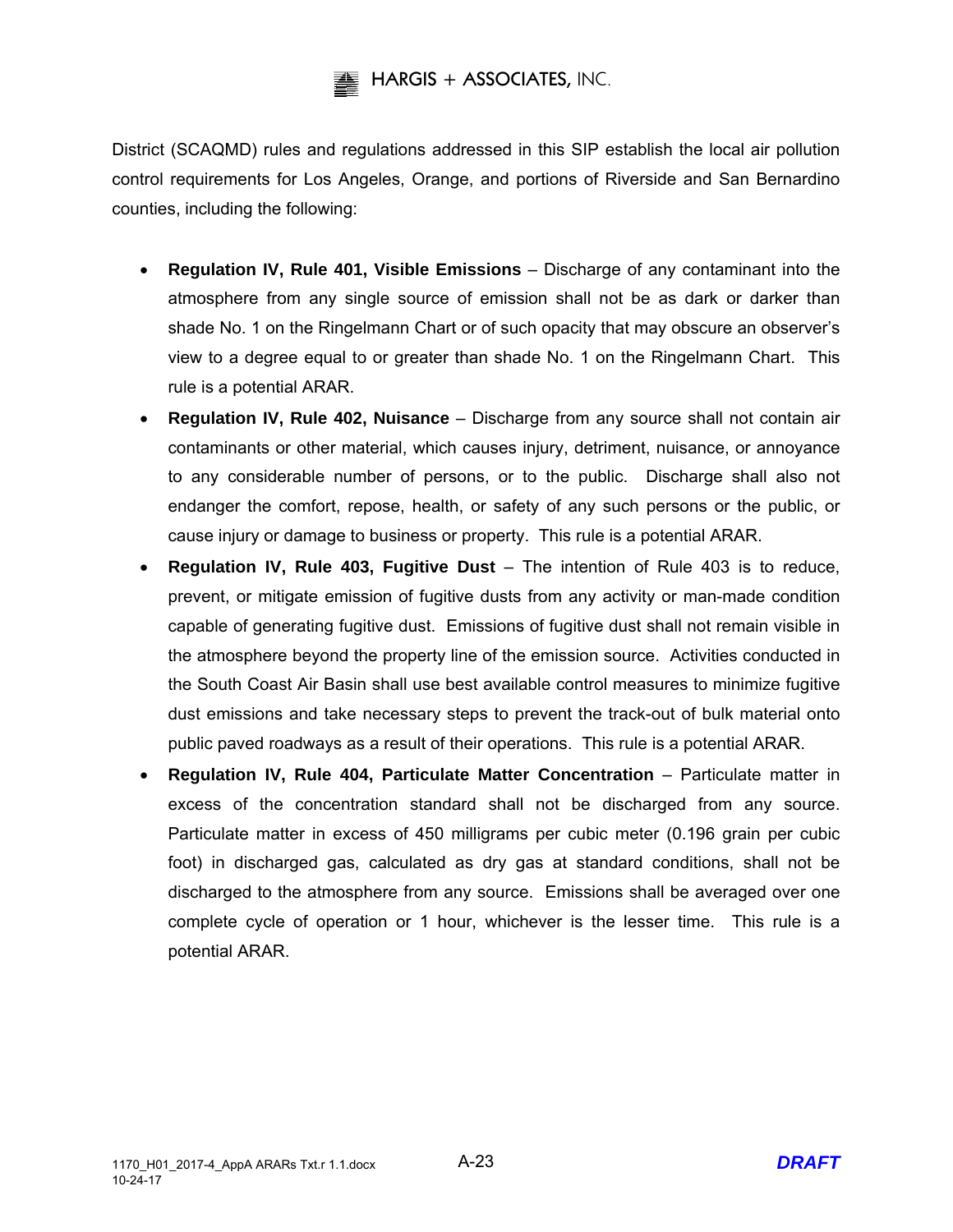

- **Regulation IV, Rule 405, Solid Particulate Matter-Weight** Solid particulate matter discharged into the atmosphere from any source shall not exceed the rates provided in Table 405(a) of this Rule. Emissions shall be averaged over one complete cycle of operation or 1 hour, whichever is the lesser time period. This rule is a potential ARAR.
- **Regulation XIII, Rule 1303, Best Available Control Technology** Any new or modified source of air contaminant that results in an emission increase of any nonattainment air contaminant, ozone-depleting compounds, or ammonia shall apply the best available control technology (BACT) using the published SCAQMD BACT Guidelines. This rule is a potential ARAR.
- **Regulation XIV, Rule 1401, New Source of Toxic Air Contaminants** The rule specifies limits for maximum individual cancer risks, cancer burden, and non-cancer acute and chronic health from new or existing sources that emit toxic air contaminants. Sources constructed with Best Available Control Technology for Toxics (T-BACT) should not exceed a cumulative carcinogenic increase greater than 10 in 1 million (1.0E-05) at any receptor location or one in a million (1.0E-06) for sources constructed without T-BACT. Additionally, the cumulative increase for the chronic health should not exceed 1.0 at any receptor location for any target organ system due to total emissions from the source. This rule is a potential ARAR.

## 4.3 TO-BE-CONSIDERED CRITERIA

The TBC category consists of advisories, criteria, or guidance that were developed by US EPA, other federal agencies, or states that may be useful in developing CERCLA remedies. The following paragraphs describe TBCs identified as potentially useful to the development and evaluation of remedial alternatives for the SBGPP. The TBCs are summarized in Table A-2.

## 4.4 CALIFORNIA NOTIFICATION LEVELS

California Notification Levels (NLs) are health-based advisory levels established by the California Department of Public Health (CDPH) for contaminants that lack primary MCLs. NLs are advisory levels, not enforceable standards. A NL is the concentration of a contaminant in

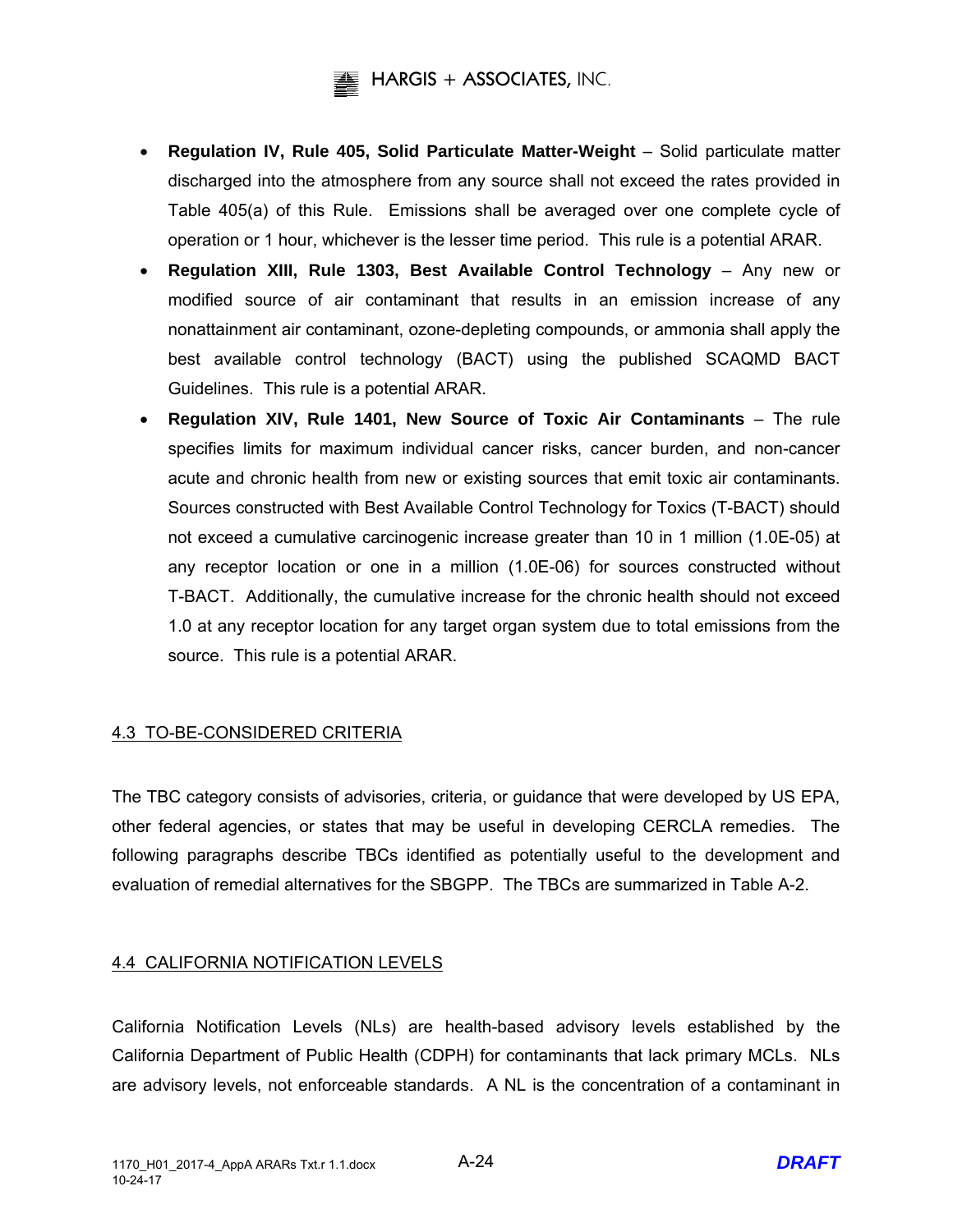

drinking water that is considered not to pose a significant health risk to people ingesting that water on a daily basis. It is calculated using standard risk assessment methods for non-cancer and cancer endpoints and typical exposure assumptions, including a 2-liter-per-day ingestion rate, a 70-kilogram adult body weight, and a 70-year lifetime.

## 4.5 1,4-DIOXANE

For 1,4-dioxane, a chemical considered a possible carcinogen and a COC at the SBGPP, the CDPH NL is 1 microgram per liter. This concentration is a level considered to pose a "de minimis" risk (i.e., a theoretical lifetime increase in risk of up to one excess case of cancer in a population of 1,000,000 people—the 1x10-6 risk level).

## 4.6 CALIFORNIA WELL STANDARDS BULLETIN 74-81; 74-90

Substantive standards for the construction of wells have been published by the State of California. California Well Standards Bulletin 74-81 includes municipal and injection well standards. California Well Standards Bulletin 74-90 amends Bulletin 74-81 and includes monitor well standards. While these standards have not been promulgated and, therefore, are not ARARs, any extraction wells and/or injection wells installed as part of the remedy at the SBGPP will comply with water well construction standards of Bulletin 74-81 and amendments contained in Bulletin 74-90. These standards include annular sealing material and construction, well casing specification, and disinfection procedures. However, extraction and injection well siting requirements are inappropriate for the SBGPP because the effectiveness of the remedy is dependent upon well locations. These California well standards are TBCs for the SBGPP.

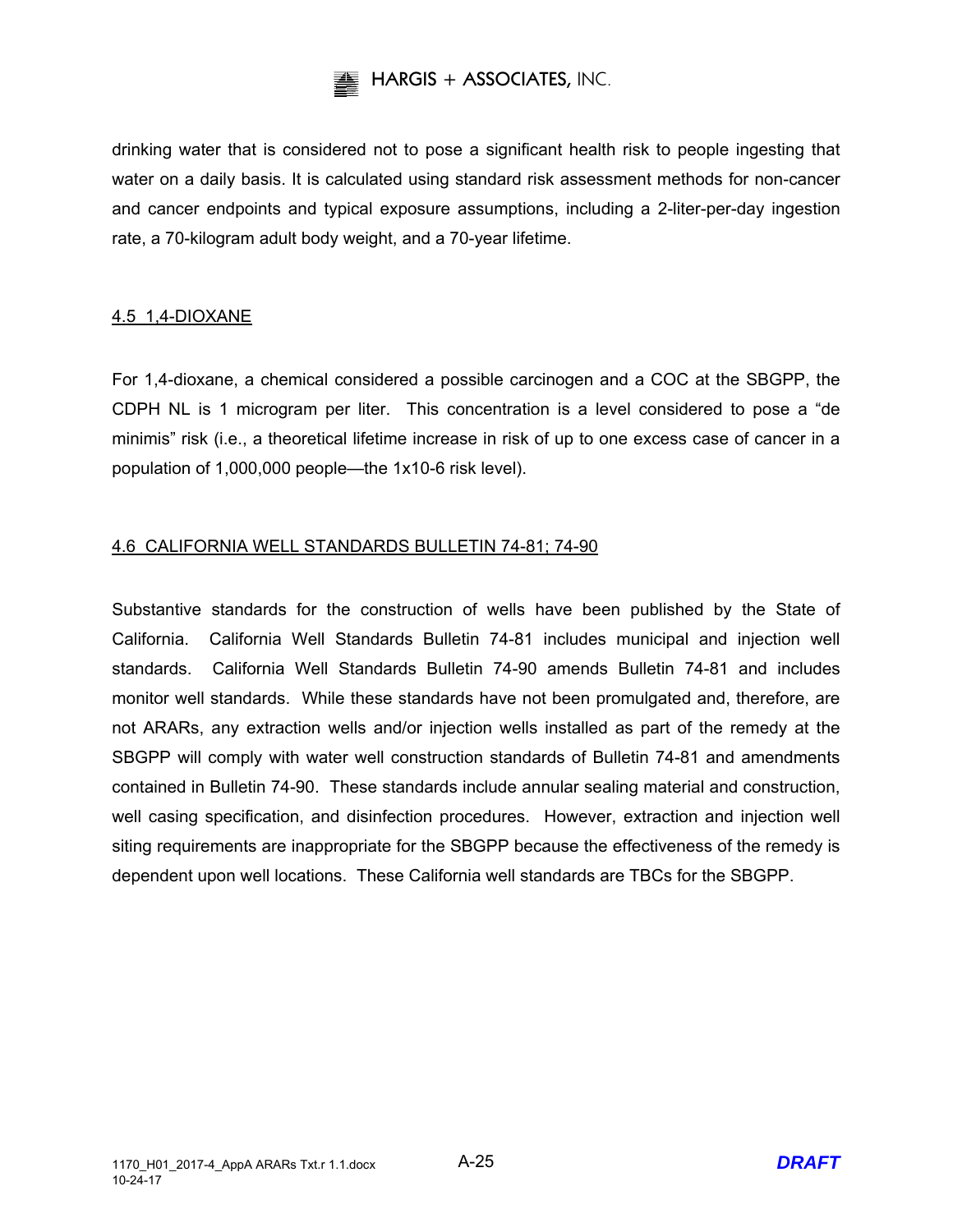

## 5.0 REFERENCES

- CH2M Hill, Inc., 2010. Final Feasibility Study Report, Omega Chemical Corporation Superfund Site. EPA Contract No. EP-S9-08-03. August 2010.
- United States Environmental Protection Agency (US EPA), 1988. Guidance for Conducting Remedial Investigations and Feasibility Studies Under CERCLA. U.S. EPA Office of Emergency and Remedial Response, Washington D.C. EPA/540/G-89/004. October 1988.
	- \_\_\_\_\_, 1990. National Oil and Hazardous Substances Pollution Contingency Plan, Final Rule, Federal Register, 8670-8852. March 8, 1990.
- ..., 1997. Memorandum Re: Clarification of the Role of Applicable, or Relevant and Appropriate Requirements in Establishing Preliminary Remediation Goals under CERCLA. OSWER No. 9200.4-23. August, 1997.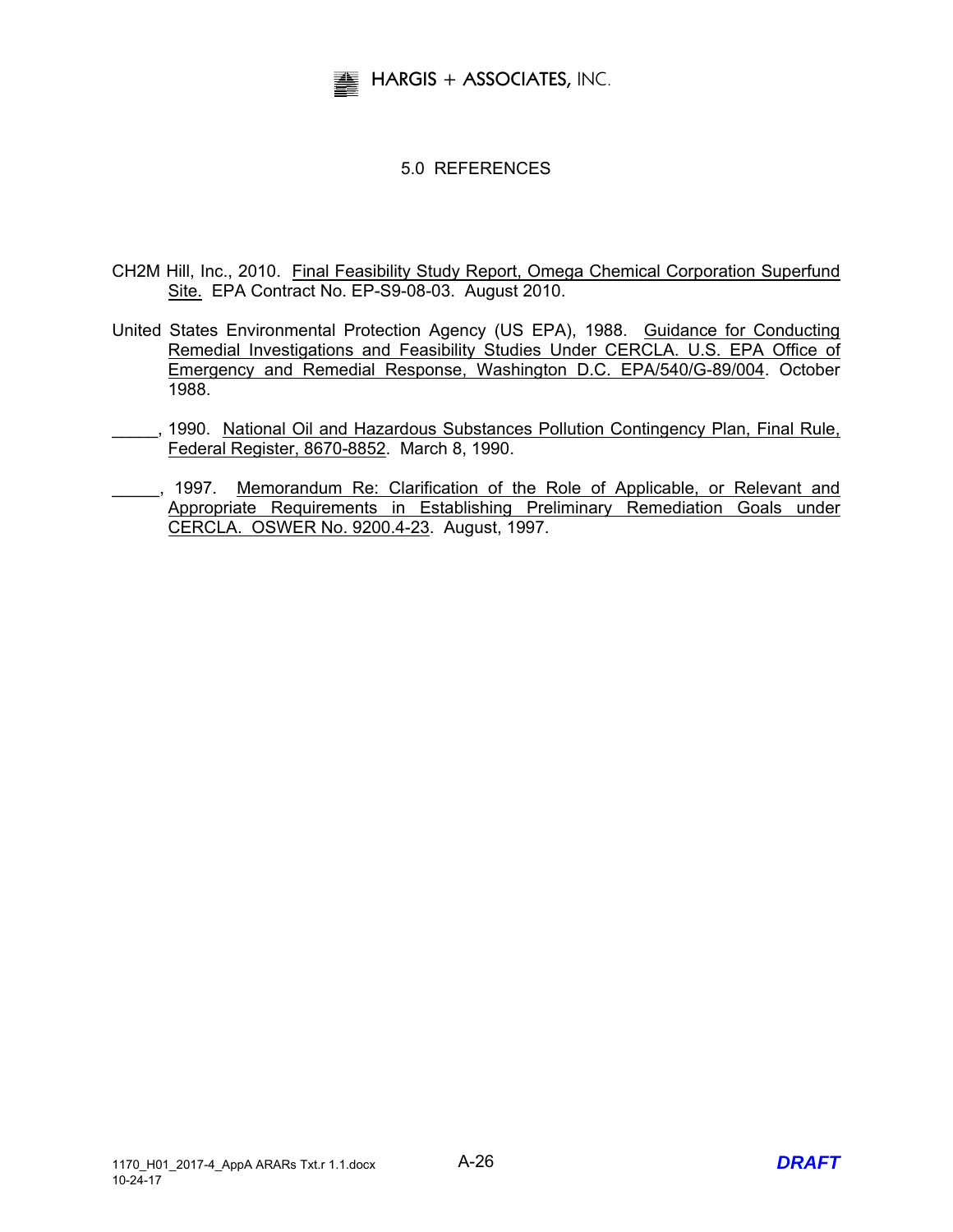

| Requirements                                                                                                                                                                                                             | Description                                                                                                                                                                                                                                                                                                                                                                                                                                                                                                                                                                                                                                                                               | Applicable or Relevant<br>and Appropriate      |
|--------------------------------------------------------------------------------------------------------------------------------------------------------------------------------------------------------------------------|-------------------------------------------------------------------------------------------------------------------------------------------------------------------------------------------------------------------------------------------------------------------------------------------------------------------------------------------------------------------------------------------------------------------------------------------------------------------------------------------------------------------------------------------------------------------------------------------------------------------------------------------------------------------------------------------|------------------------------------------------|
| <b>CHEMICAL-SPECIFIC ARARS</b>                                                                                                                                                                                           |                                                                                                                                                                                                                                                                                                                                                                                                                                                                                                                                                                                                                                                                                           |                                                |
| Federal Primary Drinking Water Standards,<br>40 CFR Part 141                                                                                                                                                             | Federal primary MCLs under the Safe Drinking Water Act protect the public from contaminants<br>that may be found in drinking water. The MCLs are only applicable "at the tap" for drinking<br>water provided to 25 or more people or water systems with 15 or more service connections.<br>Because the groundwater underlying the site has been identified as a potential source of<br>drinking water, the requirements are relevant and appropriate to the aquifer underlying the<br>SBGPP site.                                                                                                                                                                                         | Relevant and<br>appropriate                    |
| California Toxics Rule                                                                                                                                                                                                   | Establishes water quality criteria for surface water and is typically implemented through NPDES<br>permits.                                                                                                                                                                                                                                                                                                                                                                                                                                                                                                                                                                               | Applicable to Surface<br>Water Discharge       |
| California Primary Drinking Water<br>Standards, Health and Safety Code (H&S<br>Code) §4010 et seq., 22 CCR §64431 and<br>64444                                                                                           | California primary MCLs are established to protect public health from contaminants "at the tap"<br>that may be found in drinking water sources. The California MCLs established for the primary<br>contaminants are at least as stringent as the federal standard. The MCLs would be relevant<br>and appropriate to the aquifer underlying the SBGPP site.                                                                                                                                                                                                                                                                                                                                | Relevant and<br>appropriate                    |
| Secondary Drinking Water Standards 22<br><b>CCR §64471</b>                                                                                                                                                               | Secondary MCLs are applicable to public water system and establish aesthetic characteristics<br>"at the tap" (that is, taste, odors, or appearance) of drinking water.                                                                                                                                                                                                                                                                                                                                                                                                                                                                                                                    | <b>Potentially Relevant</b><br>and appropriate |
| Water Quality Control Plan for Santa Ana<br>River Basin (adopted 01/24/95)<br>California Water Code §13240 et seq.                                                                                                       | Establishes beneficial uses of ground and surface waters; establishes water quality objectives,<br>including narrative and numerical standards; establishes implementation plans to meet WQOs<br>and protect beneficial uses, and incorporates statewide water quality control plans and policies.<br>The WQOs for groundwater are based on the primary MCLs. The Santa Ana River Basin Plan<br>designates the beneficial uses of groundwater in the Los Angeles coastal plain to be municipal<br>and domestic, agricultural, industrial service, and industrial process supplies. Any activity that<br>may affect water quality must not result in the water quality exceeding the WQOs. | Relevant and<br>appropriate                    |
| SWRCB Resolution No. 92- 49 Policy and<br>Procedures for Investigation and Cleanup<br>and Abatement of Discharges under Water<br>Code Section 13304 (amended 4/21/94),<br>California Water Code §13307 23 CCR<br>§2550.4 | Establishes policies and procedures for oversight of investigations and cleanup and abatement<br>activities resulting from discharges of waste that affect or threaten water quality. Section III<br>requires cleanup to attainment of either background water quality or the best water quality that<br>is reasonable if background water quality cannot be restored. Alternative cleanup levels greater<br>than chemical background concentration for the aquifer will be consistent with maximum benefit<br>to the public, present and anticipated future beneficial uses, and conform to water quality<br>control plans and policies.                                                 | Relevant and<br>appropriate                    |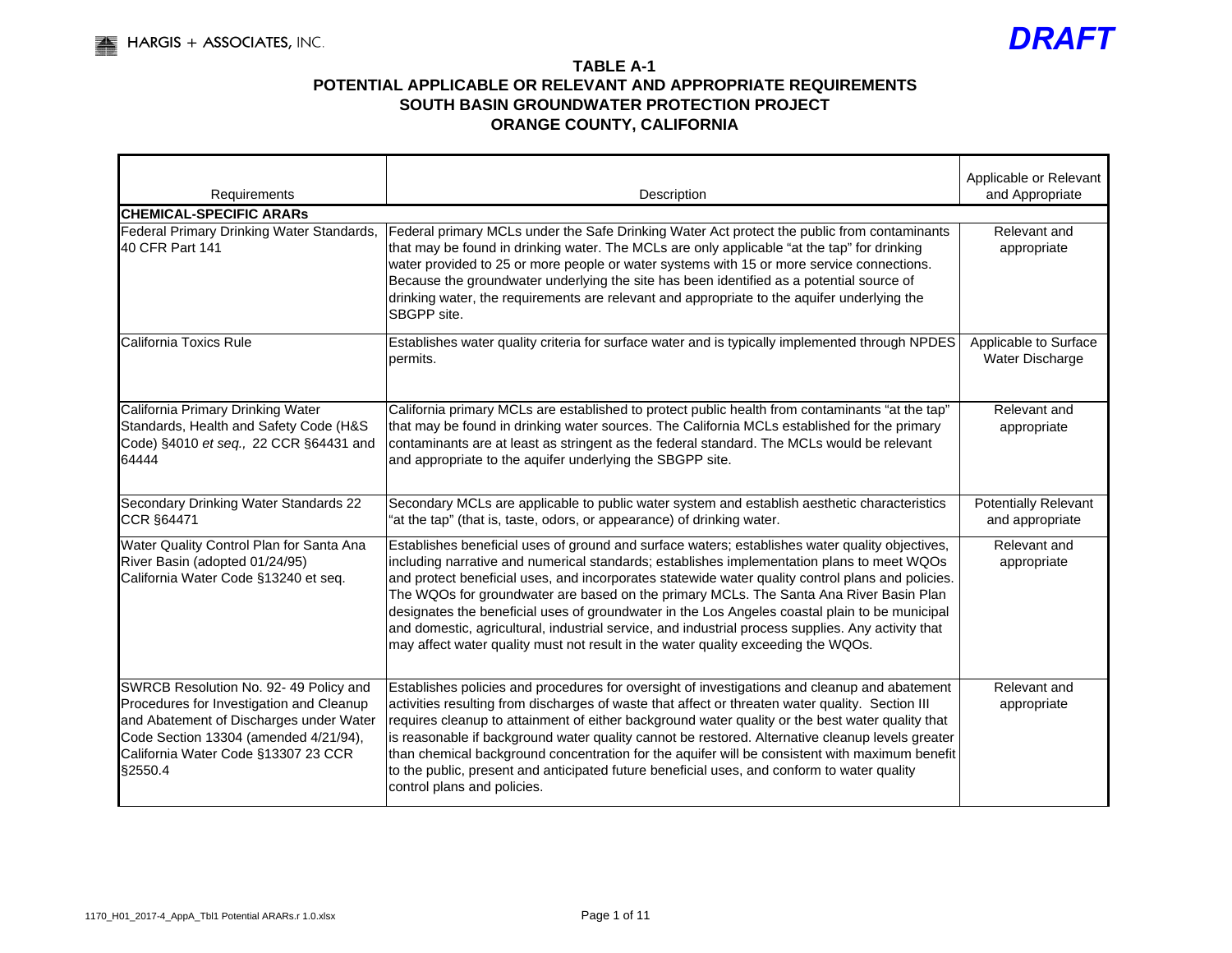

| Requirements                                                                  | Description                                                                                                                                                                                                                                                                                                                                                                                                                                                                                                                                                                                                                                                                                                                                                                                                     | Applicable or Relevant<br>and Appropriate |
|-------------------------------------------------------------------------------|-----------------------------------------------------------------------------------------------------------------------------------------------------------------------------------------------------------------------------------------------------------------------------------------------------------------------------------------------------------------------------------------------------------------------------------------------------------------------------------------------------------------------------------------------------------------------------------------------------------------------------------------------------------------------------------------------------------------------------------------------------------------------------------------------------------------|-------------------------------------------|
| <b>LOCATION-SPECIFIC ARARS</b>                                                |                                                                                                                                                                                                                                                                                                                                                                                                                                                                                                                                                                                                                                                                                                                                                                                                                 |                                           |
| National Historic Preservation Act 16 U.S.C.<br>§470 et seq., 36 CFR §60.4    | The requirements establish a National Register and Advisory Council on Historic Preservation.<br>Remedial activities that would affect a property on or eligible for the National Register are<br>required to consult with the Advisory Council and the State Historic Preservation Officer.<br>Surveys that may be required will result in the determination of adverse effects and the<br>development of mitigation reports. Historic sites that would be affected by potential remedial<br>activity at this location may be identified on or adjacent to the site.                                                                                                                                                                                                                                           | To be determined                          |
| Endangered Species Act of 1973 16 U.S.C.<br>§1531                             | Establishes a means for conserving various species of fish, wildlife, and plants that are<br>threatened with extinction. The ESA defines an endangered species and provides for the<br>designation of critical habitats. Federal agencies may not jeopardize the continued existence of<br>any listed species or cause the destruction or adverse modification of critical habitat. Federal<br>agencies must carry out conservation programs for listed species. The Endangered Species<br>Committee may grant an exemption for agency action if reasonable mitigation and<br>enhancement measures such as propagation, transplantation, and habitat acquisition and<br>improvement are implemented. Endangered, threatened, or sensitive species may potentially<br>be found within the vicinity of the SBGPP. | Relevant and<br>appropriate               |
| Fish and Game Code §3800                                                      | This section prohibits the taking of nongame birds, except in accordance with regulations of the<br>commission, or when related to mining operations with a mitigation plan approved by the<br>department. This section further provides requirements concerning mitigation plans related to<br>mining. This section is applicable and relevant to the extent that nongame birds or their eggs<br>are located on or near the site.                                                                                                                                                                                                                                                                                                                                                                              | To be determined                          |
| Fish and Game Code §5650                                                      | The requirements prohibit the deposition into waters of the state, petroleum products, factory<br>refuse, and any substance deleterious to fish, plants, or birds. This requirement does not apply<br>to discharges or release authorized through waste discharge requirements issued by the<br>RWQCB. This is not an ARAR because none of the alternatives evaluate unpermitted surface<br>water releases.                                                                                                                                                                                                                                                                                                                                                                                                     | Not an ARAR                               |
| Hazardous Waste Seismic Considerations,<br>22 CCR §66264.18, 22 CCR §66264.25 | Portions of a new hazardous waste facility where treatment, storage, or disposal of hazardous<br>waste will be conducted must not be located within 61 meters (200 feet) of a fault which has<br>had displacement in Holocene time. The site may be located within 61 meters (200 feet) of a<br>fault that has had displacement in Holocene time.                                                                                                                                                                                                                                                                                                                                                                                                                                                               | To be determined                          |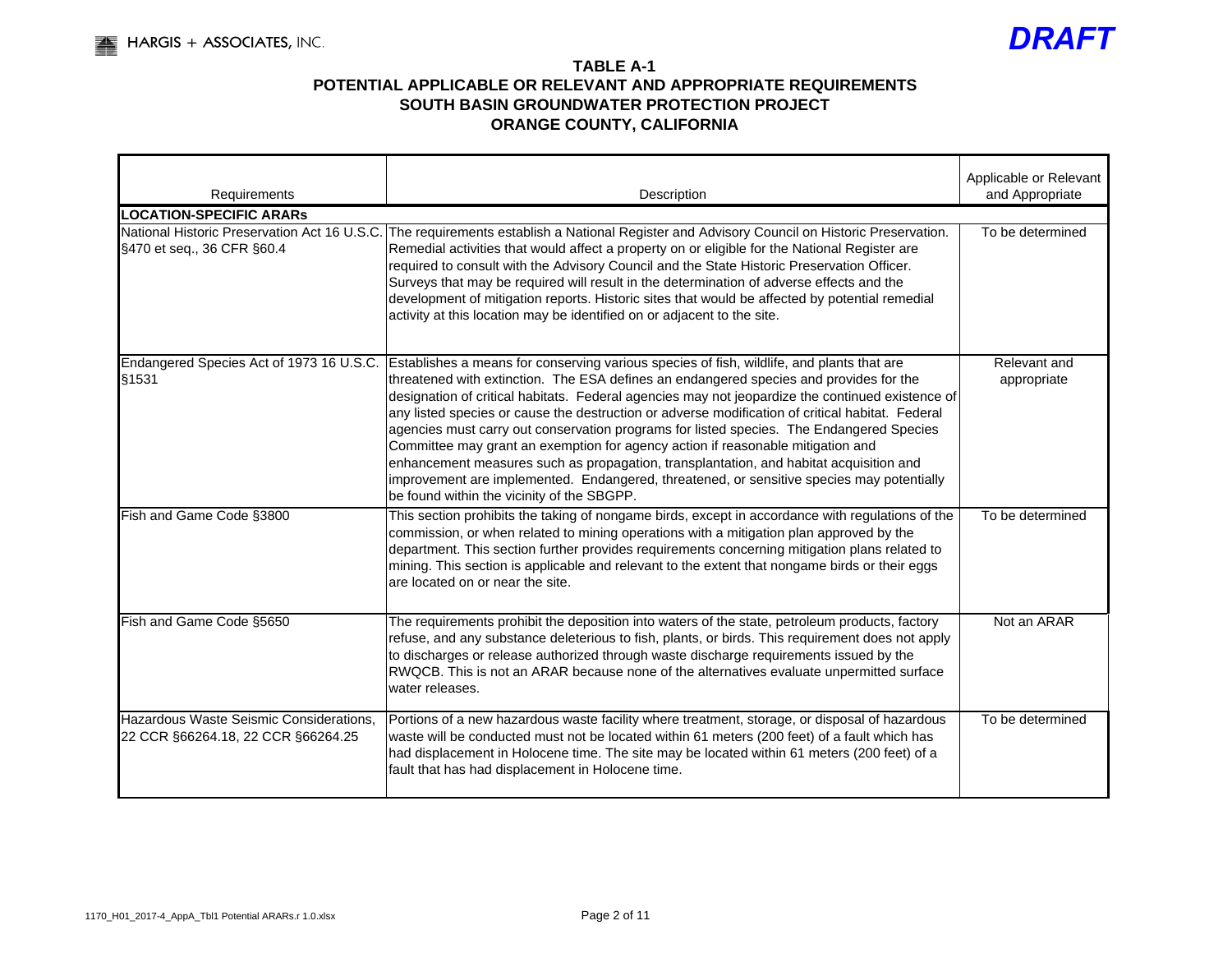

| Requirements                                                                                         | Description                                                                                                                                                                                                                                                                                                                                                                                                                                                                                                                                                                                                                                                                                                                                                                                                                                 | Applicable or Relevant<br>and Appropriate                             |
|------------------------------------------------------------------------------------------------------|---------------------------------------------------------------------------------------------------------------------------------------------------------------------------------------------------------------------------------------------------------------------------------------------------------------------------------------------------------------------------------------------------------------------------------------------------------------------------------------------------------------------------------------------------------------------------------------------------------------------------------------------------------------------------------------------------------------------------------------------------------------------------------------------------------------------------------------------|-----------------------------------------------------------------------|
| <b>ACTION-SPECIFIC ARARS</b>                                                                         |                                                                                                                                                                                                                                                                                                                                                                                                                                                                                                                                                                                                                                                                                                                                                                                                                                             |                                                                       |
| Federal Clean Water Act, NPDES, CWA<br>§402 et seq.                                                  | The NPDES requirements are applied to point and nonpoint discharge sources. Requirements<br>including the establishment of discharge limitations, monitoring requirements, and BMPs for<br>surface water discharges. Applicable to the control of contaminants to stormwater runoff from a<br>treatment plant construction site and groundwater treatment systems.                                                                                                                                                                                                                                                                                                                                                                                                                                                                          | Evaluation of the<br><b>Federal Clean Water</b><br>Act provided below |
| Storm Water Discharges 40 CFR<br>§122.26                                                             | Nonpoint sources address using BMPs for control of contaminants to stormwater runoff from<br>construction activities. The SWRCB has established requirements for general construction<br>activities, including clearing, grading, excavation reconstruction, and dredge and fill activities.<br>Regulates pollutants in stormwater discharge from hazardous waste treatment plants, landfills,<br>land application sites, and spent dumps.                                                                                                                                                                                                                                                                                                                                                                                                  | To be determined                                                      |
| <b>Technology Based Treatment</b><br>Requirements in Permits 40 CFR §125.3                           | Point sources are primarily end-of-pipe discharge points such as treated effluent from a<br>groundwater treatment plant. Discharges of treated effluent from a groundwater extraction<br>system, monitor well development and sampling, and treatment system maintenance are the<br>primary sources. The RWQCB will designate effluent limitations and monitoring conditions for<br>discharges to surface water including treated water conveyed to storm drains and ditches.<br>Technology-based treatment requirements represent the minimum level of control that must be<br>imposed to meet the effluent limitations using best professional judgment and be economically<br>achievable. For all toxic pollutants, the BAT is applied to the site. The requirement is applicable<br>to alternatives evaluating surface water discharge. | Applicable to Surface<br>Water Discharge                              |
| General Pretreatment Regulations for<br>Existing and New Sources of Pollution<br>40 CFR §403 et seq. | Alternatives that include groundwater disposal at an offsite wastewater treatment facility must<br>meet pretreatment requirements. Effluent discharged to sanitary sewers and POTWs are<br>regulated by municipalities through the NPDES Program. Prevents pass-through, interference,<br>violations of prohibitions, and violation of local limits. Applicable to treated groundwater<br>discharge from treatment plant to the POTW.                                                                                                                                                                                                                                                                                                                                                                                                       | Applicable to POTW<br>Discharge                                       |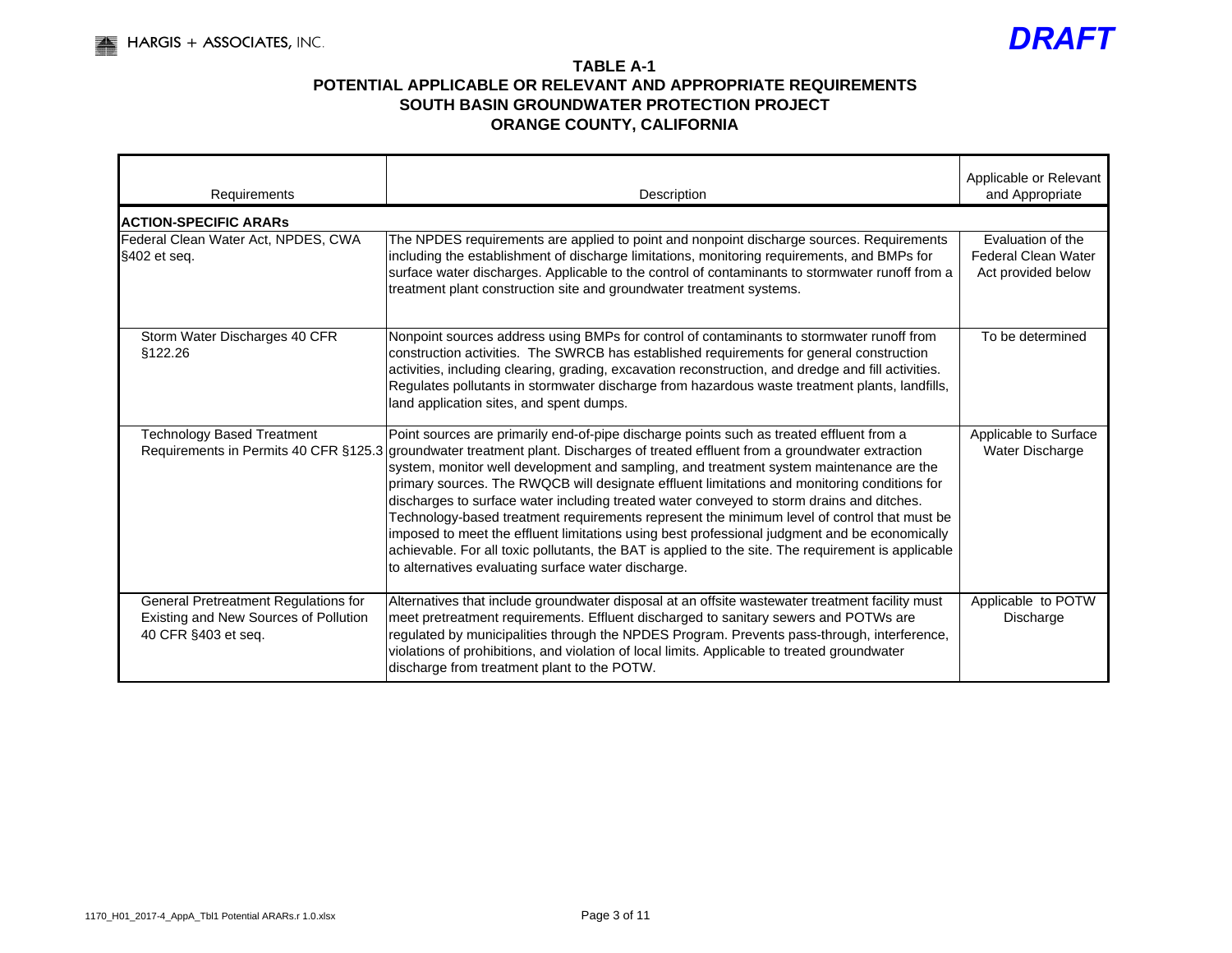

| Requirements                                                                                                                                                                 | Description                                                                                                                                                                                                                                                                                                                                                                                                                                                                                                                                                                                                                                                                                                                                                                                                                                                                                                                                                                                                                                                                                                                                                                                                                                                                                                                                        | Applicable or Relevant<br>and Appropriate                    |
|------------------------------------------------------------------------------------------------------------------------------------------------------------------------------|----------------------------------------------------------------------------------------------------------------------------------------------------------------------------------------------------------------------------------------------------------------------------------------------------------------------------------------------------------------------------------------------------------------------------------------------------------------------------------------------------------------------------------------------------------------------------------------------------------------------------------------------------------------------------------------------------------------------------------------------------------------------------------------------------------------------------------------------------------------------------------------------------------------------------------------------------------------------------------------------------------------------------------------------------------------------------------------------------------------------------------------------------------------------------------------------------------------------------------------------------------------------------------------------------------------------------------------------------|--------------------------------------------------------------|
| <b>Water Quality Control Plan</b>                                                                                                                                            | The RWQCB has developed and adopted the regional water quality control plan (Basin Plan) to Evaluation of the Water<br>protect waters of beneficial use fulfilling the legal requirements of the California Water Code.<br>While the WQOs vary for the water bodies affected, the objectives may be applicable for<br>discharges to surface water or land.                                                                                                                                                                                                                                                                                                                                                                                                                                                                                                                                                                                                                                                                                                                                                                                                                                                                                                                                                                                         | Quality Control Plan<br>provided below                       |
| Water Quality Control Plan for Santa Ana<br>River Basin (adopted 1/28/95), California<br>Water Code §13240 et seq.                                                           | The Basin Plan presents numerical and narrative WQOs for maintaining a high quality of<br>protection for the inland surface water and groundwater in the region. Groundwater underlying<br>the site has been identified by the Basin Plan as a potential drinking water aquifer.<br>Groundwater and surface water WQOs are provided for contaminants including bacteria,<br>chemicals, radioactivity, minerals, nitrogen, taste, and odor. The groundwater WQOs for the<br>COCs at the site are based on primary MCLs. Additional WQOs are provided for surface water.<br>The requirement is relevant to alternatives evaluating treated groundwater reinjection to the<br>aquifer and applicable to alternatives evaluating discharge of treated groundwater to surface<br>water.                                                                                                                                                                                                                                                                                                                                                                                                                                                                                                                                                                 | Relevant and applicable                                      |
| Remediation of Pollution, (State Board<br>Resolution No. 68-16; State Board<br>Resolution No. 92-49; California Code of<br>Regulations, Title 23, Chapter 15,<br>Article 5.) | The Basin Plan recognizes the cleanup goals based on the State's Antidegradation Policy as<br>set forth in State Board Resolution No. 68-16. Under the Antidegradation Policy, whenever the<br>existing quality of water is better than that needed to protect present and potential beneficial<br>uses, such existing quality will be maintained. Accordingly, the RWQCB prescribes cleanup<br>goals that are based upon background concentrations. For those cases wherein dischargers<br>have demonstrated that cleanup goals based on background concentrations cannot be attained<br>due to technological and economic limitations, State Board Resolution No. 92-49 sets forth<br>policy for cleanup and abatement based on the protection of beneficial uses. Under this policy,<br>the RWQCB can, on a case-by-case basis, set cleanup levels as close to background as<br>technologically and economically feasible. Such levels must, at a minimum, consider all<br>beneficial uses of the waters. Furthermore, cleanup levels must be established in a manner<br>consistent with CCR, Title 23, Chapter 15, Article 5; cannot result in water quality less than that<br>prescribed in the Basin Plans and policies adopted by the state and regional boards; and must<br>be consistent with maximum benefit to the people of the state. | Relevant and<br>appropriate                                  |
| Porter-Cologne Water Quality Control Act<br>(California Water Code)                                                                                                          | The following Porter-Cologne Water Quality Control Act and implementing regulations are<br>reviewed for application to the site.                                                                                                                                                                                                                                                                                                                                                                                                                                                                                                                                                                                                                                                                                                                                                                                                                                                                                                                                                                                                                                                                                                                                                                                                                   | Evaluation of the<br>California Water Code<br>provided below |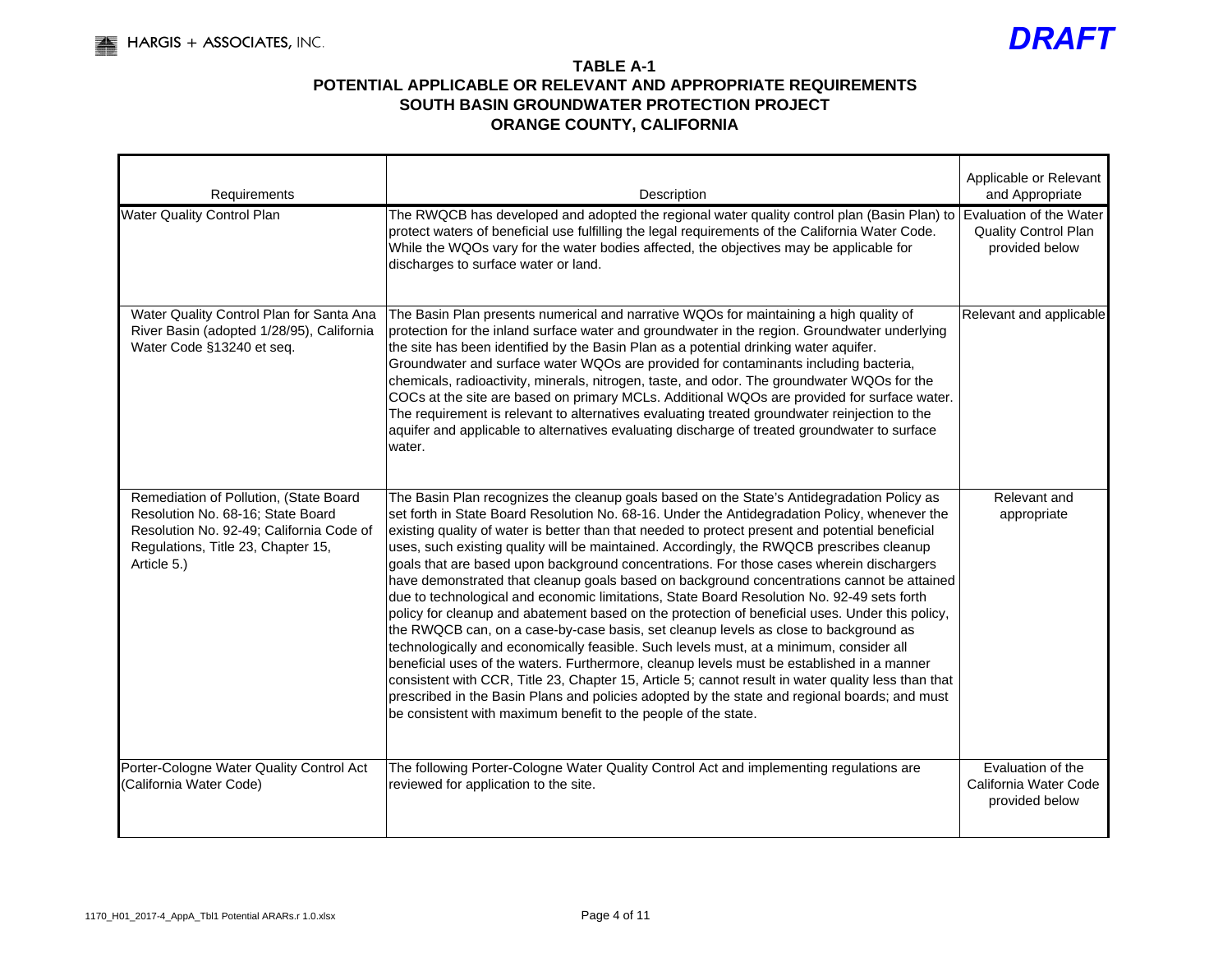

| Requirements                                                                                                                             | Description                                                                                                                                                                                                                                                                                                                                                                                                                                                                                                                                                                                                                                                                             | Applicable or Relevant<br>and Appropriate |
|------------------------------------------------------------------------------------------------------------------------------------------|-----------------------------------------------------------------------------------------------------------------------------------------------------------------------------------------------------------------------------------------------------------------------------------------------------------------------------------------------------------------------------------------------------------------------------------------------------------------------------------------------------------------------------------------------------------------------------------------------------------------------------------------------------------------------------------------|-------------------------------------------|
| 13172, 13260, 13263, 132267, 13304,<br>27 CCR §20090                                                                                     | California Water Code §13140 - 13147, Actions taken by public agencies for cleanup of nonhazardous releases are exempt from<br>27 CCR Div. 2, Subdiv. 1 provided the contaminated materials removed from the immediate<br>place of release shall be discharged according to 27 CCR Div. 2, Subdiv. 1, Chap. 3, Subchap.<br>2, Art. 2. Remedial actions intended to contain such wastes at the place of release shall<br>implement applicable SWRCB-promulgated provisions of this division to the extent feasible.                                                                                                                                                                      | To be determined                          |
| California Water Code §13140 - 13147,<br>13172, 13260, 13263, 132267, 13304,<br>27 CCR Div. 2, Subdiv. 1, Chap. 3,<br>Subchap. 2, Art. 2 | Wastes classified as a threat to water quality (designated waste) may be discharged to a<br>Class I hazardous waste or Class II designated waste management unit. Nonhazardous solid<br>waste may be discharged to a Class I, II, or III waste management unit. Inert waste would not<br>be required to be discharged into a SWRCB-classified waste management unit (27 CCR<br>§20200 et seq.).                                                                                                                                                                                                                                                                                         | To be determined                          |
| Policy for Implementation of Toxics<br>Standards for Inland Surface Waters,<br>Enclosed Bays, and Estuaries of California                | Policy for implementing criteria for priority toxic pollutants contained in the California Toxics<br>Rule promulgated by EPA as well as other priority toxic pollutant criteria and objectives. Criteria<br>implemented through NPDES permit process. Applicable to discharges of treated groundwater<br>to surface water.                                                                                                                                                                                                                                                                                                                                                              | Applicable to Surface<br>Water Discharge  |
| Water Quality Monitoring and Response<br>Programs for Solid Waste Management<br>Units, 27 CCR §20380 et seq.                             | The monitoring requirements apply to all determinations of alternative cleanup levels for<br>unpermitted discharges to land of solid waste, pursuant to SWRCB Resolution No. 92-49,<br>Section III. The provisions for Detection, Evaluation, and Corrective Action Monitoring<br>requirements were developed for the purposes of detecting, characterizing, and responding to<br>releases to groundwater, surface water, or the unsaturated vadose zone. For this removal,<br>corrective action monitoring to demonstrate completion of the selected remedy at the site would<br>be relevant and appropriate and is further discussed in Corrective Action Program (27 CCR<br>§20430). | Relevant and<br>appropriate               |
| Concentration Limits 27 CCR §20400                                                                                                       | Concentration limits must be established for groundwater, surface water, and the unsaturated<br>zone. Must be based on background, equal to background, or for corrective actions, may be<br>greater than background, not to exceed the lower of the applicable water quality objective or the<br>concentration technologically or economically achievable. Specific factors must be considered<br>in setting cleanup standards above background levels. The specific factors have been<br>addressed in SWRCB Resolution No. 92-49.                                                                                                                                                     | Relevant and<br>appropriate               |
| Compliance Period 27 CCR §20410                                                                                                          | Requires monitoring for compliance with remedial action objectives for years from the date of<br>achieving cleanup standards.                                                                                                                                                                                                                                                                                                                                                                                                                                                                                                                                                           | Relevant and<br>appropriate               |
| General Water Quality Monitoring and<br>Systems Requirements, 27 CCR §20415                                                              | Requires general soil, surface water, and groundwater monitoring. Applies to all areas at which<br>waste has been discharged to land.                                                                                                                                                                                                                                                                                                                                                                                                                                                                                                                                                   | Relevant and<br>appropriate               |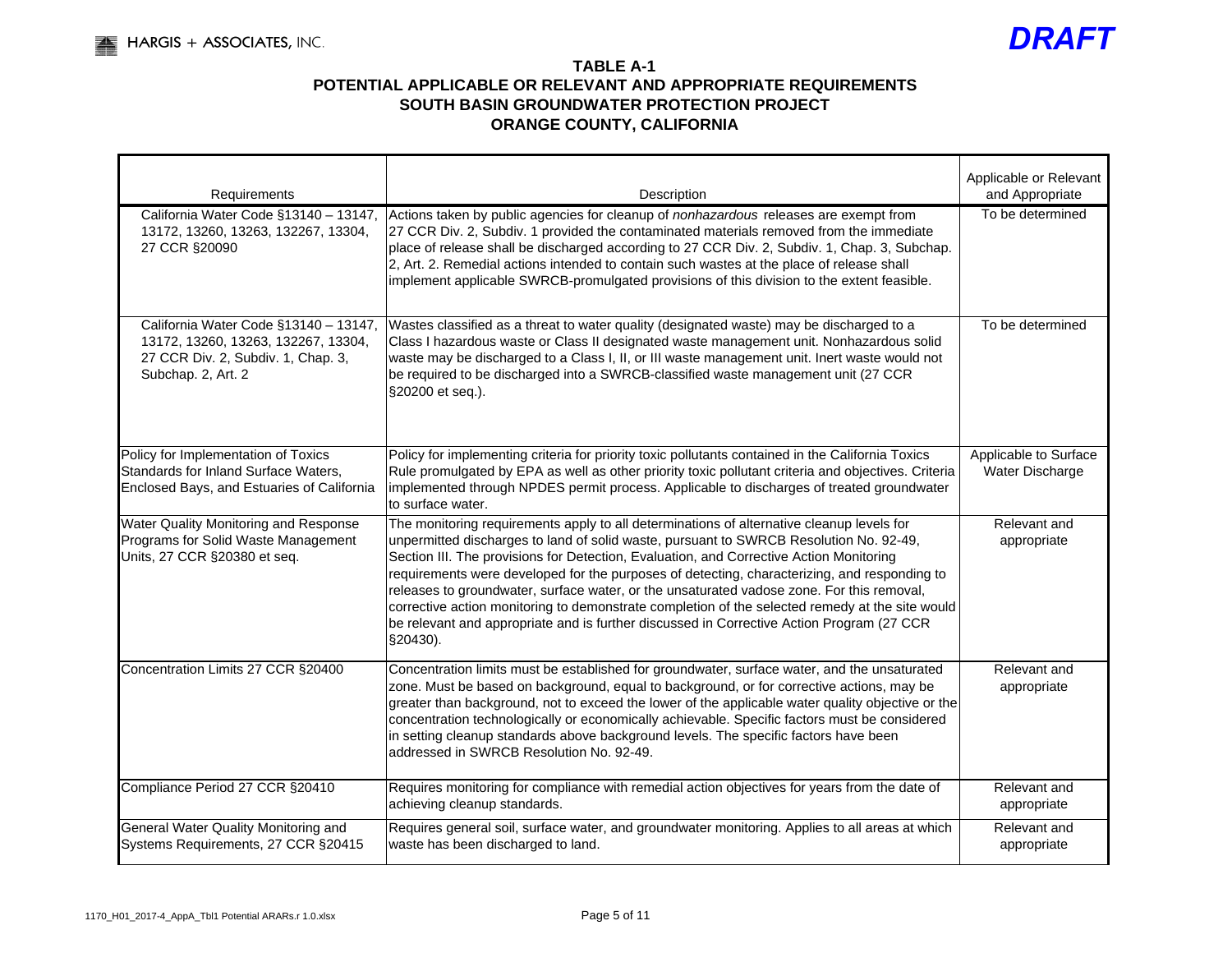

| Requirements                                                                                                     | Description                                                                                                                                                                                                                                                                                                                                                                                                                                                                                                                                                                                                                                                                                                                                                                                                                                                                                                                                                                                                                                                                                                                                                                                                                                              | Applicable or Relevant<br>and Appropriate |
|------------------------------------------------------------------------------------------------------------------|----------------------------------------------------------------------------------------------------------------------------------------------------------------------------------------------------------------------------------------------------------------------------------------------------------------------------------------------------------------------------------------------------------------------------------------------------------------------------------------------------------------------------------------------------------------------------------------------------------------------------------------------------------------------------------------------------------------------------------------------------------------------------------------------------------------------------------------------------------------------------------------------------------------------------------------------------------------------------------------------------------------------------------------------------------------------------------------------------------------------------------------------------------------------------------------------------------------------------------------------------------|-------------------------------------------|
| Evaluation Monitoring Program 27 CCR<br>§20425                                                                   | Requires an assessment of the nature and extent of the release, including a determination of<br>the spatial distribution and concentration of each constituent. The nature and extent of<br>contamination is still being determined.                                                                                                                                                                                                                                                                                                                                                                                                                                                                                                                                                                                                                                                                                                                                                                                                                                                                                                                                                                                                                     | To be determined                          |
| Corrective Action Program 27 CCR §20430                                                                          | Corrective action measures taken (for example, groundwater pump-and-treat system) may be<br>terminated when the discharger demonstrates that all the COC concentrations are reduced to<br>levels below their respective concentration limits throughout the entire zone affected by the<br>release.<br>Corrective action completed when:<br>* The concentration of each COC in each sample from each monitoring point in the Corrective<br>Action Program for the Unit has remained at or below its respective concentration limit during a<br>proof period of at least one year, beginning immediately after the suspension of corrective<br>action measures.<br>The individual sampling events for each monitoring point have been evenly distributed<br>throughout the proof period and have consisted of no less than eight sampling events per year<br>per monitoring point.<br>The schedule to confirm attainment of cleanup levels appears relevant and appropriate.                                                                                                                                                                                                                                                                              | Relevant and<br>appropriate               |
| Water Code §13140 40 CFR §131.12,<br>Maintaining High Quality Water in<br>California, SWRCB Resolution No. 68-16 | The policy derives its authority to maintain the highest quality of water through waste discharge<br>regulations to surface water and land implemented through the federal NPDES or California's<br>Discharges of Waste to Land (27 CCR Division 2, Chapter 3), respectively. SWRCB Resolution<br>No. 68-16 requires maintenance of existing state water quality using best practicable treatment<br>technology unless a demonstrated change will benefit the people of California, will not<br>unreasonably affect present or potential uses, and will not result in water quality less than that<br>prescribed in other state policies. Applies to the discharge of waste to waters, including<br>alternatives that include reinjection into the aquifer and discharges to soil that may affect<br>surface water or groundwater. In situ cleanup levels for contaminated groundwaters must be<br>set at background level, unless allowed. If degradation of waters is allowed to remain, the<br>discharge must meet best practical treatment or control standards, and result in the highest<br>water quality possible that is consistent with the maximum benefit to the people of the state. In<br>no case may water quality objectives be exceeded. | Applicable                                |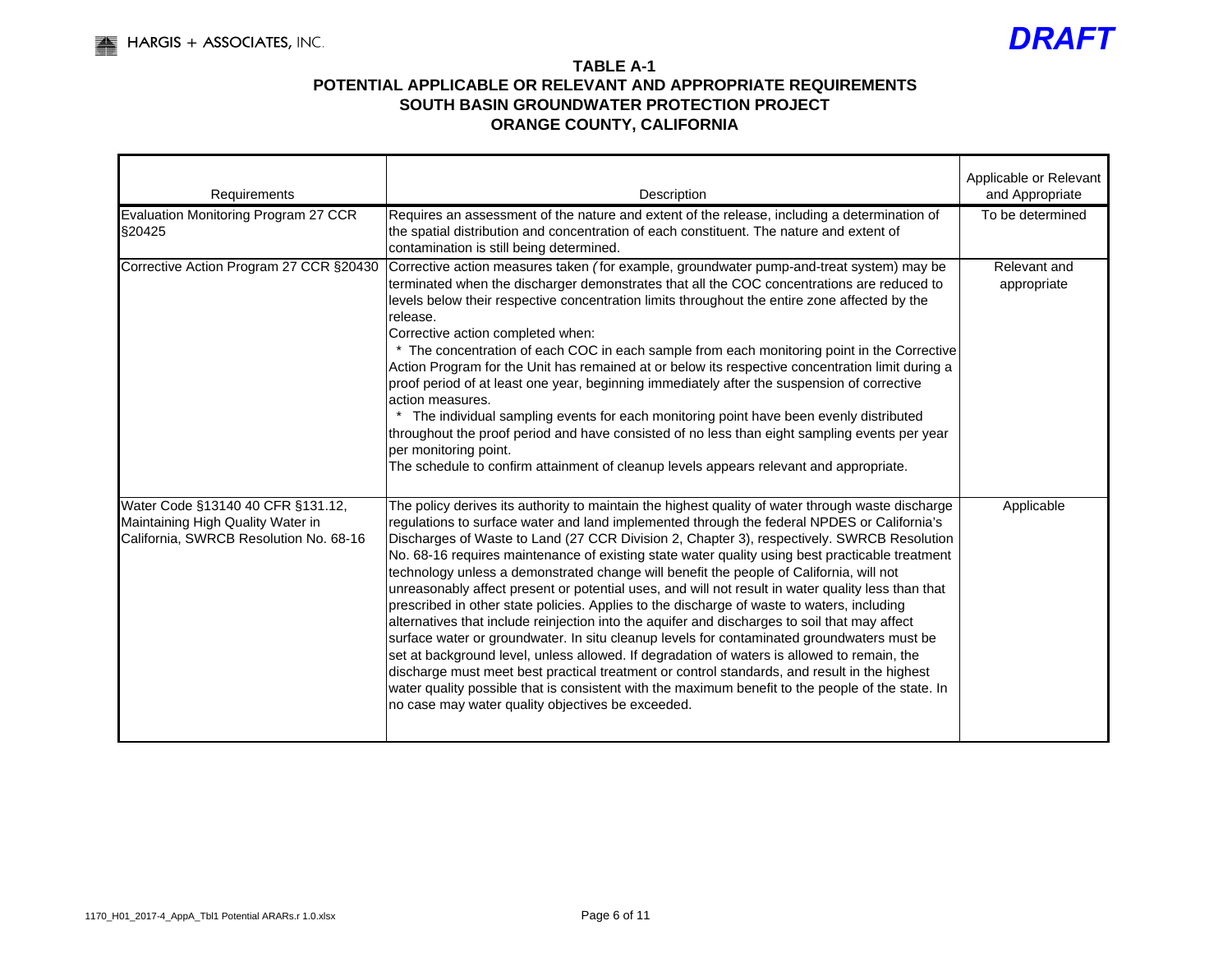

| Requirements                                                                                                       | Description                                                                                                                                                                                                                                                                                                                                                                                                                                                                                                                                                                                                                                                                                                                               | Applicable or Relevant<br>and Appropriate                             |
|--------------------------------------------------------------------------------------------------------------------|-------------------------------------------------------------------------------------------------------------------------------------------------------------------------------------------------------------------------------------------------------------------------------------------------------------------------------------------------------------------------------------------------------------------------------------------------------------------------------------------------------------------------------------------------------------------------------------------------------------------------------------------------------------------------------------------------------------------------------------------|-----------------------------------------------------------------------|
| Sources of Drinking Water SWRCB<br>Resolution No. 88-63                                                            | This policy specifies that ground and surface waters of the state are either existing or potential<br>sources of municipal and domestic supply except water supplies with one of the following:<br>a. Total dissolved solids exceeding 3,000 mg/L<br>b. Natural or anthropogenic contamination (unrelated to a specific pollution incident) that cannot<br>reasonably be treated for domestic use using either BMPs or best economically achievable<br>treatment practices, or<br>c. The water source does not provide a sustained yield of 200 gpd.<br>The requirement appears to be applicable because groundwater underlying the site meets the<br>criteria as a potential source for drinking water.                                  | Applicable                                                            |
| Fish & Game Code §3503                                                                                             | This law prohibits taking, possession, or needless destruction of any bird nests and eggs,<br>except as provided by the Fish and Game Code or regulations. Implementation of the final<br>remedy will comply with this requirement.                                                                                                                                                                                                                                                                                                                                                                                                                                                                                                       | Applicable                                                            |
| California Hazardous Waste Control Law,<br>H&S Code Div. 20, Chap. 6.5                                             | The California law is more stringent than federal hazardous waste law and is applied to this<br>site. The following hazardous waste requirements are reviewed for application to the site.                                                                                                                                                                                                                                                                                                                                                                                                                                                                                                                                                | Evaluation of the<br>Hazardous Waste<br>Control Law provided<br>below |
| Identification and Listing of Hazardous<br>Waste, 22 CCR Div. 4.5, Chap. 11 22<br>CCR §66264.13, 22 CCR §66260.200 | A generator must determine if the waste is classified as a hazardous waste in accordance with<br>the criteria provided in these requirements. Waste characteristics of treated soil and<br>groundwater will be defined prior to treatment and disposal. This methodology to characterize<br>waste at the site may result in some of the waste being identified as meeting the characteristics<br>of hazardous waste. Any subsequent hazardous waste requirement would be relevant and<br>appropriate or not an ARAR.                                                                                                                                                                                                                      | Applicable                                                            |
| Standards Applicable to Generators of<br>Hazardous Waste 22 CCR Div. 4.5,<br>Chap. 12 22 CCR Div. 4.5, Chap. 12    | Waste transport offsite for treatment or disposal must obtain and use a hazardous waste<br>manifest and comply with the DOT packaging, labeling, marking, and placarding requirements.<br>Waste may be accumulated onsite for 90 days without a permit. Offsite actions and<br>administrative requirements such as transport, manifesting, permitting, and record keeping are<br>not applicable or relevant because ARARs address onsite activities. The purpose of the 90-day<br>storage limit is to prevent creating a greater environmental hazard than already exists at the<br>site. Waste contained onsite will be maintained in a container in good condition (see Use and<br>Management of Containers) prior to offsite disposal. | Relevant and<br>appropriate                                           |
| Hazardous Waste Security, 22 CCR<br>§66264.14                                                                      | Any proposed treatment facility is anticipated to maintain a fence in good repair that completely<br>surrounds the active portion of the facility. A locked gate at the facility should restrict<br>unauthorized personnel entrance. The security standards to prevent entry from unauthorized<br>personnel for the proposed remedial treatment alternatives should be applied.                                                                                                                                                                                                                                                                                                                                                           | Relevant and<br>appropriate                                           |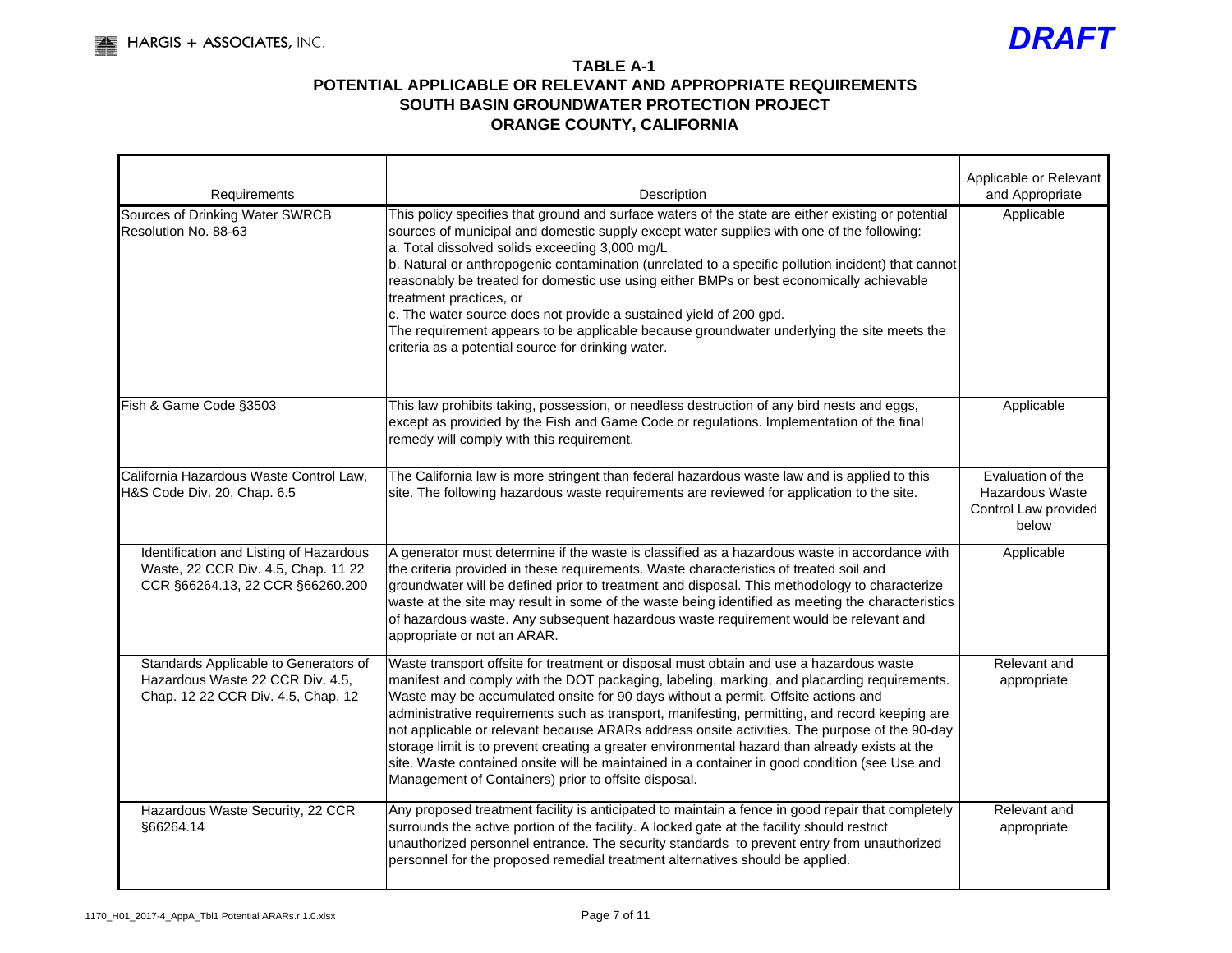

| Requirements                                                                                                | Description                                                                                                                                                                                                                                                                                                                                                                                                                                                                                                                                                                    | Applicable or Relevant<br>and Appropriate |
|-------------------------------------------------------------------------------------------------------------|--------------------------------------------------------------------------------------------------------------------------------------------------------------------------------------------------------------------------------------------------------------------------------------------------------------------------------------------------------------------------------------------------------------------------------------------------------------------------------------------------------------------------------------------------------------------------------|-------------------------------------------|
| Hazardous Waste Facility General<br>Inspection Requirements and Personnel                                   | The hazardous waste facility standards require routine facility inspections conducted by trained<br>hazardous waste facility personnel. Inspections are to be conducted at a frequency to detect<br>Training, 22 CCR §66264.15 – 66264.16 malfunctions and deterioration, operator errors, and discharges that may be causing or leading<br>to a hazardous waste release and a threat to human health or the environment. Relevant to the<br>proposed treatment facilities for this site.                                                                                      | Relevant and<br>appropriate               |
| Preparedness and Prevention, 22 CCR<br>Div. 4.5, Chap. 14, Art. 3                                           | Facility design and operation to minimize potential fire, explosion, or unauthorized release of<br>hazardous waste.                                                                                                                                                                                                                                                                                                                                                                                                                                                            | Relevant and<br>appropriate               |
| Water Quality Monitoring and Response<br>Systems for Permitted Systems 22 CCR<br>Div. 4.5, Chap. 14, Art. 6 | The requirements present the groundwater monitoring system objectives and standards to<br>evaluate the effectiveness of the corrective action program (remedial activities). After<br>completion of the remedial activities and closure of the facility, groundwater monitoring will<br>continue for additional years to ensure attainment of the remedial action objectives. This<br>requirement is similar to 27 CCR §20410. Groundwater monitoring considered for the remedial<br>alternatives.                                                                             | Relevant and<br>appropriate               |
| Closure and Post-Closure, 22 CCR Div.<br>4.5, Chap. 14, Art. 7                                              | The closure and post-closure requirements establish standards to minimize maintenance after<br>facility closure to protect human health and the environment. The closure and post-closure<br>requirements may be dependent upon the treatment alternatives. Clean closure of the<br>treatment facility through equipment decontamination and removal of any hazardous waste is<br>anticipated.                                                                                                                                                                                 | Relevant and<br>appropriate               |
| Use and Management of Containers<br>22 CCR Div. 4.5, Chap. 14, Art. 9                                       | Maintain container and dispose to a Class I hazardous waste disposal facility within 90 days.<br>Storage of investigation-derived waste (soil cuttings and well development) will be generated.<br>Requirements may apply for the storage of contaminated groundwater and sediments trapped<br>by the bag filter during startup operation. The 90-day storage limit is to not create a greater<br>environmental hazard than already exists. Maintaining the containers in good condition at all<br>times and not creating an environmental hazard is relevant and appropriate. | Relevant and<br>appropriate               |
| Tank Systems, 22 CCR Div. 4.5,<br>Chap. 14, Art. 10                                                         | Minimum design standards (shell strength, foundation, structural support, pressure controls,<br>and seismic considerations) for tank and ancillary equipment are established. The requirements<br>for minimum shell thickness and pressure controls to prevent collapse or rupture is to not create<br>a greater environmental hazard than already exists. The requirements are relevant and<br>appropriate for the proposed treatment alternatives (22 CCR§ 66264.193).                                                                                                       | Relevant and<br>appropriate               |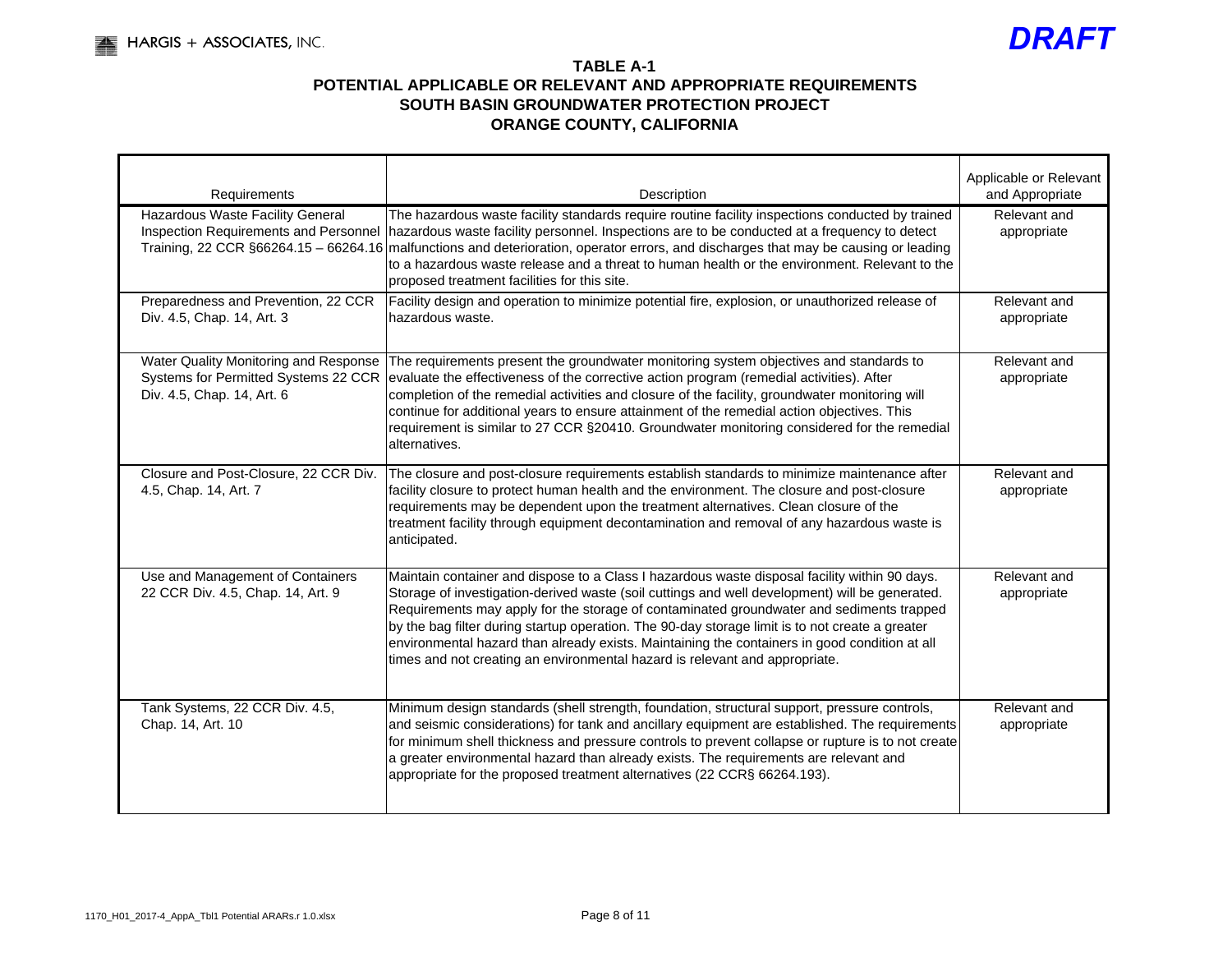

| Requirements                                                                                                             | Description                                                                                                                                                                                                                                                                                                                                                                                                                     | Applicable or Relevant<br>and Appropriate |
|--------------------------------------------------------------------------------------------------------------------------|---------------------------------------------------------------------------------------------------------------------------------------------------------------------------------------------------------------------------------------------------------------------------------------------------------------------------------------------------------------------------------------------------------------------------------|-------------------------------------------|
| Incinerators, 22 CCR Div. 4.5,<br>Chap. 14, Art. 15                                                                      | Performance standards, operation, operational monitoring, closure requirements for<br>incinerators. Site-related contamination may be hazardous waste; however, not at levels<br>required appropriate for this regulation.                                                                                                                                                                                                      | To be determined                          |
| <b>Corrective Action for Waste</b><br>Management Units, 22 CCR Div. 4.5,<br>Chap. 14, Art. 15.5                          | Establishes placement, consolidation, and treatment of soils and wastes being generated as<br>part of a corrective action under RCRA and will not be considered a new disposal to land as<br>long as the materials are handled in a CAMU.                                                                                                                                                                                       | To be determined                          |
| Miscellaneous Units Requirements<br>22 CCR Div. 4.5, Chap. 14, Art. 16,<br>22 CCR §66264.601 - 66264.603                 | Minimum performance standards are established for miscellaneous equipment to protect health<br>and the environment. Treatment of hazardous waste through an air stripper or GAC would<br>qualify as a RCRA miscellaneous unit if the contaminated water constituted a hazardous waste.<br>Therefore, the requirements for miscellaneous units and related closure requirements may be<br>relevant and appropriate for the site. | To be Determined                          |
| Land Disposal Prohibition and<br>Establishment of Treatment Standards,<br>22 CCR Div. 4.5, Chap. 18, Art. 2              | Land Disposal Restrictions, Schedule for Provides a list of waste subject to land disposal restrictions. Only relevant if excavated or<br>treatment residual wastes are classified as hazardous waste and disposed or treated ex situ<br>and onsite outside the CAMU-designated area.                                                                                                                                           | To be determined                          |
| Land Disposal Restrictions Prohibition<br>on Land Disposal, 22 CCR Div. 4.5,<br>Chap. 18, Art. 3                         | Provides waste-specific land disposal restrictions for solvent waste, dioxin-containing wastes,<br>and California-Listed waste. Only relevant if excavated or treatment residual wastes are<br>classified as hazardous waste and disposed or treated ex situ and onsite outside the CAMU-<br>designated area.                                                                                                                   | To be determined                          |
| <b>Land Disposal Restrictions Treatment</b><br>Standards, 22 CCR Div. 4.5, Chap. 18,<br>Art. 4                           | Provides treatment standards expressed in contaminant concentrations in waste extract,<br>specified technologies, and waste treatment concentrations. Only relevant if excavated wastes<br>are classified as hazardous wastes and disposed or treated ex situ and onsite outside the<br>CAMU-designated area.                                                                                                                   | To be determined                          |
| Land Disposal Restrictions Prohibition<br>on Storage, 22 CCR Div. 4.5, Chap. 18,<br>Art. 5                               | Provides prohibition on storage of restricted waste. Only relevant if excavated wastes are<br>classified as hazardous wastes and disposed or treated ex situ and onsite outside the<br>CAMU-designated area.                                                                                                                                                                                                                    | To be determined                          |
| Land Disposal Restrictions, Land<br>Disposal Prohibitions - Non-RCRA<br>Wastes, 22 CCR Div. 4.5, Chap. 18, Art.<br>10    | The requirements establish hazardous waste disposal standards through numerical treatment<br>limitations and treatment technologies. Only relevant if excavated wastes are classified as<br>hazardous wastes and disposed or treated ex situ and onsite outside the CAMU-designated<br>area.                                                                                                                                    | To be determined                          |
| Land Disposal Restrictions, Treatment<br>Standards - Non-RCRA Waste<br>Categories, 22 CCR Div. 4.5, Chap. 18,<br>Art. 11 | The requirements establish hazardous waste disposal standards through numerical treatment<br>limitations and treatment technologies. Only applicable or relevant if excavated wastes are<br>classified as hazardous wastes and disposed or treated ex situ and onsite outside the<br>CAMU-designated area.                                                                                                                      | To be determined                          |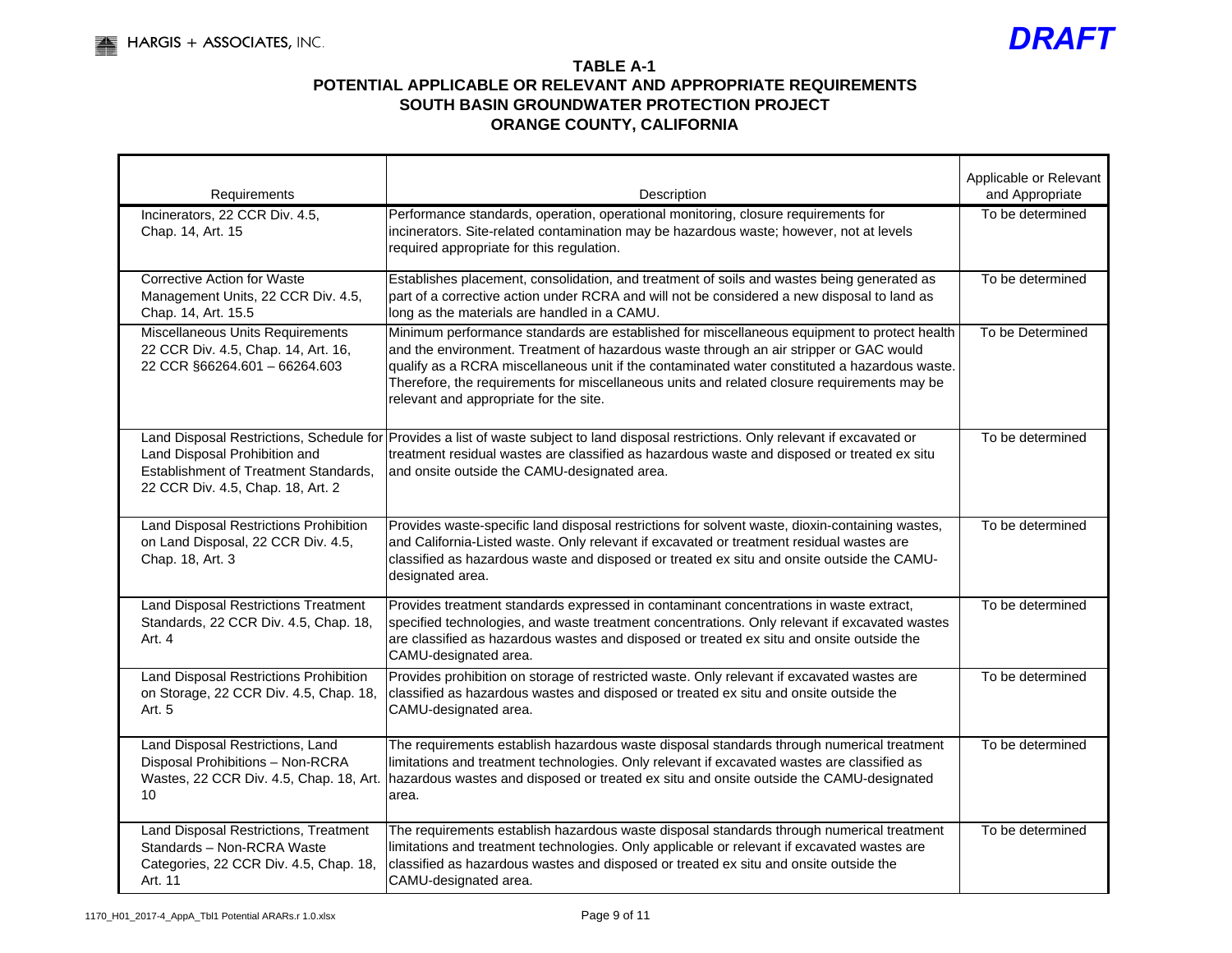

| Requirements                                                   | Applicable or Relevant<br>Description                                                                                                                                                                                                                                                                                                                                                                                                                                   |                                                                 |  |  |  |
|----------------------------------------------------------------|-------------------------------------------------------------------------------------------------------------------------------------------------------------------------------------------------------------------------------------------------------------------------------------------------------------------------------------------------------------------------------------------------------------------------------------------------------------------------|-----------------------------------------------------------------|--|--|--|
| <b>SCAQMD Rules and Regulations</b>                            | The SCAQMD regulations are established to achieve and maintain state and federal ambient<br>air quality standards through the federal-approved SIP.                                                                                                                                                                                                                                                                                                                     | Evaluation of SCAQMD<br>rules and regulations<br>provided below |  |  |  |
| Regulation IV, Rule 401, Visible<br>Emissions                  | Prohibitions on gross visible smoke emission exceeding Ringlemann standards, open burning,<br>burn refuse, gross SOx and PM combustion contaminants, organic solvent emissions, SOx,<br>NOx, and PM emissions from generators, circumvention of rules, and storage of organic liquids.                                                                                                                                                                                  | To be determined                                                |  |  |  |
| Regulation IV, Rule 402, Nuisance                              | A person shall not discharge from any source whatsoever such quantities of air contaminants or<br>other material that cause injury, detriment, nuisance, or annoyance to any considerable number<br>of persons or to the public or that endanger the comfort, repose, health, or safety of any such<br>persons or the public or that cause to have a natural tendency to cause injury or damage to<br>business or property.                                             | To be determined                                                |  |  |  |
| Regulation IV, Rule 403, Fugitive Dust                         | Emissions of fugitive dust shall not remain visible in the atmosphere beyond the property line of<br>the emission source. Activities conducted in the South Coast Air Basin shall use best available<br>control measures to minimize fugitive dust emissions and take necessary steps to prevent the<br>trackout of bulk material onto public paved roadways as a result of their operations.                                                                           | To be determined                                                |  |  |  |
| Regulation IV, Rule 404, Particulate<br>Matter - Concentration | Particulate matter in excess of the concentration standard conditions shall not be discharged<br>from any source. Particulate matter in excess of 450 mg/m3 (0.196 grain per cubic foot) in<br>discharged gas, calculated as dry gas at standard conditions, shall not be discharged to the<br>atmosphere from any source.                                                                                                                                              | To be determined                                                |  |  |  |
| Regulation IV, Rule 405, Solid<br>Particulate Matter - Weight  | Solid particulate matter including lead and lead compounds discharged into the atmosphere<br>from any source shall not exceed the rates Table 450(a) of Rule 405. Nor shall solid particulate<br>matter including lead and lead compounds in excess of 0.23 kg (0.5 lb) per 907 kg (2,000 lb) of<br>process weight be discharged to the atmosphere. Emissions shall be averaged over one<br>complete cycle of operation or 1 hour, whichever is the lesser time period. | To be determined                                                |  |  |  |
| Regulation XIII, Rule 1303 - New<br>Source Review              | Construction for any relocation or for any new or modified source that results in an emission<br>increase of any nonattainment air contaminant, any ozone-depleting compound, or ammonia<br>must include BACT for the new or relocated source or for the actual modification to an existing<br>source. This requirement would apply to treatment technologies with potential to emit primary<br>pollutant(s) to the atmosphere.                                         | To be determined                                                |  |  |  |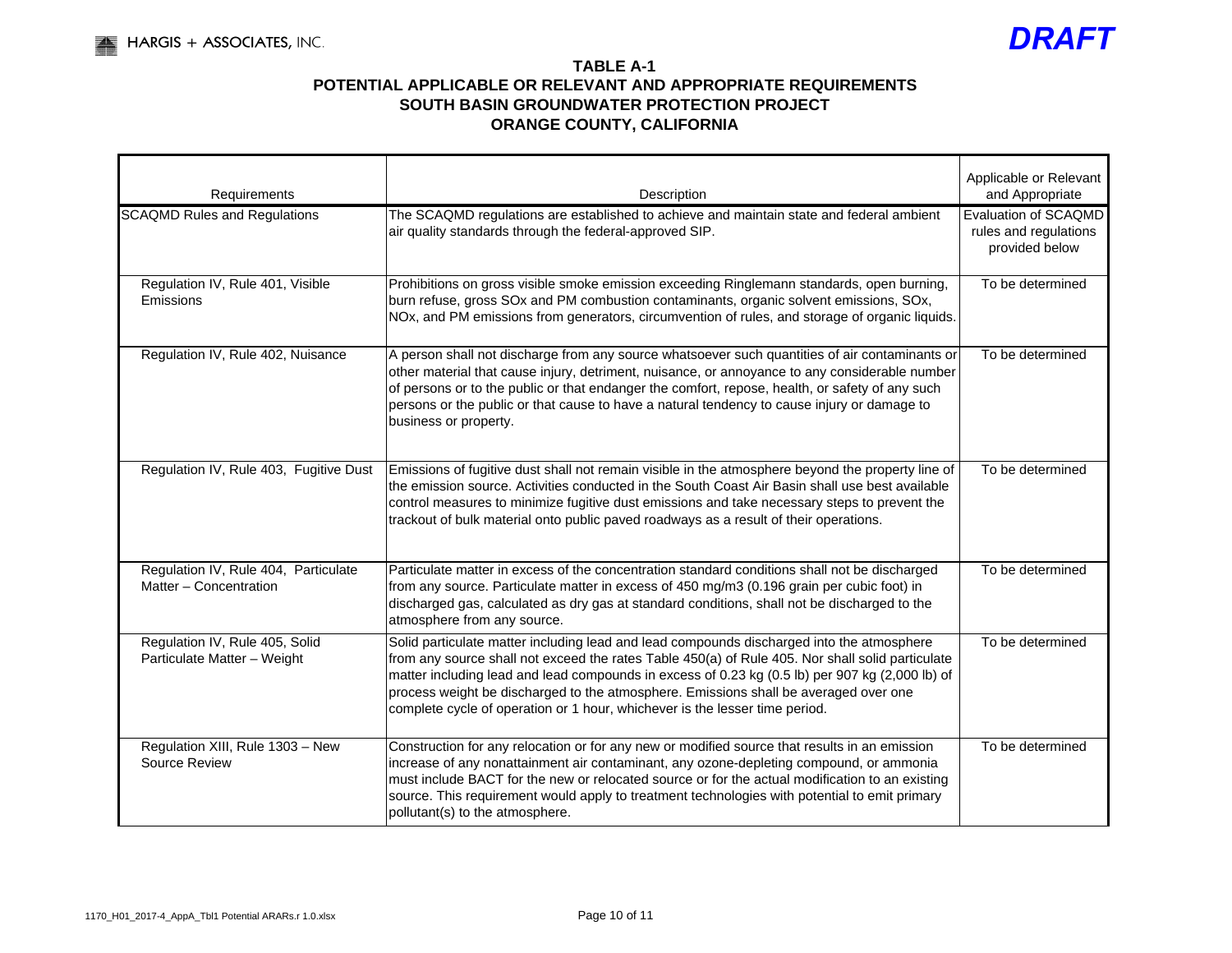

| Requirements               | Description                                                                                                                                                                                                                | Applicable or Relevant<br>and Appropriate |
|----------------------------|----------------------------------------------------------------------------------------------------------------------------------------------------------------------------------------------------------------------------|-------------------------------------------|
| of Toxic Air Contaminants. | Regulation XIV, Rule 1401, New Source   Construction or reconstruction of major stationary source emitting hazardous air pollutants shall<br>be constructed with T-BACT and comply with all other applicable requirements. | To be determined                          |
| <b>IPOTW Requirements</b>  | Treated effluent discharge to sanitary sewer will need to comply with any requirements set forth<br>by the current POTW owner: Orange County Sanitation District.                                                          | To be determined                          |

#### **Acronyms/Abbreviations:**

- ARARs = Applicable or Relevant and Appropriate Requirements
- BACT = Best Available Control Technology
- BAT = Best Available Technology
- BMPs = Best management practices
- CAMU = Corrective Action Management Unit
- CCR = California Code of Regulations
- CFR = Code of Federal Regulations
- COCs = Contaminants of concern
- CWA = Clean Water Act
- DOT = Department of Transportation
- EPA = United States Environmental Protection Agency
- ESA = Endangered Species Act
- GAC = Granulated activated carbon
- gpd = Gallons per day
- H&S = Health and safety
- kg = Kilogram
- lb = Pound
- MCLs = Maximum Contaminant Levels
- mg/L = Milligrams per liter
- mg/m3 = Milligram per cubic meter
- NOx = Nitrogen oxides
- NPDES = National Pollutant Discharge Elimination System
	- PM = Particulate matter
- POTWs = Publicly Owned Treatment Works
- RCRA = Resource Conservation and Recovery Act
- RWQCB = Regional Water Quality Control Board
- SBGPP = South Basin Groundwater Protection Project
- SCAQMD = South Coast Air Quality Management District
	- SIP = State Implementation Plan
	- $SOX = Sulfur oxides$
	- SWRCB = State Water Resources Control Board
- T-BACT = Best Available Control Technology for Toxics
- U.S.C. = United States Code
- WQOs = Water quality objectives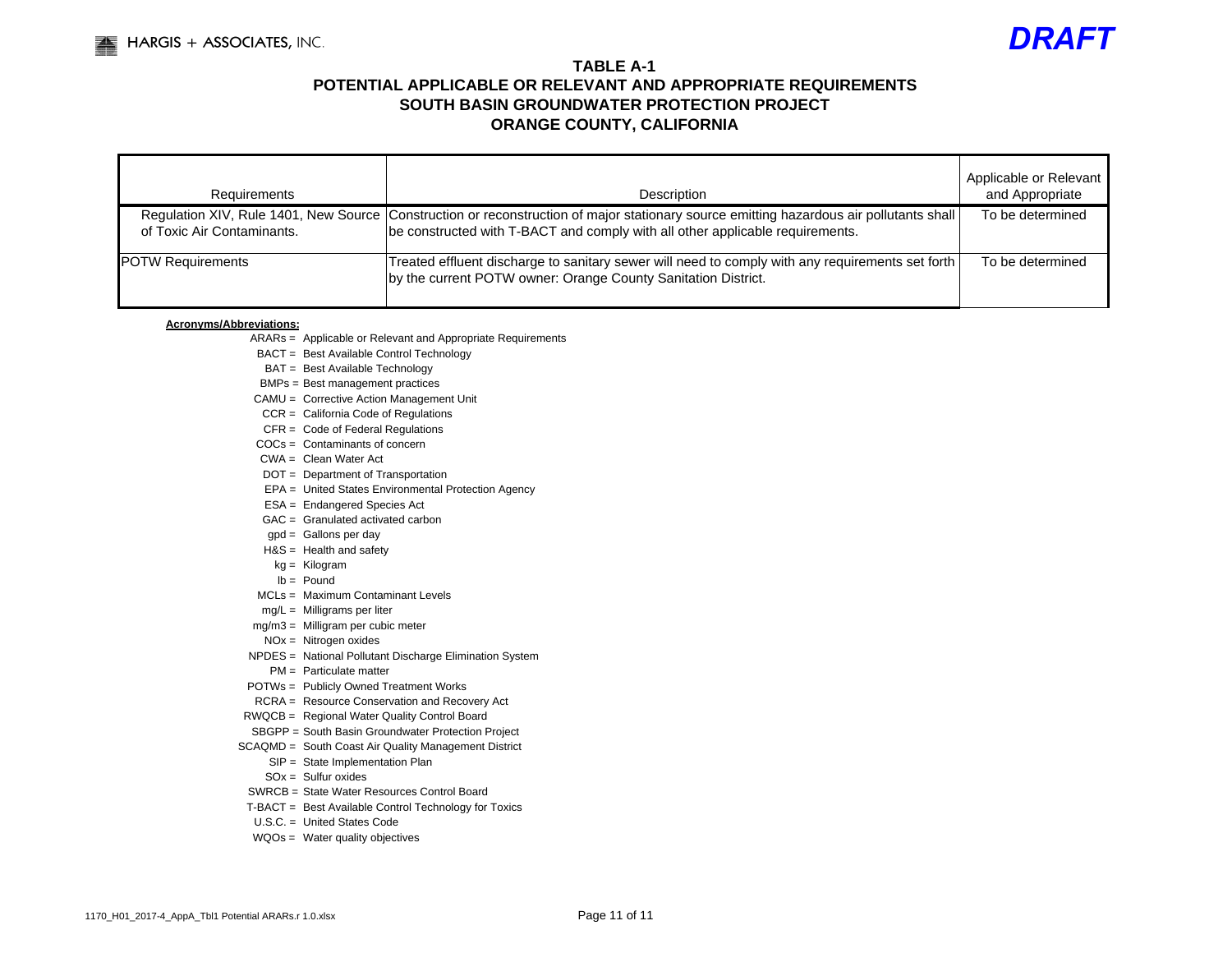## **TABLE A-2TO-BE-CONSIDERED DOCUMENTS SOUTH BASIN GROUNDWATER PROTECTION PROJECTORANGE COUNTY, CALIFORNIA**

| Requirements                                                                                                                          | Description                                                                                                                                                                                                                                                                                                                                                                                                                                                                                                                                                                                                                                                                                                                                                                                                                                                                                                                        | Applicable or<br>Relevant and<br>Appropriate |  |  |  |  |
|---------------------------------------------------------------------------------------------------------------------------------------|------------------------------------------------------------------------------------------------------------------------------------------------------------------------------------------------------------------------------------------------------------------------------------------------------------------------------------------------------------------------------------------------------------------------------------------------------------------------------------------------------------------------------------------------------------------------------------------------------------------------------------------------------------------------------------------------------------------------------------------------------------------------------------------------------------------------------------------------------------------------------------------------------------------------------------|----------------------------------------------|--|--|--|--|
| The Designated Level Methodology<br>for Waste Classification and Cleanup<br><b>Level Determination</b>                                | Provides guidance on how to classify wastes to meet SWRCB hazardous waste management<br>requirements (23 CCR Div. 3, Chap. 15, Art. 2) and designated, nonhazardous, and inert waste<br>management requirements (27 CCR Div. 2, Subdiv. 1, Chap. 3, Subchap. 2, Art. 2). Not<br>considered as usually used to evaluate control of contaminants in the vadose zone.                                                                                                                                                                                                                                                                                                                                                                                                                                                                                                                                                                 |                                              |  |  |  |  |
| California NLs                                                                                                                        | NLs are health-based advisory levels established by the California Department of Health<br>Services for contaminants that lack primary MCLs. NLs are advisory levels and not enforceable<br>standards. A NL is the level of a contaminant in drinking water that is considered not to pose a<br>significant health risk to people ingesting that water on a daily basis. It is calculated using<br>standard risk assessment methods for noncancer and cancer endpoints, and typical exposure<br>assumptions, including a 2-liter-per-day ingestion rate, a 70-kilogram adult body weight, and a<br>70-year lifetime. For 1,4-dioxane, a chemical considered a probable carcinogen and a COC at<br>the Site, the NL is generally a level considered to pose "de minimis" risk (that is, a theoretical<br>lifetime increase in risk of up to one excess case of cancer in a population of 1,000,000<br>people-the 10E-6 risk level). | <b>TBC</b>                                   |  |  |  |  |
| California Well Standards<br>California Department of Water<br>Resources Bulletin 74-90                                               | This is a supplement to Bulletin 74-81 (domestic water well standards) that addresses minimum<br>specifications for monitor wells, extractions wells, injection wells, and exploratory borings.<br>Design and construction specifications are considered for construction and destruction of wells<br>and borings.                                                                                                                                                                                                                                                                                                                                                                                                                                                                                                                                                                                                                 | <b>TBC</b>                                   |  |  |  |  |
| California Department of Public<br>Health Policy Guidance for Direct<br>Domestic Use of Extremely Impaired<br>Sources (Policy 97-005) | This policy establishes a process, including permitting, that must be followed before using an<br>extremely impaired water source as a drinking water supply. This policy is not a promulgated<br>requirement and would be included as a TBC for drinking water end use to the extent this is<br>considered.                                                                                                                                                                                                                                                                                                                                                                                                                                                                                                                                                                                                                       | <b>TBC</b>                                   |  |  |  |  |

#### **Acronyms/Abbreviations:**

CCR = California Code of Regulations

COC = Contaminant of concern

MCLs = Maximum Contaminant Levels

NLs = Notification Levels

SWRCB = State Water Resources Control Board

TBC = To-be-considered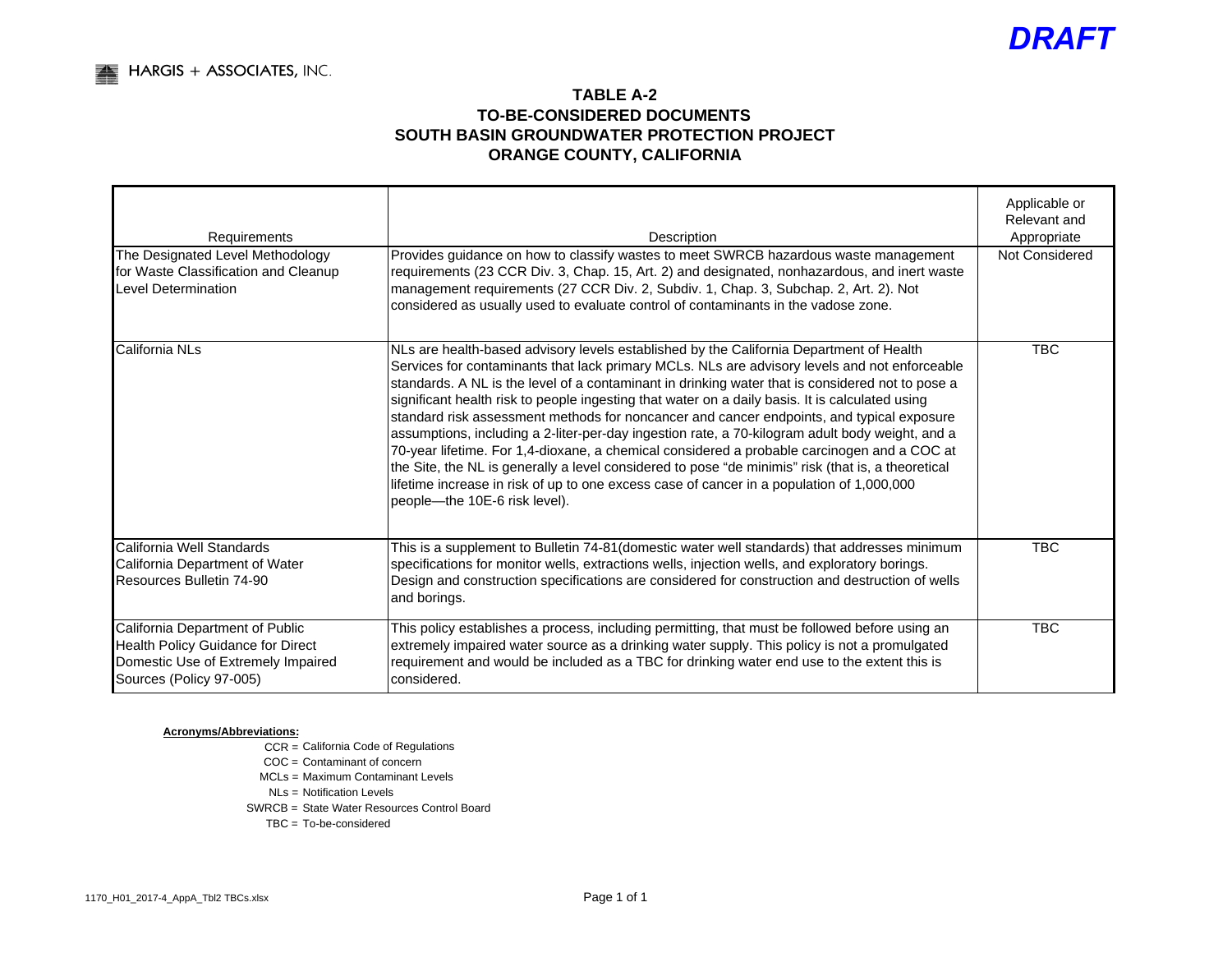#### **TABLE A-3SUMMARY OF PRELIMINARY CONTAMINANTS OF CONCERN<sup>1</sup> SOUTH BASIN GROUNDWATER PROTECTION PROJECTORANGE COUNTY, CALIFORNIA**

|                                      |                                     |                  | <b>FEDERAL</b>   |                 |  | <b>CALIFORNIA</b> |                 |                                                                      |                               |
|--------------------------------------|-------------------------------------|------------------|------------------|-----------------|--|-------------------|-----------------|----------------------------------------------------------------------|-------------------------------|
| Analyte                              | Range of Detected<br>Concentrations | MCL              | MCLG I           | MCL**           |  | NL PHG**          | Date of PHG     | NUMBER OF<br><b>LOCATIONS</b><br><b>EXCEEDING</b><br><b>STANDARD</b> | <b>BASIS OF STANDARD</b>      |
| Chlorinated Volatile Organics (µg/L) |                                     |                  |                  |                 |  |                   |                 |                                                                      |                               |
| 1.1-Dichloroethane                   | <b>TBD</b>                          | 5                | Zero             | 5               |  | 3                 | 2003            | <b>TBD</b>                                                           | <b>Federal MCL</b>            |
| 1.1-Dichloroethene                   | <b>TBD</b>                          |                  |                  | 6               |  | 10                | 1999            | <b>TBD</b>                                                           | California MCL                |
| 1.2-Dichloroethane                   | <b>TBD</b>                          | b                | Zero             | 0.5             |  | 0.4               | 1999 (rev 2005) | <b>TBD</b>                                                           | California MCL                |
| Freon-11                             | <b>TBD</b>                          | ---              | $---$            | 150             |  | 1300              | 2014            | <b>TBD</b>                                                           | California MCL                |
| Freon-113                            | <b>TBD</b>                          | ---              | $---$            | 1200            |  | 4000              | 1997 (rev 2011) | <b>TBD</b>                                                           | California MCL                |
| Freon-123                            | <b>TBD</b>                          | ---              | $---$            | .               |  | $---$             |                 | <b>TBD</b>                                                           |                               |
| Tetrachloroethene                    | <b>TBD</b>                          | b.               | Zero             | 5               |  | 0.06              | 2001            | <b>TBD</b>                                                           | <b>Federal MCL</b>            |
| Trichloroethene                      | <b>TBD</b>                          |                  | Zero             | 5               |  | .7                | 2009            | <b>TBD</b>                                                           | <b>Federal MCL</b>            |
| Vinyl chloride                       | <b>TBD</b>                          | $\sim$           | Zero             | 0.5             |  | 0.05              | 2000            | <b>TBD</b>                                                           | California MCL                |
| Emergents (µg/L)                     |                                     |                  |                  |                 |  |                   |                 |                                                                      |                               |
| 1.4-Dioxane                          | <b>TBD</b>                          | $---$            | $---$            | $---$           |  | $---$             | ---             | <b>TBD</b>                                                           | California Notification Level |
| Chromium, Hexavalent                 | <b>TBD</b>                          | 100 <sup>a</sup> | 100 <sup>a</sup> | 50 <sup>a</sup> |  | 0.02              | 2011            | <b>TBD</b>                                                           | California MCL <sup>a</sup>   |
| Perchlorate                          | <b>TBD</b>                          | ---              | ---              | 6               |  |                   | 2015            | <b>TBD</b>                                                           | California MCL                |

#### **Notes:**

1 Preliminary contaminants of concern based on Preliminary Remedial Investigation Report (Aquilogic, 2015)

\*\* Data retrieved from:

State Water Resources Control Board Division of Drinking Water data file "MCLs, DLRs, and PHGs for Regulated Drinking Water Contaminants" (Dated September 29, 2016) State Water Resources Control Board Division of Drinking Water data file "Drinking Water Notificaiton Levels and Response Levels: An Overview" (Dated February 4, 2015)

a Hexavalent chromium based on total chromium standards as California deleted the hexavalent chromium MCL from the California Code of Regulations

#### **Acronyms/Abbreviations:**

MCL = Maximum Contaminant Levels

MCLG = Maximum Contaminant Level Goal

 $\mu$ g/L = microgram per liter

--- = not available

PHG = Public Health Goal

TBD = to be determined

NL= Notitication Level